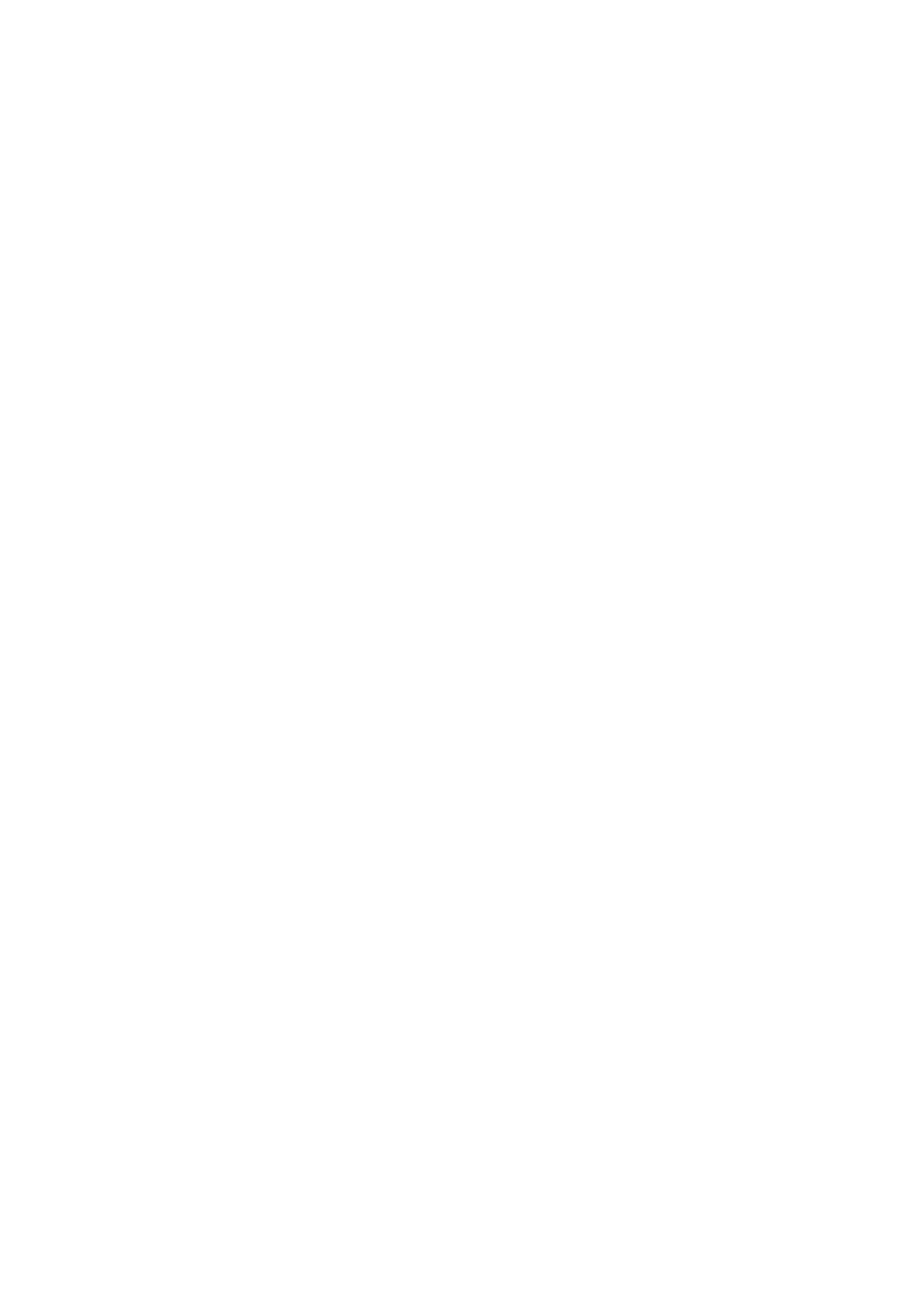- 4.3.2.1 a report on the steps taken to secure that taken as a whole the actual membership of its public constituencies and of the classes of the staff constituency is representative of those eligible for such membership;
- 4.3.2.2 the progress of the membership strategy; and
- 4.3.2.3 any changes to the membership strategy.

# 5. **Application for membership**

- 5.1 An individual who is eligible to become a member may do so on application to the Trust, or by being invited by the Trust to become a member of the staff constituency in accordance with paragraph [7.](#page-8-0)
- 5.2 An individual shall become a member on the date his or her name is added to the Trust's register of members, and shall cease to be a member on the date his or her name is removed from the register of members.

# 6. **Public Constituency**

- 6.1 An individual who lives in an area specified in Annex 1 as an area for a public constituency may become or continue as a member.
- 6.2 Those members who live in an area specified for a public constituency are referred to collectively as a "public constituency".
- 6.3 The minimum number of members for each public constituency is specified in Annex 1.
- 6.4 An individual who ceases to live in any area specified in Annex 1 shall cease to be a member of any public constituency. A member who moves from one area to another shall become a member of the public constituency for that new area. Members should notify the Trust of any change of address.
- 6.5 In the case of any doubt the Trust's decision as to whether or not an individual lives in an area shall be final.

# <span id="page-8-0"></span>7. **Staff Constituency**

- 7.1 An individual who is employed by the Trust under a contract of employment with the Trust may become or continue as a member provided:
	- 7.1.1 he or she is employed by the Trust under a contract of employment which has no fixed term or has a fixed term of at least 12 months; or
	- 7.1.2 he or she has been continuously employed by the Trust under a contract of employment for at least 12 months.
- <span id="page-8-2"></span><span id="page-8-1"></span>7.2 Individuals who exercise functions for the purposes of the Trust, otherwise than under a contract of employment with the Trust, may become or continue as members of the staff constituency if they have exercised these functions continuously for a period of at least 12 months. For the avoidance of doubt, the definition of individuals who exercise functions for the purposes of the Trust includes individuals who are Volunteers.
- 7.3 Chapter 1 of Part XIV of the Employment Rights Act 1996 applies in determining whether an individual has been continuously employed by the Trust for the purposes of paragraph [7.1.2](#page-8-1) above or has continuously exercised functions for the purposes of the Trust for the purpose of paragraph [7.2](#page-8-2) above.
- 7.4 Those individuals who are eligible for membership by reason of this paragraph [7](#page-8-0) are referred to collectively as the "staff constituency".
- 7.5 The staff constituency shall be divided into two descriptions of individuals who are eligible for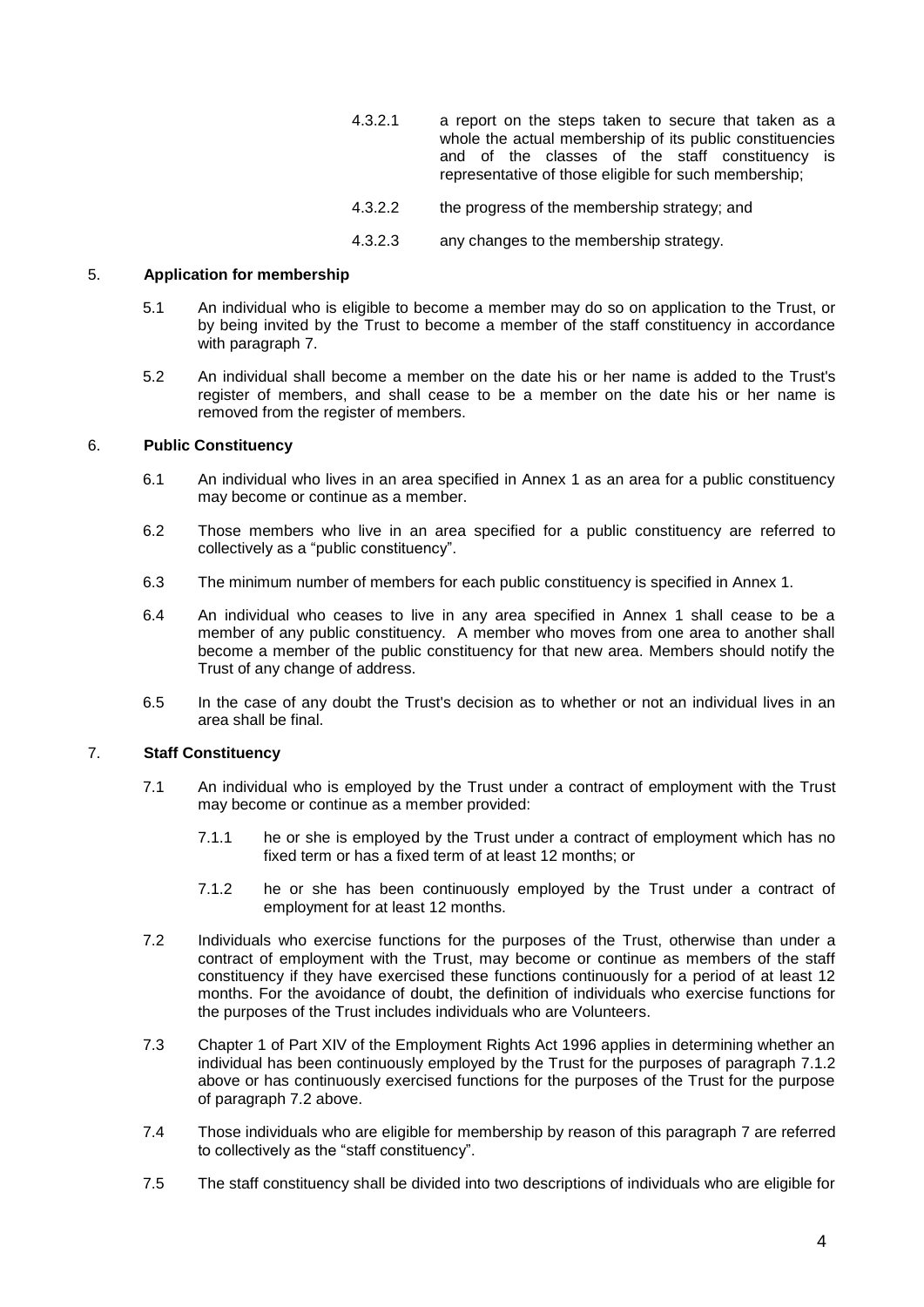membership of the staff constituency, each description of individuals being specified within Annex 2 and being referred to as a class within the staff constituency.

- 7.6 The minimum number of members in each class of the staff constituency is specified in Annex 2.
- 7.7 An individual who is:
	- 7.7.1 eligible to become a member of the staff constituency; and
	- 7.7.2 invited by the Trust to become a member of the staff constituency and a member of the appropriate class within the staff constituency,

shall become a member of the Trust as a member of the staff constituency and appropriate class within the staff constituency without an application being made, unless they inform the Trust that they does not wish to do so.

# 8. **Restriction on membership**

- 8.1 A member of a constituency, or of a class within a constituency, may not while membership of that constituency or class continues, be a member of any other constituency or class.
- 8.2 An individual who satisfies the criteria for membership of the Staff Constituency may not become or continue as a member of any constituency other than the Staff Constituency.
- <span id="page-9-1"></span>8.3 An individual shall not be eligible for membership if he or she:
	- 8.3.1 is under 12 years of age;
	- 8.3.2 fails or ceases to fulfil the criteria for membership of any of the constituencies;
	- 8.3.3 has demonstrated aggressive or violent behaviour at any Hospital or other trust premises or during any other interaction with Trust staff or Sub-contractors or Volunteers, and following such behaviour he or she has been asked to leave, or has been removed or excluded from any Hospital or other Trust premises or programmes of home or community visits, under the Trust's policy for withholding treatment from violent/aggressive patients: zero tolerance;
	- 8.3.4 has been confirmed by the Trust to be a 'vexatious complainant' as defined in the Trust's policy on handling of complaints;
	- 8.3.5 has been removed from being a member of another NHS Foundation Trust;
	- 8.3.6 has been deemed by the Trust to have acted in a manner contrary to the interests of the Trust; or
	- 8.3.7 has previously been removed from being a member of the Trust under paragraph [8.5.3.](#page-9-0)
- 8.4 Members should ensure their own eligibility for membership and inform the Trust if they cease to be eligible.
- 8.5 A Member shall cease to be a Member if—
	- 8.5.1 They resign by notice in writing to the Trust,
	- 8.5.2 They die, or
	- 8.5.3 They cease to be eligible for membership under paragraph [8.3](#page-9-1) and they are removed from Membership following the process set out in [8.6](#page-9-2) below.
- <span id="page-9-2"></span><span id="page-9-0"></span>8.6 The Trust shall give any Member at least 14 days' written notice before removing him or her from Membership under paragraphs [8.5.3.](#page-9-0) The Trust shall consider any representations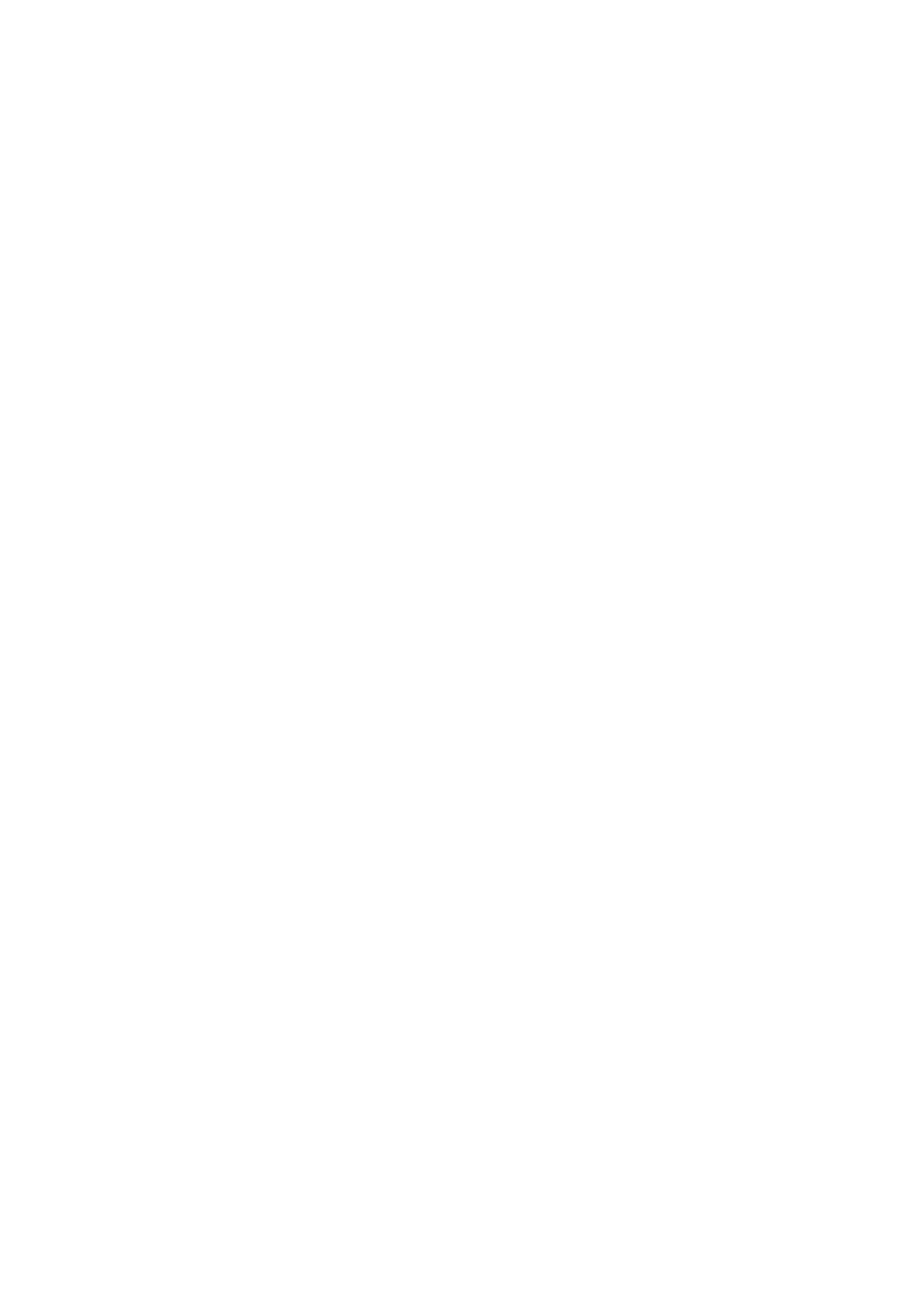case) has not been discharged;

- 12.1.2 has made a composition or arrangement with, or granted a trust deed for, his or her creditors and has not been discharged in respect of it;
- 12.1.3 has within the preceding five years been convicted in the British Islands of any offence if a sentence of imprisonment (whether suspended or not) for a period of not less than three months (without the option of a fine) was imposed on him or her.
- 12.1.4 has within the preceding five years been dismissed, otherwise than by reason of redundancy or ill health, from any paid employment with a Health Service Body;
- 12.1.5 he or she is a person whose tenure of office as the chair or as a member or director of a Health Service Body has been terminated on the grounds that his or her appointment is not in the interests of the health service, for non-attendance at meetings, or for non-disclosure of a pecuniary interest;
- 12.1.6 he or she is a Director of the Trust, or a director, chair, or chief executive officer of another NHS Foundation Trust;
- 12.1.7 he or she is a Governor of another NHS Foundation Trust which is considered by the Secretary, at his or her absolute discretion, to be in competition with the Trust;
- 12.1.8 he or she has had his or her name removed from a list maintained under regulations pursuant to sections 91, 106, 123, or 146 of the 2006 Act, or the equivalent lists maintained by Local Health Boards in Wales under the National Health Service (Wales) Act 2006, and he or she has not subsequently had his or her name included in such a list; or
- 12.1.9 he or she lacks capacity within the meaning of the Mental Capacity Act 2005 to carry out all the duties and responsibilities of a governor.
- 12.2 Governors must be at least 16 years of age at the date they are nominated for election or appointment.
- <span id="page-11-0"></span>12.3 A Governor who becomes disqualified must notify the Secretary as soon as practicable and in any event within 14 days of first becoming aware that he or she is disqualified. Upon receipt of such notice the Secretary shall confirm receipt and shall remove the Governor's name from the Register of Governors such that the Governor ceases to act as a Governor.
- <span id="page-11-1"></span>12.4 If the Trust becomes aware that a Governor is disqualified, the Secretary shall give him or her notice that he or she is disqualified as soon as practicable. Upon despatch of any such notification, that person's tenure of office, if any, shall be terminated and he or she shall cease to act as a Governor.
- <span id="page-11-2"></span>12.5 A Governor's term of office shall be terminated:
	- 12.5.1 by the Governor giving the Secretary notice in writing of his or her resignation from office at any time during the term of that office;
	- 12.5.2 by the giving of a notice under paragraph [12.3](#page-11-0) or [12.4;](#page-11-1)
	- 12.5.3 by the Council of Governors if a Governor fails to attend two consecutive meetings of the Council of Governors, unless the Council of Governors is satisfied that:
		- 12.5.3.1 the absence was due to a reasonable cause; and
		- 12.5.3.2 the Governor will resume attendance at meetings of the Council of Governors again within such a period as it considers reasonable.
	- 12.5.4 if the Council of Governors resolves that: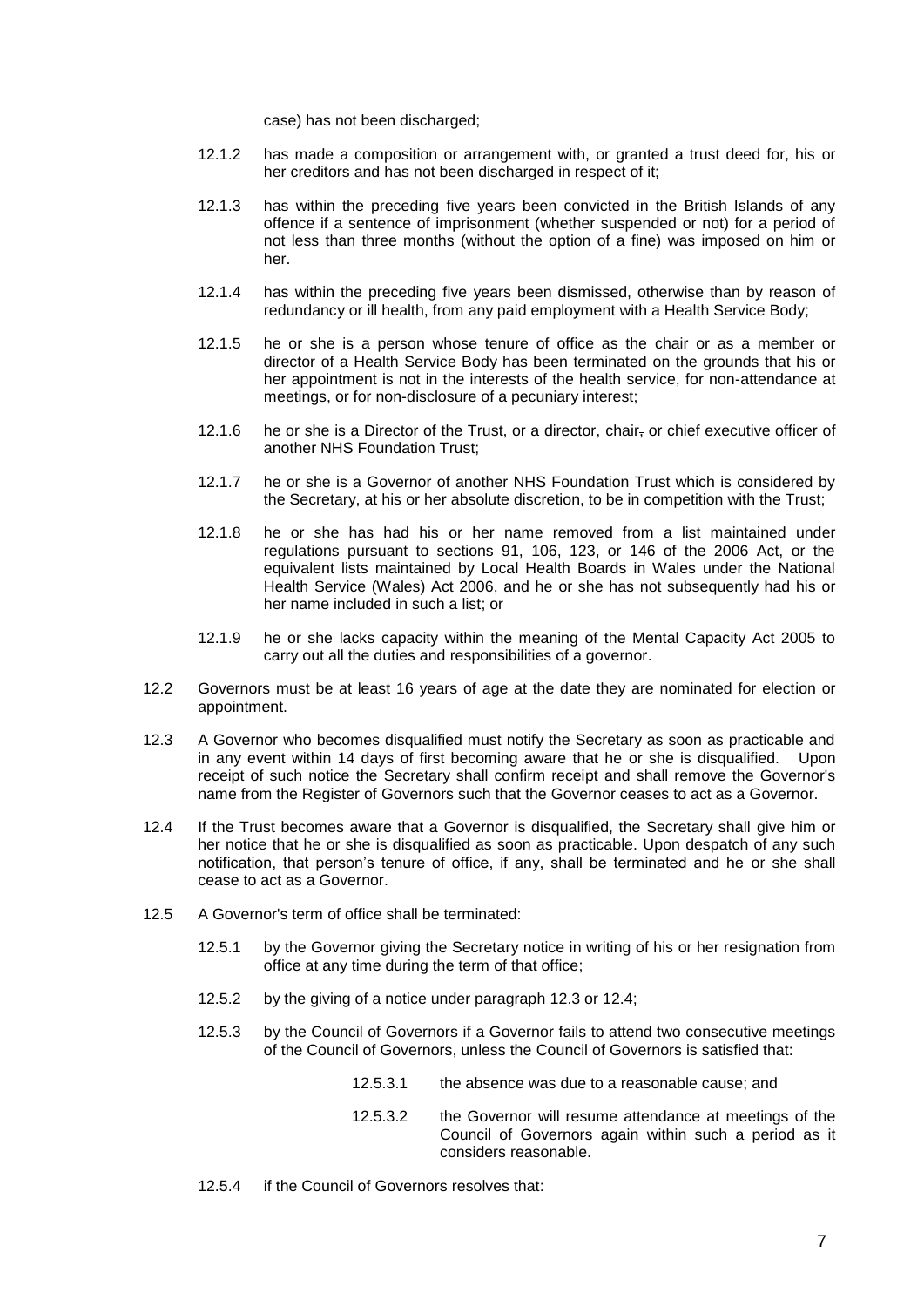- 12.5.4.1 his or her continuing as a Governor would or would be likely to prejudice the ability of the Trust to fulfil its principal purpose or of its purposes under this constitution or otherwise to discharge its duties and functions,
- 12.5.4.2 his or her continuing as a Governor would or would be likely to prejudice the Trust's work with other persons or body with whom it is engaged or may be engaged in the provision of goods and services,
- 12.5.4.3 his or her continuing as a Governor would or would be likely to adversely affect public confidence in the goods and services provided by the Trust,
- 12.5.4.4 his or her continuing as a Governor would or would be likely to otherwise bring the Trust into disrepute or be detrimental to the interest of the Trust,
- 12.5.4.5 his or her continuing as a Governor would or would be likely to prejudice the ability of the Council of Governors to discharge its duties and responsibilities efficiently and effectively,
- 12.5.4.6 it would not be in the best interests of the Trust for him or her to continue in office as a Governor,
- 12.5.4.7 he or she is a vexatious or persistent litigant or complainant with regard to the Trust's affairs and his or her continuance in office would not be in the best interests of the Trust,
- 12.5.4.8 he or she has failed or refused to undertake and/or satisfactorily complete any training which the Council of Governors has required him or her to undertake in his or her capacity as a Governor,
- 12.5.4.9 he or she has in his conduct as a Governor failed to comply in a material way with the values and principles of the National Health Service or the Trust, and/ or this constitution, or
- 12.5.4.10 he or she has committed a material breach of this Constitution and/or any code of conduct applicable to Governors and/or the Standing Orders for Governors.
- 12.6 Where there are concerns about a Governor's conduct (including but not limited to where any of the circumstances in [12.5.4](#page-11-2) above apply) the Chair or, if the Chair has a conflict of interest, the Deputy Chair, shall be authorised to take such action as may be immediately required, including but not limited to:
	- 12.6.1 suspension of the Governor concerned so that the matter can be investigated. Any suspension of a Governor shall be confirmed to him or her in writing in such form as the Chair may decide in the circumstances.
	- 12.6.2 commissioning a fair and independent investigation into the matter, to be conducted by one or more individuals with relevant experience, either from within or outside of the Trust.
- 12.7 Where an investigation identifies that a Governor has failed to comply with this Constitution, and/or any code of conduct applying to Governors, and/or the Standing Orders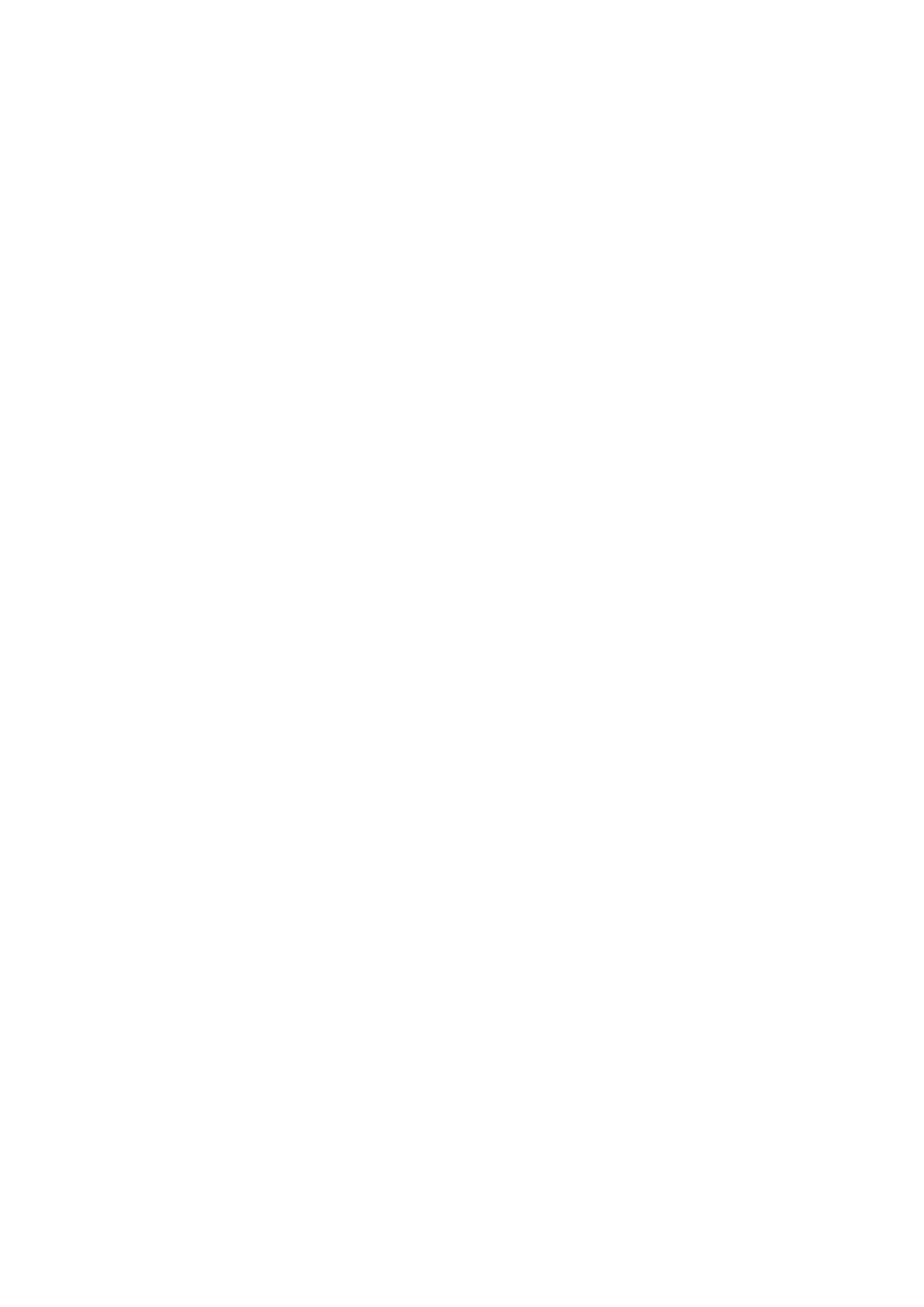# 14. **Council of Governors – general duties**

- 14.1 The general duties of the Council of Governors are to:
	- 14.1.1 hold the non-executive Directors individually and collectively to account for the performance of the Board of Directors; and
	- 14.1.2 represent the interests of the Members of the Trust as a whole and the interests of the public.
- 14.2 The Trust will take steps to secure that Governors are equipped with the skills and knowledge they require in their capacity as such.

# 15. **Council of Governors – meetings of Governors**

- 15.1 The Chair or, in his or her absence the Deputy Chair, shall preside at meetings of the Council of Governors, and the person chairing the meeting shall have a casting vote.
- 15.2 Meetings of the Council of Governors shall be open to members of the public, unless the Council of Governors has resolved to exclude members of the public for special reasons.
- 15.3 For the purposes of obtaining information about the Trust's performance of its functions or the Directors' performance of their duties (and deciding whether to propose a vote on the Trust's or Directors' performance), the Council of Governors may require one or more of the Directors to attend a meeting of the Council of Governors.

# 16. **Council of Governors – Standing Orders**

16.1 The Standing Orders for the practice and procedure of the Council of Governors, as may be varied from time to time, are attached at Annex 6.

# 17. **Council of Governors - conflicts of interest of Governors**

- 17.1 If a Governor has a financial, non-financial professional or non-financial personal interest, whether that interest is actual or potential and whether that interest is direct or indirect, in any proposed contract or other matter which is under consideration or is to be considered by the Council of Governors, the Governor shall disclose that interest to the members of the Council of Governors as soon as he or she becomes aware of it.
- 17.2 The Standing Orders for Governors shall make provision for the disclosure of interests and arrangements following any such disclosure, including, where appropriate, the exclusion of a Governor declaring an interest from the discussion or consideration of the matter in respect of which an interest has been disclosed.

# 18. **Council of Governors – remuneration and travel expenses**

- 18.1 Governors are not to receive remuneration from the Trust, provided that this shall not prevent the remuneration of Governors by their employer.
- 18.2 The Trust may pay travelling and other expenses to members of the Council of Governors at such rates as the Trust decides from time to time.

# 19. **Board of Directors – composition**

- 19.1 The Trust has a Board of Directors, which comprises both executive and non-executive Directors.
- 19.2 The Board of Directors comprises:
	- 19.2.1 a non-executive Chair;
	- 19.2.2 a maximum of eight other non-executive Directors (one of whom may be nominated to be the Senior Independent Director); and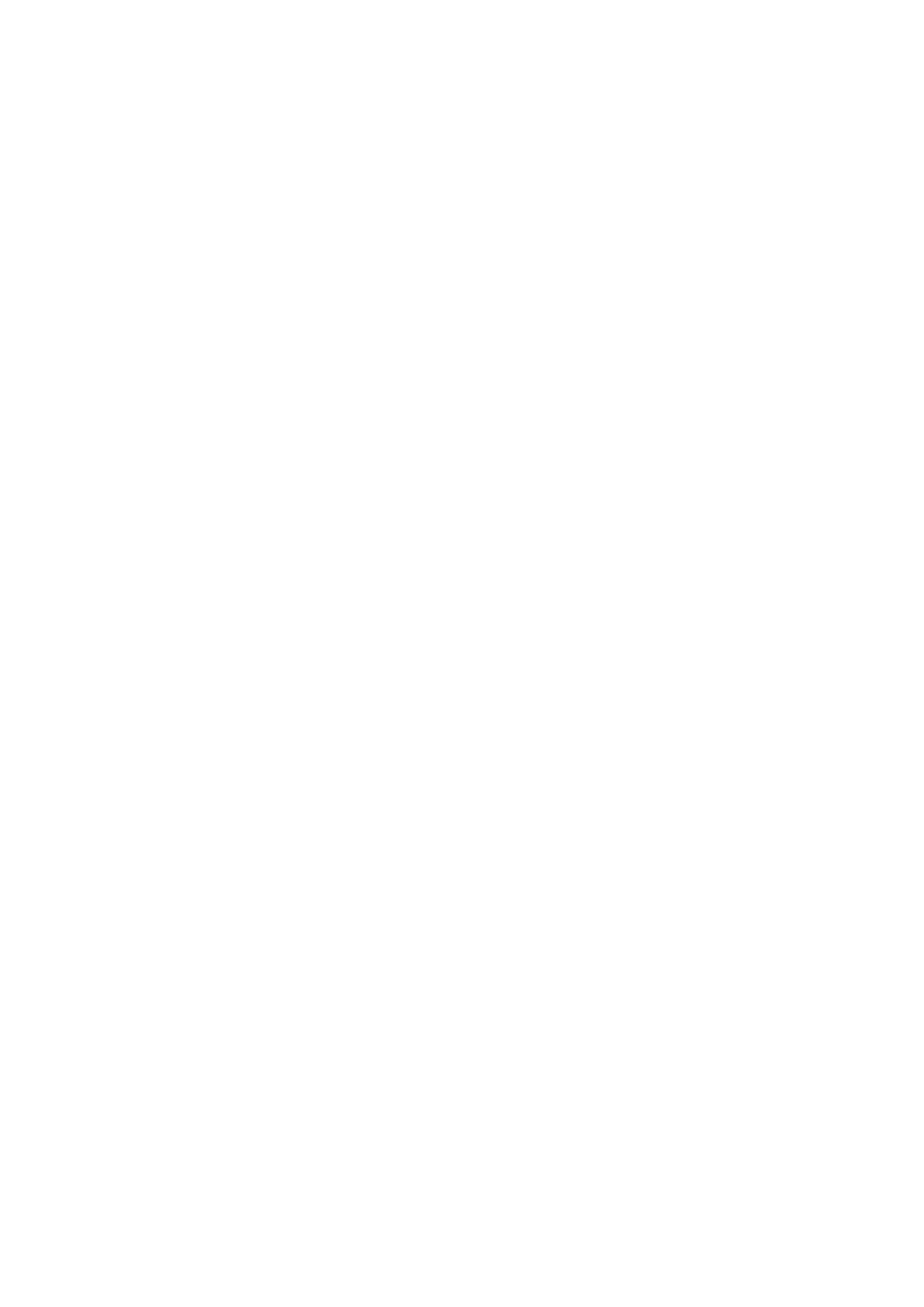matters;

- 26.1.12 is the subject of a disqualification order made under the Company Directors' Disqualifications Act 1986;
- 26.1.13 is a partner or spouse of an existing Director;
- 26.1.14 is an 'unfit person' as defined in the Trust's provider licence (as may be amended from time to time), or
- 26.1.15 does not meet any other statutory requirement for being a director of an NHS foundation trust.

#### 27. **Board of Directors – meetings**

- 27.1 Meetings of the Board of Directors shall be open to the public, unless the Board of Directors has resolved that members of the public should be excluded for special reasons.
- 27.2 Before holding a meeting, the Board of Directors must send a copy of the agenda of the meeting to the Council of Governors. As soon as practicable after holding a meeting, the Board of Directors must send a copy of the minutes of the meeting to the Council of Governors.

### 28. **Board of Directors – Standing Orders**

28.1 The Standing Orders for the Practice and Procedure of the Board of Directors (the "Standing Orders for Directors"), as may be varied from time to time, are attached at Annex 7.

#### <span id="page-17-0"></span>29. **Board of Directors – conflicts of interest of Directors**

- 29.1 The duties that a Director has by virtue of being a Director include in particular—
	- 29.1.1 a duty to avoid a situation in which the Director has (or can have) a direct or indirect interest that conflicts (or possibly may conflict) with the interests of the Trust; and
	- 29.1.2 a duty not to accept a benefit from a third party by reason of being a Director or doing (or not doing) anything in that capacity.
- <span id="page-17-1"></span>29.2 The duty referred to in sub-paragraph [29.1.1](#page-17-0) is not infringed if—
	- 29.2.1 the situation cannot reasonably be regarded as likely to give rise to a conflict of interest, or
	- 29.2.2 the matter has been authorised in accordance with the constitution
- 29.3 The duty referred to in sub-paragraph [29.1.2](#page-17-1) is not infringed if acceptance of the benefit cannot reasonably be regarded as likely to give rise to a conflict of interest.
- 29.4 In sub-paragraph [29.1.2,](#page-17-1) "third party" means a person other than—
	- 29.4.1 the Trust, or
	- 29.4.2 a person acting on its behalf.
- 29.5 If a Director has in any way a direct or indirect interest in a proposed transaction or arrangement with the Trust, the Director must declare the nature and extent of that interest to the other Directors.
- 29.6 If a declaration under this paragraph proves to be, or becomes, inaccurate, incomplete, a further declaration must be made.
- 29.7 Any declaration required by this paragraph must be made before the Trust enters into the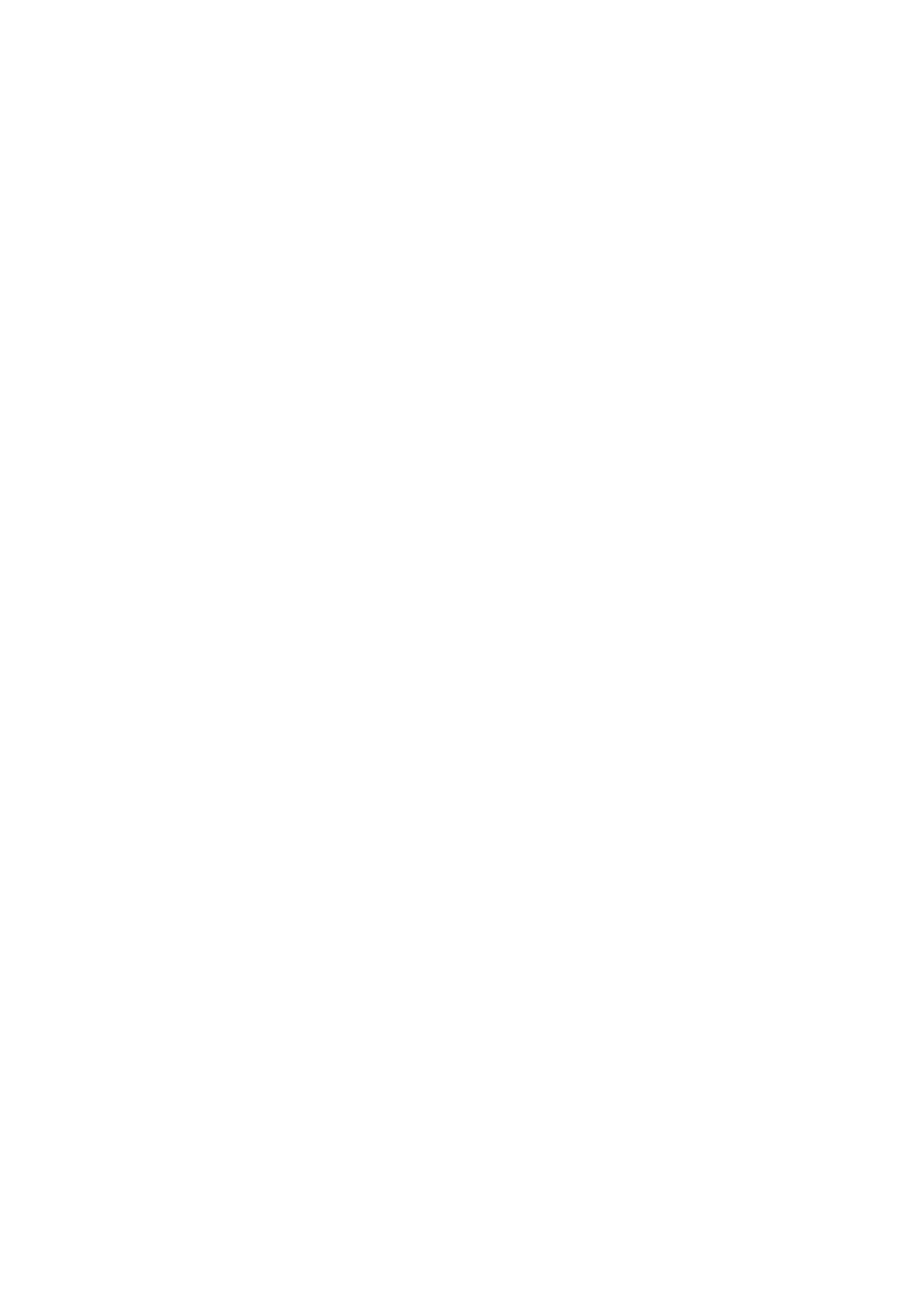### 34. **Documents available for public inspection**

- 34.1 The Trust shall make the following documents available for inspection by members of the public free of charge at all reasonable times:
	- 34.1.1 a copy of the current Constitution;
	- 34.1.2 a copy of the latest annual accounts and of any report of the Auditor on them; and
	- 34.1.3 a copy of the latest annual report.
- 34.2 The Trust shall also make the following documents relating to a special administration of the Trust available for inspection by members of the public free of charge at all reasonable times:
	- 34.2.1 a copy of any order made under section 65D (appointment of trust special administrator), 65J (power to extend time), 65KC (action following Secretary of State's rejection of final report), 65L (trusts coming out of administration) or 65LA (trusts to be dissolved) of the 2006 Act;
	- 34.2.2 a copy of any report laid under section 65D (appointment of trust special administrator) of the 2006 Act;
	- 34.2.3 a copy of any information published under section 65D (appointment of trust special administrator) of the 2006 Act;
	- 34.2.4 a copy of any draft report published under section 65F (administrator's draft report) of the 2006 Act;
	- 34.2.5 a copy of any statement provided under section 65F (administrator's draft report) of the 2006 Act;
	- 34.2.6 a copy of any notice published under section 65F (administrator's draft report), 65G (consultation plan), 65H (consultation requirements), 65J (power to extend time), 65KA (Monitor's decision), 65KB (Secretary of State's response to Monitor's decision), 65KC (action following Secretary of State's rejection of final report) or 65KD (Secretary of State's response to re-submitted final report) of the 2006 Act;
	- 34.2.7 a copy of any statement published or provided under section 65G (consultation plan) of the 2006 Act;
	- 34.2.8 a copy of any final report published under section 65I (administrator's final report) of the 2006 Act;
	- 34.2.9 a copy of any statement published under section 65J (power to extend time) or 65KC (action following Secretary of State's rejection of final report) of the 2006 Act; and
	- 34.2.10 a copy of any information published under section 65M (replacement of trust special administrator) of the 2006 Act.
- 34.3 Any person who requests a copy of or extract from any of the above documents is to be provided with a copy.
- 34.4 If the person requesting a copy or extract is not a Member of the Trust, the Trust may impose a reasonable charge for doing so.

#### 35. **Auditor**

- 35.1 The Trust shall have an Auditor.
- 35.2 The Council of Governors shall appoint or remove the Auditor at a general meeting of the Council of Governors.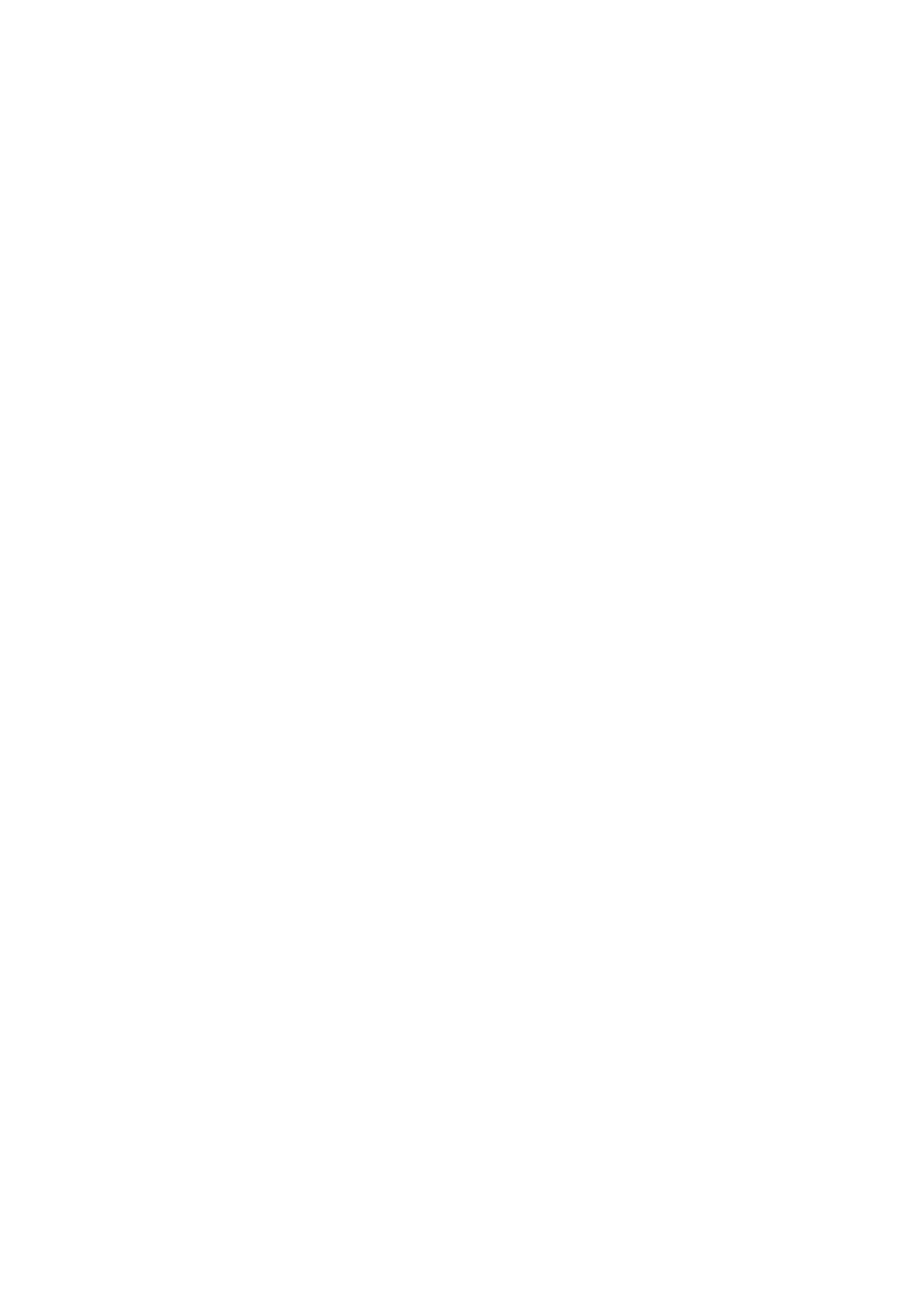steps as are necessary as a result.

# 43. **Instruments**

- 43.1 The Trust shall have a seal.
- 43.2 The seal shall not be affixed except under the authority of the Board of Directors.

### 44. **Indemnity**

- 44.1 Members of the Council of Governors and Board of Directors who act honestly and in good faith will not have to meet out of their personal resources any personal civil liability which is incurred in the execution or purported execution of their board functions, save where they have acted recklessly. Any costs arising in this way will be met by the Trust.
- 44.2 The Trust may take out insurance either through the NHS Litigation Authority or otherwise in respect of Directors and officers liability, including liability arising by reason of the Trust acting as a corporate trustee of an NHS charity.

#### 45. **Dispute Resolution**

- 45.1 In the event of any dispute between the Council of Governors and the Board of Directors:
	- 45.1.1 in the first instance the Chair on the advice of the Secretary, and such other advice as the Chair may see fit to obtain, shall seek to resolve the dispute;
	- 45.1.2 if the Chair is unable to resolve the dispute he or she shall appoint a special committee comprising equal numbers of Directors and Governors to consider the circumstances and to make recommendations to the Council of Governors and the Board of Directors with a view to resolving the dispute; and
	- 45.1.3 if the recommendations (if any) of the special committee are unsuccessful in resolving the dispute, the Chair may refer the dispute back to the Board of Directors who shall make the final decision.

# 46. **Interpretation and definitions**

- 46.1 Unless a contrary intention is evident or the context requires otherwise, words or expressions contained in this Constitution shall bear the same meaning as in the 2006 Act.
- 46.2 References in this Constitution to legislation include all amendments, replacements or reenactments made.
- 46.3 References to legislation include all regulations, orders, statutory guidance or directives.
- 46.4 Headings are for ease of reference only and are not to affect interpretation.
- 46.5 Words importing the masculine gender only shall include the feminine gender; words importing the singular shall import the plural and vice-versa.
- 46.6 In this Constitution:-
	- 46.6.1 **2006 Act** means the National Health Service Act 2006;
	- 46.6.2 **2012 Act** means the Health and Social Care Act 2012;
	- 46.6.3 **Accounting Officer** means the person who from time to time discharges the functions specified in paragraph 25 of Schedule 7 to the 2006 Act and in the Accounting Officer Memorandum published by Monitor;
	- 46.6.4 **Appointment Committee** means a committee appointed by the Council of Governors pursuant to paragraphs 1.2.5 and 1.2.6 of Appendix 3 of Annex 9;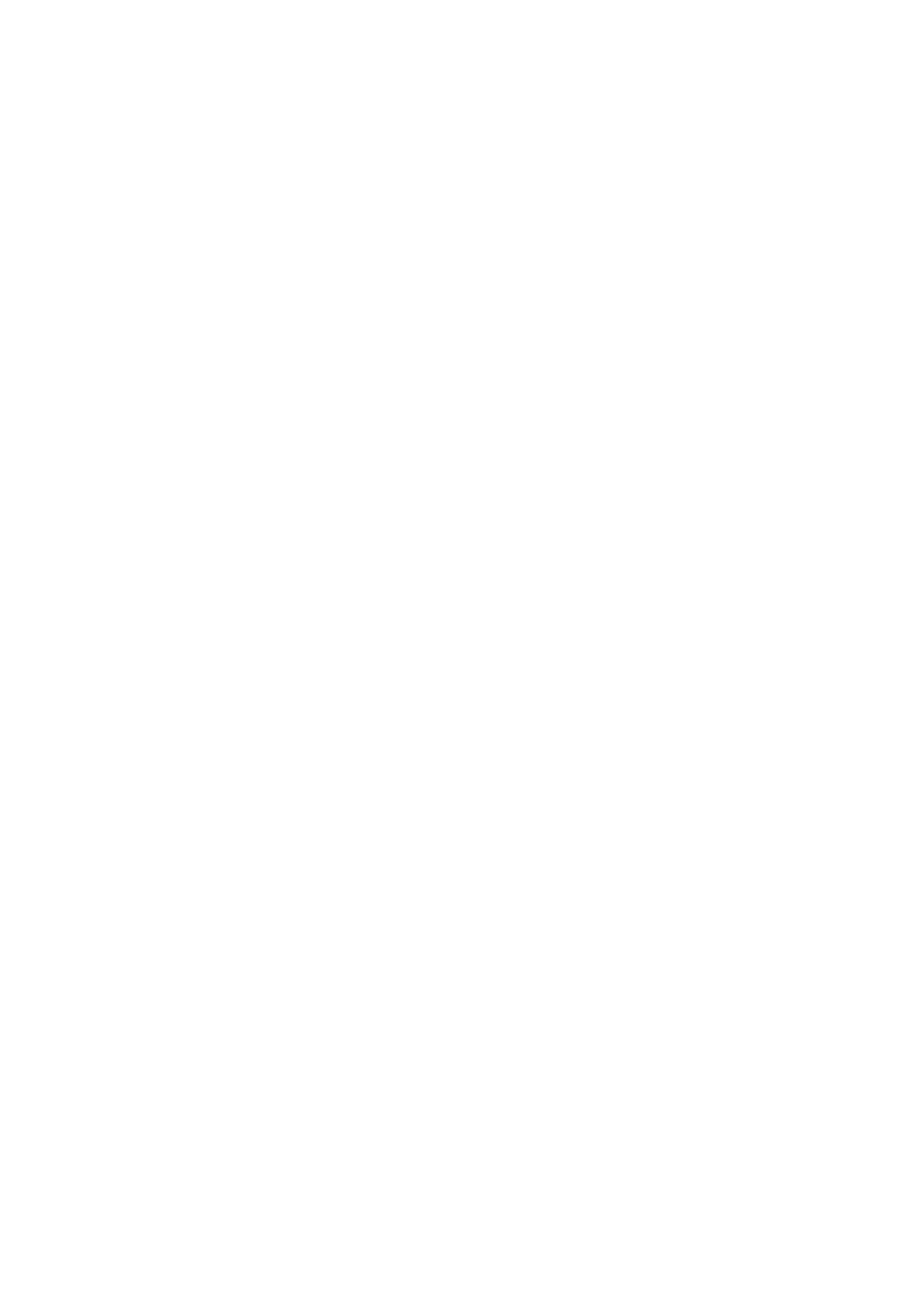"*transferred vote*" means a vote derived from a ballot document on which a second or subsequent preference is recorded for the candidate to whom that ballot document has been transferred, and

"*transfer value*" means the value of a transferred vote calculated in accordance with rules STV47.4 or STV47.7.

## **42. Arrangements for counting of the votes**

- 42.1 The returning officer is to make arrangements for counting the votes as soon as is practicable after the close of the poll.
- 42.2 The returning officer may make arrangements for any votes to be counted using vote counting software where:
	- (a) the board of directors and the council of governors of the corporation have approved:
		- (i) the use of such software for the purpose of counting votes in the relevant election, and
		- (ii) a policy governing the use of such software, and
	- (b) the corporation and the returning officer are satisfied that the use of such software will produce an accurate result.

## **43. The count**

- 43.1 The returning officer is to:
	- (a) count and record the number of:
		- (iii) ballot papers that have been returned; and
		- (iv) the number of internet voting records, telephone voting records and/or text voting records that have been created, and
	- (b) count the votes according to the provisions in this Part of the rules and/or the provisions of any policy approved pursuant to rule 42.2(ii) where vote counting software is being used.
- 43.2 The returning officer, while counting and recording the number of ballot papers, internet voting records, telephone voting records and/or text voting records and counting the votes, must make arrangements to ensure that no person obtains or communicates information as to the unique identifier on a ballot paper or the voter ID number on an internet voting record, telephone voting record or text voting record.
- 43.3 The returning officer is to proceed continuously with counting the votes as far as is practicable.

## **STV44. Rejected ballot papers and rejected text voting records**

- STV44.1 Any ballot paper:
	- (a) which does not bear the features that have been incorporated into the other ballot papers to prevent them from being reproduced,
	- (b) on which the figure "1" standing alone is not placed so as to indicate a first preference for any candidate,
	- (c) on which anything is written or marked by which the voter can be identified except the unique identifier, or
	- (d) which is unmarked or rejected because of uncertainty,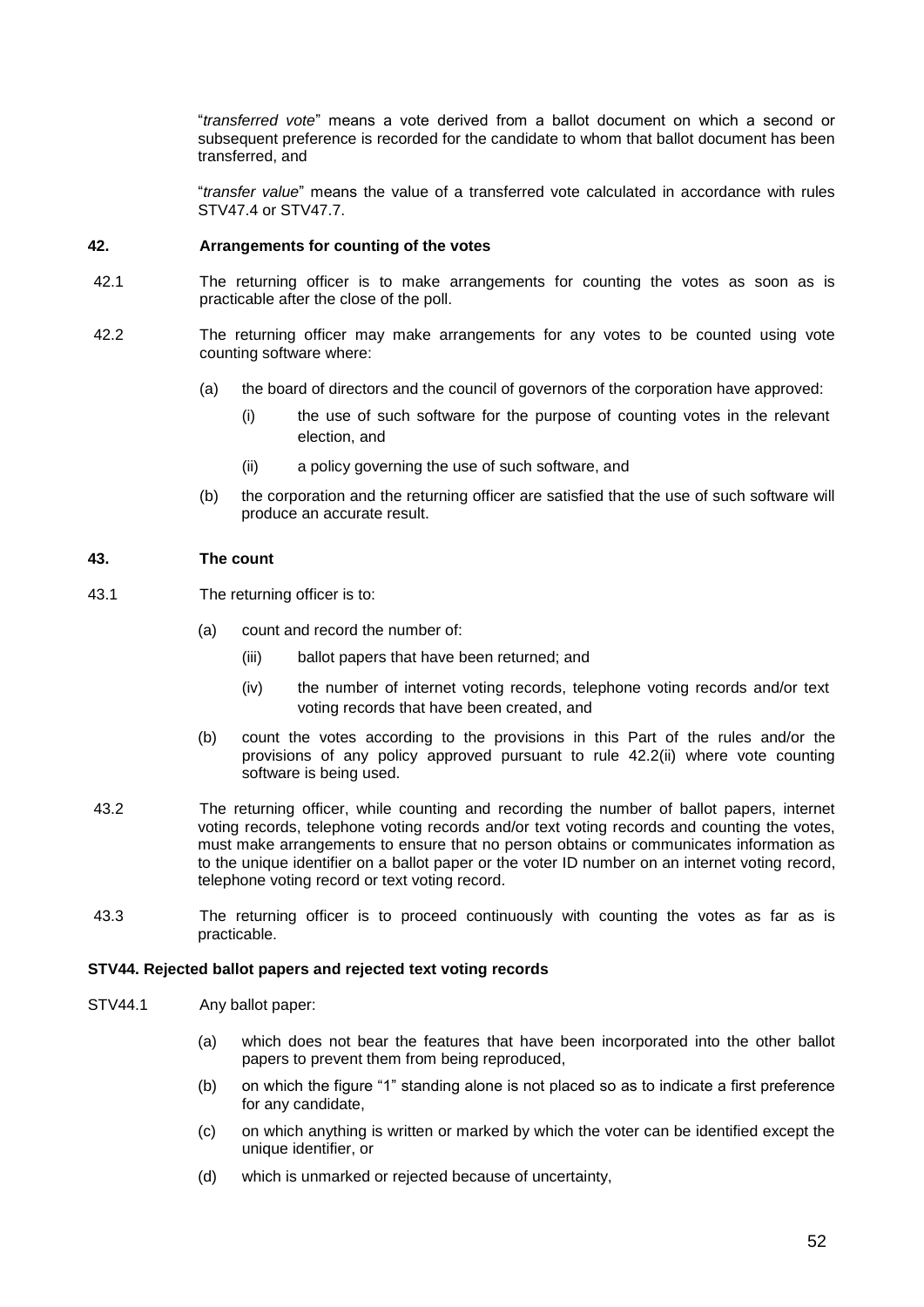shall be rejected and not counted, but the ballot paper shall not be rejected by reason only of carrying the words "one", "two", "three" and so on, or any other mark instead of a figure if, in the opinion of the returning officer, the word or mark clearly indicates a preference or preferences.

- STV44.2 The returning officer is to endorse the word "rejected" on any ballot paper which under this rule is not to be counted.
- STV44.3 Any text voting record:
	- (a) on which the figure "1" standing alone is not placed so as to indicate a first preference for any candidate,
	- (b) on which anything is written or marked by which the voter can be identified except the unique identifier, or
	- (c) which is unmarked or rejected because of uncertainty,

shall be rejected and not counted, but the text voting record shall not be rejected by reason only of carrying the words "one", "two", "three" and so on, or any other mark instead of a figure if, in the opinion of the returning officer, the word or mark clearly indicates a preference or preferences.

- STV44.4 The returning officer is to endorse the word "rejected" on any text voting record which under this rule is not to be counted.
- STV44.5 The returning officer is to draw up a statement showing the number of ballot papers rejected by him or her under each of the subparagraphs (a) to (d) of rule STV44.1 and the number of text voting records rejected by him or her under each of the sub-paragraphs (a) to (c) of rule STV44.3.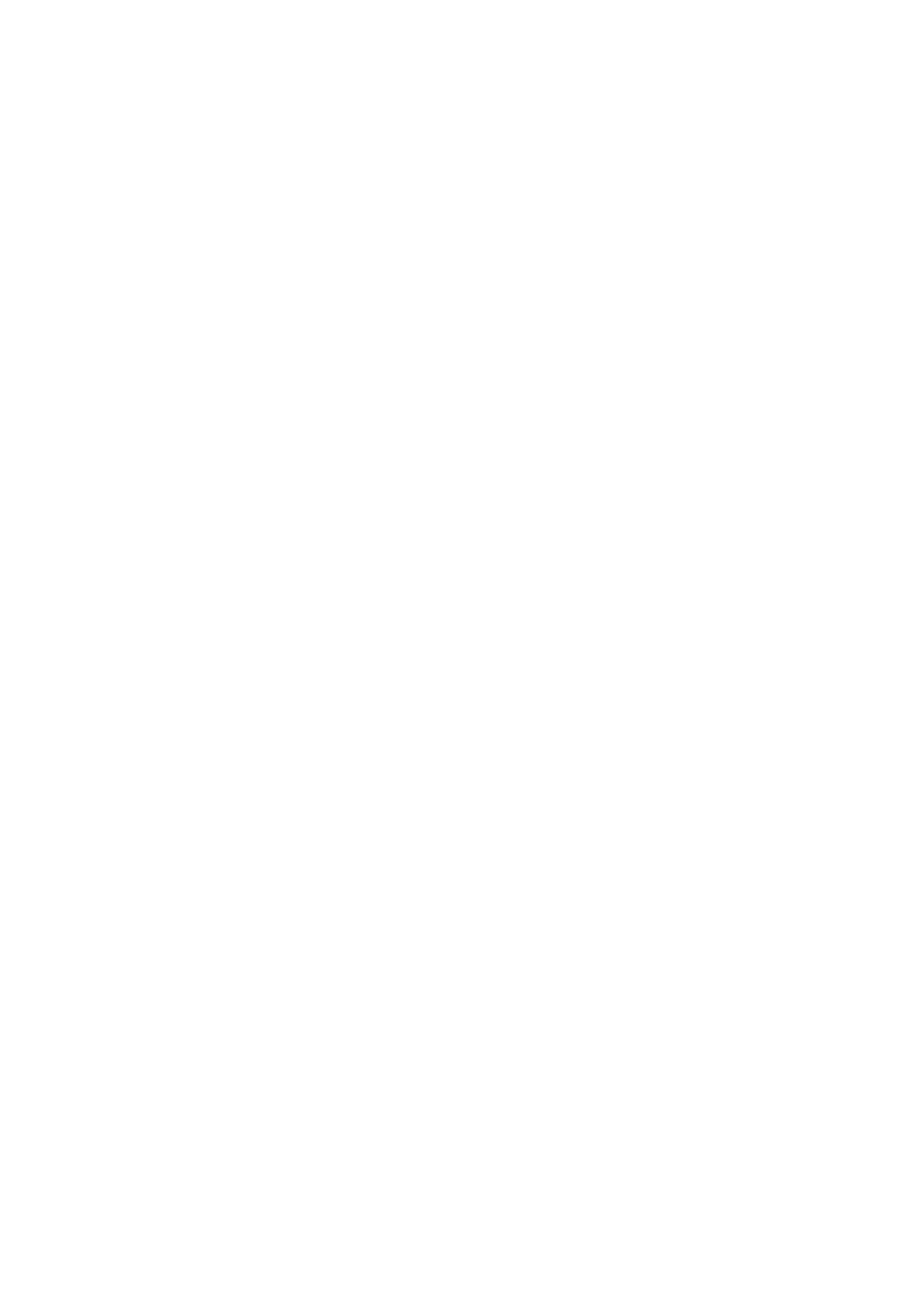## **STV47. Transfer of votes**

- STV47.1 Where the number of first preference votes for any candidate exceeds the quota, the returning officer is to sort all the ballot documents on which first preference votes are given for that candidate into sub- parcels so that they are grouped:
	- (a) according to next available preference given on those ballot documents for any continuing candidate, or
	- (b) where no such preference is given, as the sub-parcel of non-transferable votes.
- STV47.2 The returning officer is to count the number of ballot documents in each parcel referred to in rule STV47.1.
- STV47.3 The returning officer is, in accordance with this rule and rule STV48, to transfer each subparcel of ballot documents referred to in rule STV47.1(a) to the candidate for whom the next available preference is given on those ballot documents.
- STV47.4 The vote on each ballot document transferred under rule STV47.3 shall be at a value ("the transfer value") which:
	- (a) reduces the value of each vote transferred so that the total value of all such votes does not exceed the surplus, and
	- (b) is calculated by dividing the surplus of the candidate from whom the votes are being transferred by the total number of the ballot documents on which those votes are given, the calculation being made to two decimal places (ignoring the remainder if any).
- STV47.5 Where at the end of any stage of the count involving the transfer of ballot documents, the number of votes for any candidate exceeds the quota, the returning officer is to sort the ballot documents in the sub-parcel of transferred votes which was last received by that candidate into separate sub-parcels so that they are grouped:
	- (a) according to the next available preference given on those ballot documents for any continuing candidate, or
	- (b) where no such preference is given, as the sub-parcel of non-transferable votes.
- STV47.6 The returning officer is, in accordance with this rule and rule STV48, to transfer each subparcel of ballot documents referred to in rule STV47.5(a) to the candidate for whom the next available preference is given on those ballot documents.
- STV47.7 The vote on each ballot document transferred under rule STV47.6 shall be at:
	- (a) a transfer value calculated as set out in rule STV47.4(b), or
	- (b) at the value at which that vote was received by the candidate from whom it is now being transferred,

whichever is the less.

- STV47.8 Each transfer of a surplus constitutes a stage in the count.
- STV47.9 Subject to rule STV47.10, the returning officer shall proceed to transfer transferable ballot documents until no candidate who is deemed to be elected has a surplus or all the vacancies have been filled.
- STV47.10 Transferable ballot documents shall not be liable to be transferred where any surplus or surpluses which, at a particular stage of the count, have not already been transferred, are:
	- (a) less than the difference between the total vote then credited to the continuing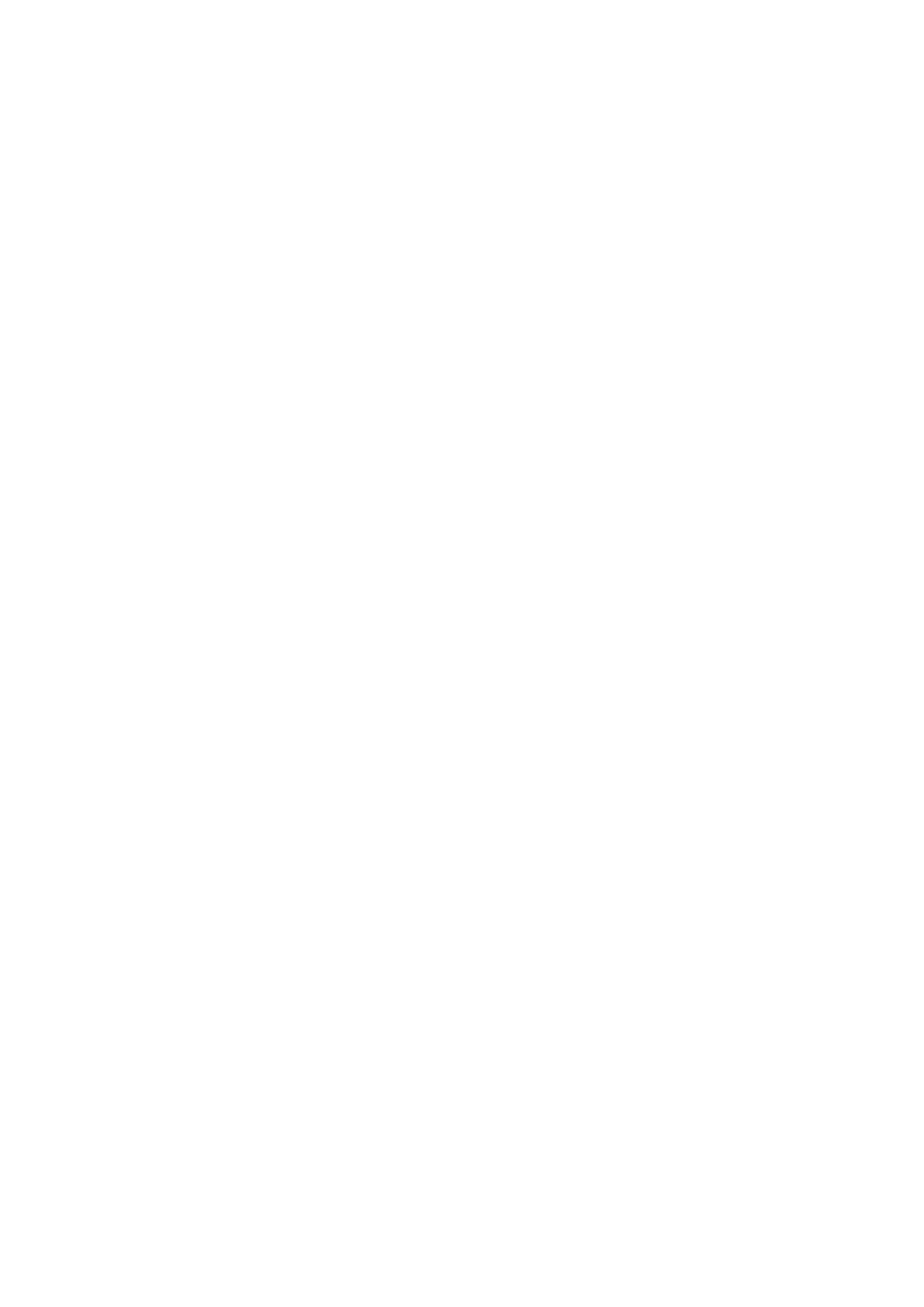# **70. Delay in postal service through industrial action or unforeseen event**

- 70.1 If industrial action, or some other unforeseen event, results in a delay in:
	- (a) the delivery of the documents in rule 24, or
	- (b) the return of the ballot papers,

the returning officer may extend the time between the publication of the notice of the poll and the close of the poll by such period as he or she considers appropriate.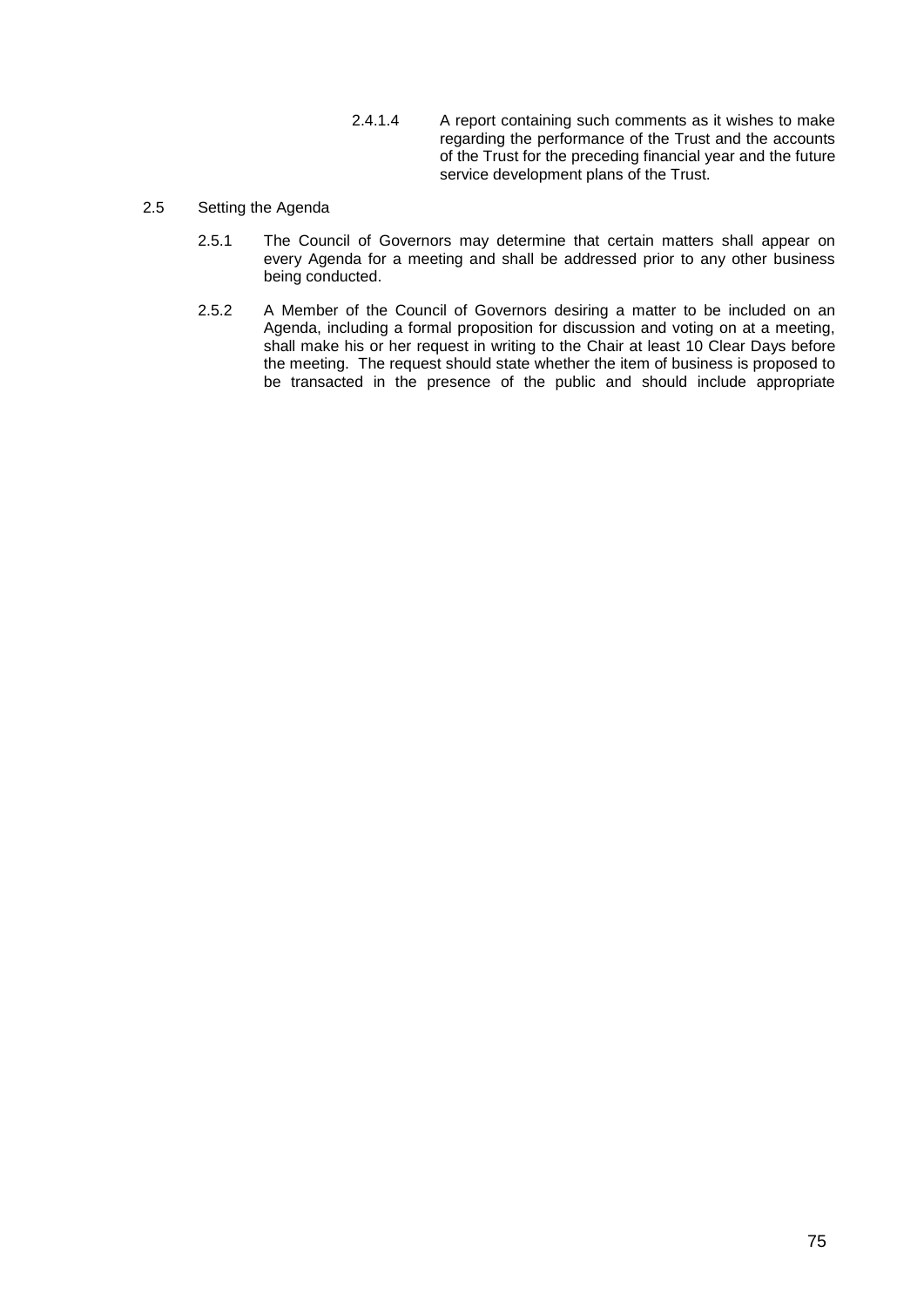- 2.8.3.5 that the motion be now put;
- 2.8.3.6 that the public be excluded from the meeting in relation to the discussion concerning the proposition under Standing Order 4.1.1.
- <span id="page-80-0"></span>2.8.4 In the case of sub-paragraphs [2.8.3.3](#page-79-0) and [2.8.3.5.](#page-80-0)5 above, to ensure objectivity these matters may only be put by a Governor who has not previously taken part in the debate and who is eligible to vote.
- 2.8.5 No amendment to the proposition shall be admitted if, in the opinion of the Chair of the meeting, the amendment negates the substance of the proposition.
- 2.8.6 Subject to paragraph [2.9.1,](#page-80-1) the mover of a proposition shall have a maximum of five minutes to move and three minutes to reply. Once a proposition has been moved, no other Governor shall speak more than once or for more than three minutes.
- <span id="page-80-1"></span>2.9 Chair's Ruling
	- 2.9.1 Statements of Governors made at meetings of the Council of Governors shall be relevant to the matter under discussion at the material time and the decision of the Chair of the meeting on questions of order, relevancy, regularity and any other matters shall be final
- 2.10 Voting
	- 2.10.1 A Governor may not vote at a meeting of the Council of Governors unless he or she has made a declaration in the form specified within Schedule A of these Standing Orders, that he or she is a member of the constituency which elected him or her and is not prevented from being a member of the Council of Governors by paragraph 8 of Schedule 7 to the 2006 Act or under the Constitution. Such declaration must be dated at least 7 Clear Days prior to the commencement of the meeting.
	- 2.10.2 Except as stated otherwise in the constitution or these Standing Orders, every question at a meeting shall be determined by a majority of the votes of the Governors present and voting on the question.
	- 2.10.3 All questions put to the vote shall, at the discretion of the Chair of the meeting, be determined by oral expression or by a show of hands. A paper ballot may also be used if a majority of the Governors present so request.
	- 2.10.4 Whoever is Chair of the meeting of the Council of Governors shall in the case of an equality of votes on any question or proposal have a casting vote.
	- 2.10.5 If at least one-third of the Governors present so request, the voting (other than by paper ballot) on any question may be recorded to show how each Governor present voted or abstained.
	- 2.10.6 If a Governor so requests, his or her vote shall be recorded by name upon any vote (other than by paper ballot).
	- 2.10.7 A Governor may only vote if present at the time of the vote on which the question is to be decided; no Governor may vote by proxy.
	- 2.10.8 Any matter which could be decided by the Council of Governors in a meeting may be determined by written resolution. A written resolution shall, with any accompanying papers which are relevant, describe the matter to be decided and provide for Governors to sign the resolution to confirm their agreement. A written resolution may comprise identical documents sent to all Governors, each to be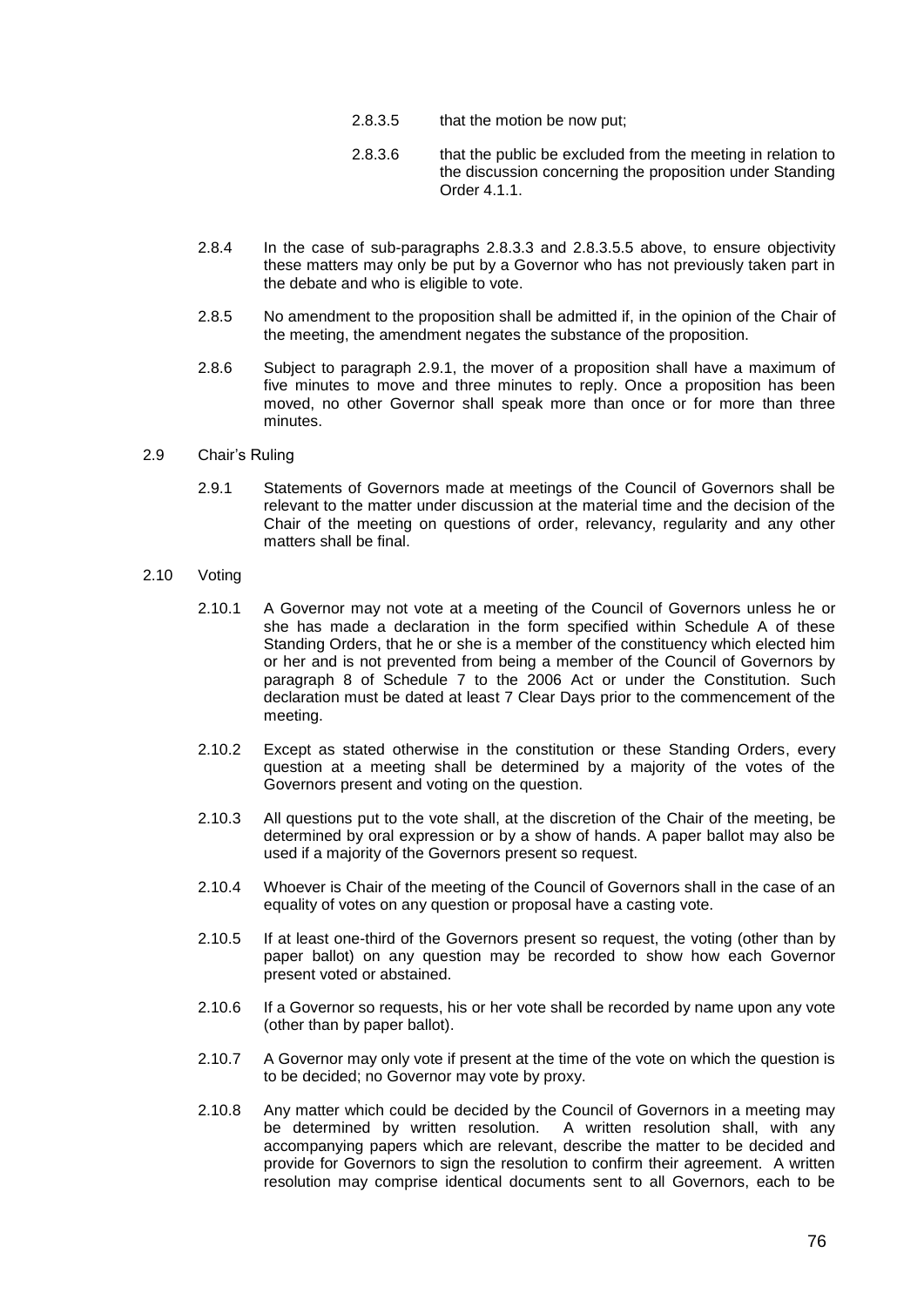signed by a Governor, or one document to be signed by all Governors. A written resolution shall be passed only when at least a majority of the Governors, including a majority of Governors who are members of the public constituency of the Trust, approve the resolution in writing within the timescale imposed in such a notice. The Secretary shall keep records of all written resolutions.

#### 2.11 Minutes

- 2.11.1 The Minutes of the proceedings of a meeting shall be drawn up by the Secretary and submitted for agreement at the next ensuing meeting where they will be signed by the Chair presiding at it.
- 2.11.2 No discussion shall take place upon the minutes except upon their accuracy or where the Chair considers discussion appropriate. Any amendment to the minutes shall be agreed and recorded at the next meeting.
- 2.12 Suspension of Standing Orders
	- 2.12.1 Except where this would contravene any provision of the Regulatory Framework, any one or more of the Standing Orders may be suspended at any meeting, provided that at least two-thirds of the Governors are present, there is a majority of Governors who are members of the public constituency of the Trust, and that a majority of those present vote in favour of suspension.
	- 2.12.2 A decision to suspend the Standing Orders shall be recorded in the minutes of the meeting.
	- 2.12.3 A separate record of matters discussed during the suspension of Standing Orders shall be made and shall be available to the Chair and Governors.
	- 2.12.4 No formal business may be transacted while Standing Orders are suspended.
- 2.13 Variation and Amendment of Standing Orders
	- 2.13.1 These Standing Orders shall be amended only if:
		- 2.13.1.1 a notice of proposal under Standing Order 4.5.2 has been given; and 2.13.1.2 at least half the total number of Governors vote in favour
		- 2.13.1.3 the variation proposed does not contravene a provision of

#### 2.14 Record of Attendance

2.14.1 The names of the Chair and Governors present at the meeting shall be recorded in the minutes.

the Regulatory Framework.

of amendment; and

- 2.15 Quorum
	- 2.15.1 No business shall be transacted at a meeting unless at least one third of all the Governors are present, including at least one third of the public Governors.
	- 2.15.2 If at any meeting there is no quorum present within 30 minutes of the time fixed for the start of the meeting, the meeting shall stand adjourned for at least 5 Clear Days and upon reconvening, those present shall constitute a quorum.
	- 2.15.3 If a Governor has been disqualified from participating in the discussion on any matter and/or from other voting on any resolution by reason of the declaration of a conflict of interest as provided in Standing Order 7 he or she shall no longer count towards the quorum. If a quorum is then not available for the discussion and/or the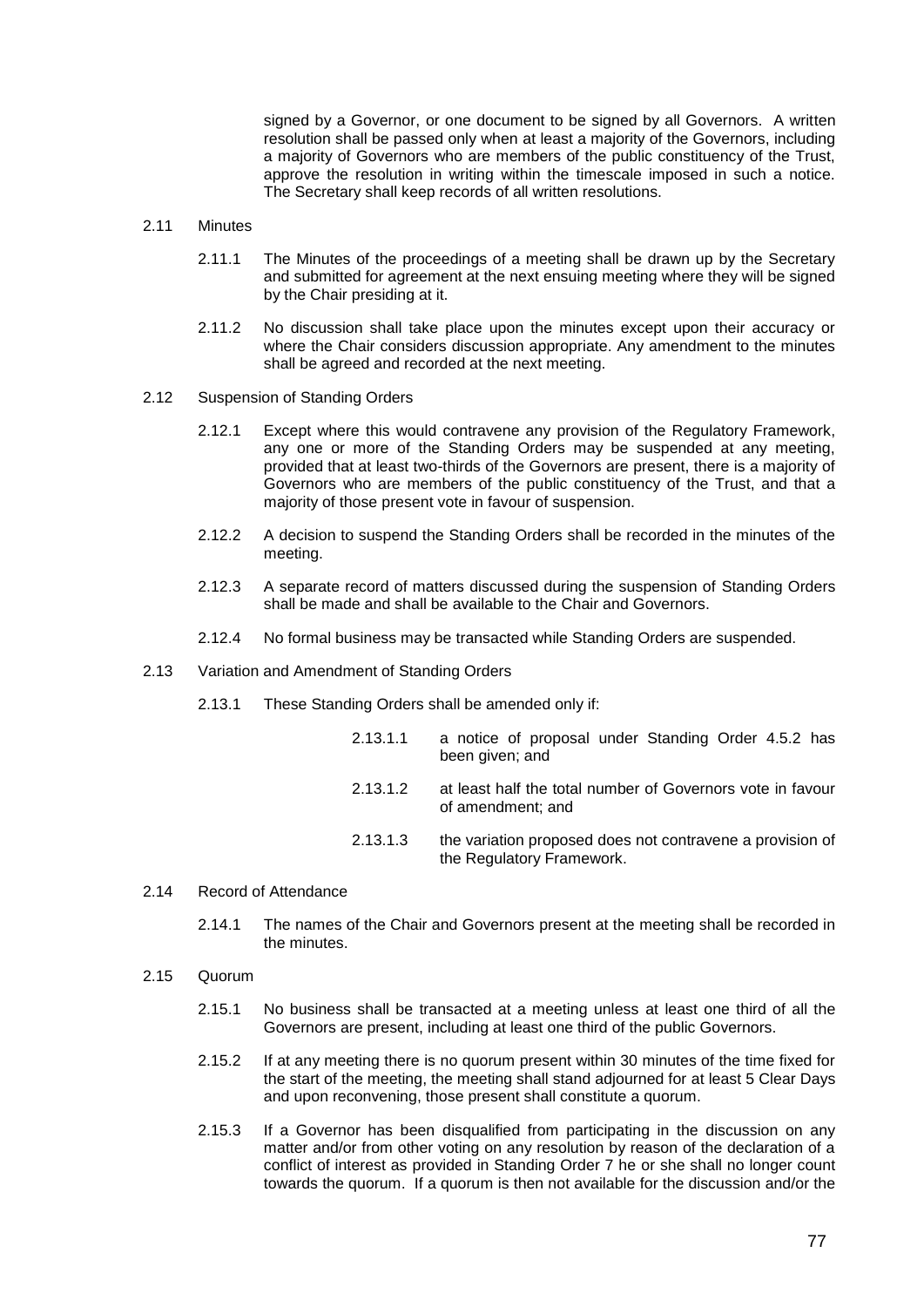passing of a resolution on any matter, that matter may not be discussed further or voted upon at that meeting. Such a position shall be recorded in the minutes of the meeting. The meeting must then proceed to the next business.

- 2.16 Meetings: Electronic Communication
	- 2.16.1 In this Standing Order "communication" and "electronic communication" shall have the meanings set out in the Electronic Communications Act 2000 or any statutory modification or re-enactment thereof.
	- 2.16.2 A Governor in electronic communication with the Chair and all other parties to a meeting of the Council of Governors or of a committee or sub-committee of the Governors shall be regarded for all purposes as personally attending such a meeting provided that, but only for so long as, at such a meeting he or she has the ability to communicate interactively and simultaneously with all other parties attending the meeting including all persons attending by way of electronic communication.
	- 2.16.3 A meeting at which one or more of the Governors attends by way of electronic communication is deemed to be held at such a place as the Governors shall at the said meeting resolve. In the absence of such a resolution, the meeting shall be deemed to be held at the place (if any) where a majority of the Governors attending the meeting are physically present, or in default of such a majority, the place at which the Chair of the meeting is physically present.
	- 2.16.4 Meetings held in accordance with this SO are subject to requirements in respect of quorum. For such a meeting to be valid, a quorum MUST be present and maintained throughout the meeting.
	- 2.16.5 The Minutes of a meeting held in this way MUST state that it was held by electronic communication and that the Governors were all able to hear each other and were present throughout the meeting.

## 3. **Lead Governor and Deputy Lead Governor**

- 3.1 The Governors shall appoint a Lead Governor and a Deputy Lead Governor at the first meeting of the Council of Governors and at each annual meeting of the Council of Governors thereafter.
- 3.2 Without prejudice to the right of any Governor to communicate directly with Monitor, the Lead Governor will be the point of contact between Monitor and the Council of Governors.
- 3.3 Without prejudice to the rights of any Governor to communicate directly with the Chair, the Lead Governor shall be responsible for receiving from Governors and communicating to the Chair any comments, observations and concerns expressed to him or her by Governors (other than at meetings of the Council of Governors) regarding the performance of the Trust or any other serious or material matter relating to the Trust or its business
- 3.4 The Deputy Lead Governor shall be responsible for supporting the Lead Governor in his or her role and for performing the responsibilities of the Lead Governor whenever he or she is known to be unavailable.
- 3.5 Each Governor shall communicate any comment, observation or concern which he or she may have to the Lead Governor in the first instance and only to the Deputy Lead Governor if the Lead Governor is known to be unavailable.
- 3.6 The Lead Governor and Deputy Lead Governor shall be elected by, and from amongst, the Governors who have been elected as Governors from the public constituency of members.
- 3.7 The Lead Governor and the Deputy Lead Governor so appointed shall hold office until the next annual meeting of the Council of Governors but shall be eligible for re-appointment at that time.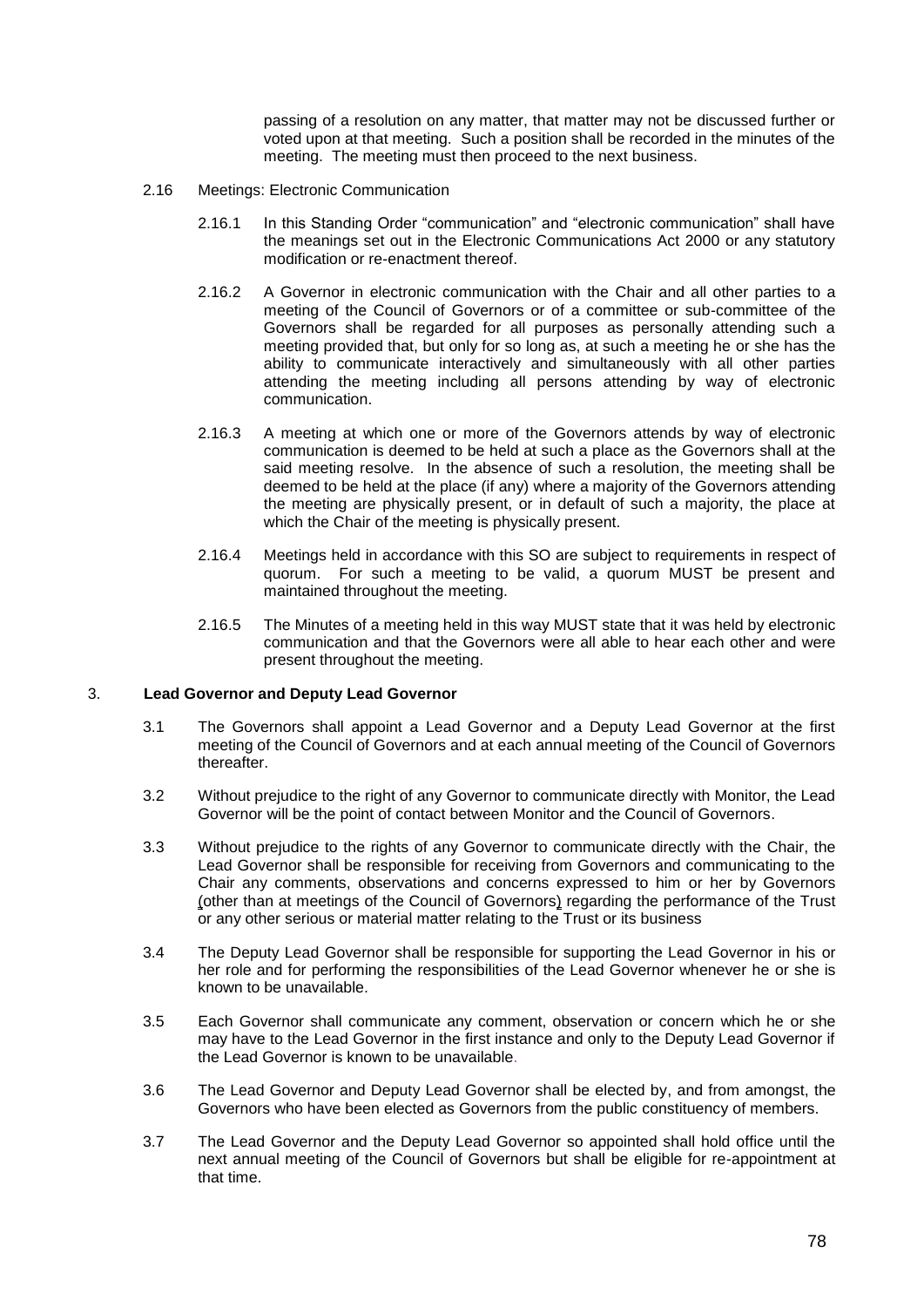- 3.8 Nominations forms for appointment as Lead Governor and Deputy Lead Governor shall be sent out not less than 15 Clear Days prior to the annual meeting of the Council of Governors. Each nomination shall be made in writing by the Governor seeking appointment and must be returned to the principal place of business of the Trust addressed to the Secretary to arrive not less than 3 Clear Days before the meeting.
- 3.9 There shall be separate forms of nomination for appointment to the position of Lead Governor and the position of Deputy Lead Governor and eligible Governors may be nominated for both positions.
- 3.10 In the event of there being two or more nominations for either appointment a secret ballot shall be held of all the Governors present at the meeting with each Governor present having one vote for each contested appointment.
- 3.11 The meeting shall adjourn while the ballot is taken and the Governor whose nomination receives the largest number of votes for each position shall be appointed.
- 3.12 In the event of an equality of votes the Chair of the meeting shall have a casting vote.
- 3.13 If a Governor shall receive the largest number of votes for appointment as both Lead Governor and Deputy Lead Governor that Governor shall be appointed as Lead Governor and the Governor who received the second largest number of votes for the position of Deputy Lead Governor shall be appointed as Deputy Lead Governor
- 3.14 The result of the ballot shall be announced at the meeting.

# <span id="page-83-0"></span>4. **Committees**

- 4.1 The Council of Governors may appoint committees of the Council of Governors to assist it in the proper performance of its functions under the Regulatory Framework, consisting wholly or partly of the Chair and Governors. The Council of Governors may appoint to such committees persons who are neither Governors, nor Directors or Officers of the Trust.
- 4.2 Each such committee shall have such terms of reference and powers and be subject to such conditions as the Council of Governors shall decide and shall be in accordance with the Regulatory Framework and any guidance issued by Monitor, but the Council of Governors shall not delegate to any committee any of the powers or responsibilities which are to be exercised by the Council of Governors at a formal meeting. Such terms of reference shall have effect as if incorporated into the Standing Orders.
- 4.3 The Council of Governors shall approve the members of the Appointments and Remuneration Committee.
- 4.4 A committee appointed under Standing Order [4](#page-83-0) may, subject to approval given by the Council of Governors, appoint sub-committees consisting wholly or partly of members of the committee. Where committees are authorised to establish sub-committees they may not delegate their powers to the sub-committee unless expressly authorised by the Council of Governors.
- 4.5 These Standing Orders, as far as they are applicable, shall apply with appropriate alteration to meetings of any committees established by the Council of Governors (and to subcommittees established with the approval of the Council of Governors) with the terms "Chair" to be read as a reference to the Chair of the committee, and the term "Governor" to be read as a reference to a member of the committee as the context permits.
- 4.6 Any Committee or Sub-Committee established under this Standing Order [4](#page-83-0) may call upon outside advisers to assist them with their tasks, subject to the advance agreement of the Board of Directors. Any conflict arising between the Council of Governors and the Board of Directors under this paragraph shall be determined in accordance with the Dispute Resolution Procedure as set out at Paragraph [45](#page-24-0) of the Constitution.
- 4.7 Where the Council of Governors is required to appoint persons to a committee to undertake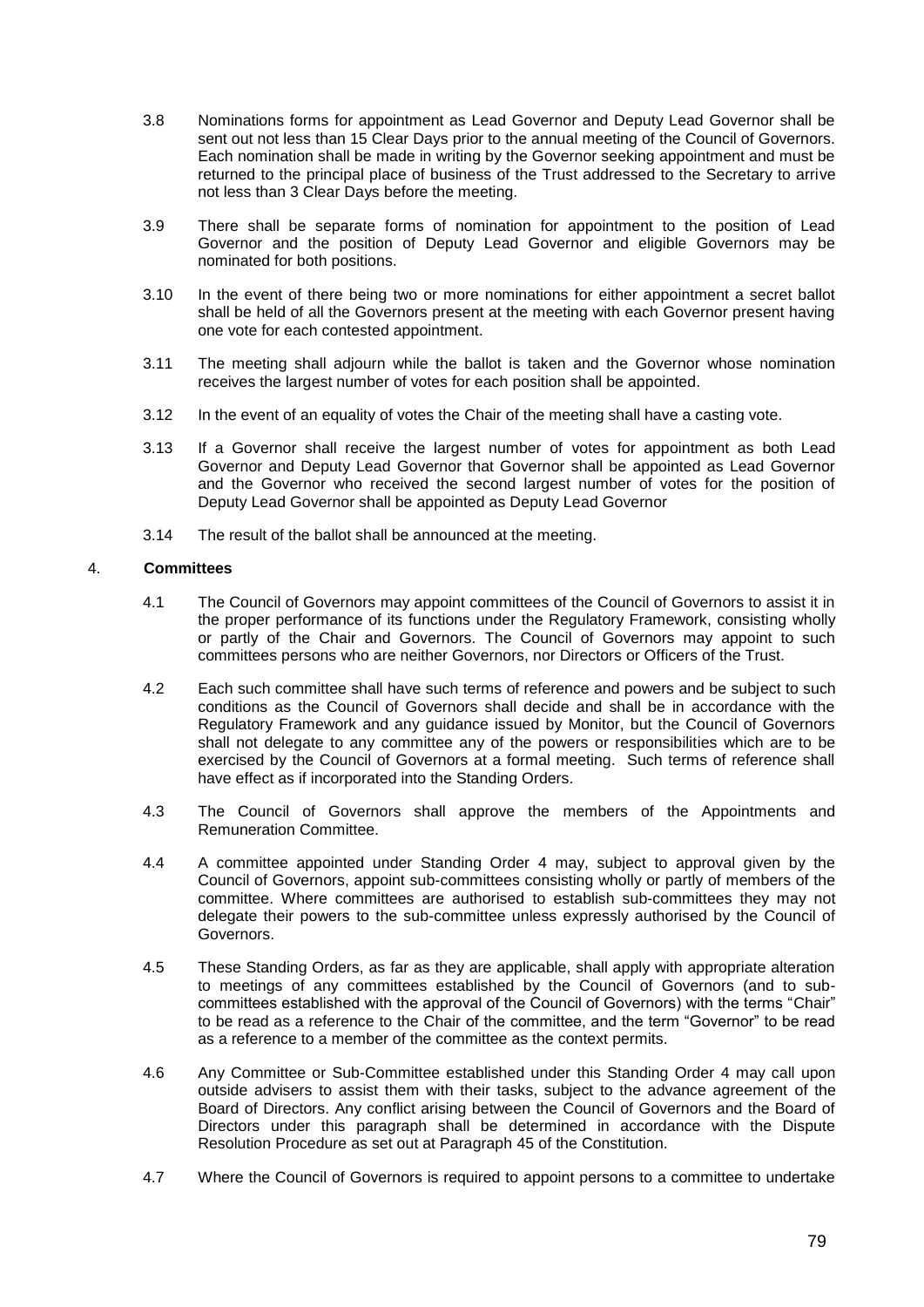statutory functions, and where such appointments are to operate independently of the Council of Governors, such appointments shall be made in accordance with applicable statute and regulations and with guidance issued by Monitor.

- 4.8 Where the Council of Governors determines that persons who are neither Governors, nor Directors or Officers of the Trust, shall be appointed to a committee, the terms of such appointment shall be determined by the Council of Governors subject to the payment of travelling expenses and other allowances being in accordance with such sum as may be determined by the Board of Directors.
- 4.9 If the Board of Directors agrees, the Council of Governors may appoint Governors to serve on joint committees with the Board of Directors or committees of the Board of Directors. Where Governors are appointed to committees of the Board of Directors they shall have observer status only.

# <span id="page-84-0"></span>5. **Declarations of Interests and Register of Interests**

- 5.1 Declaration of Interests
	- 5.1.1 The Regulatory Framework requires each Governor to declare to the Secretary:
		- 5.1.1.1 any actual or potential, direct or indirect, financial interest which is material to any discussion or decision they are involved or likely to be involved in making as described in Standing Orders 5.2.2, 5.2.3 and 5.2.6; and
		- 5.1.1.2 any actual or potential, direct or indirect, non-financial professional interest, which is material to any discussion or decision they are involved or likely to be involved in making, as described in Standing Orders 5.2.4 and 5.2.6; and
		- 5.1.1.3 any actual or potential, direct or indirect, non-financial personal interest, which is material to any discussion or decision they are involved or likely to be involved in making, as described in Standing Order 5.2.5 and 5.2.6.
	- 5.1.2 Such a declaration shall be made either at the time of the Governor's election or appointment or as soon thereafter as the interest arises, but within 5 Clear Days of becoming aware of the existence of that interest, and in a form prescribed by the secretary which shall be included as Schedule B.
	- 5.1.3 In addition, if a Governor is present at a meeting of the Council of Governors and has an interest of any sort in any matter which is the subject of consideration, he or she shall at the meeting and as soon as practicable after its commencement disclose the fact and the Chair shall then decide what action to take. This may include excluding the Governor from discussions on the matter and/or prohibiting the Governor from voting on any question with respect to the matter. Subject to Standing Order 5.2.3, if a Governor has declared a financial interest (as described in Standing Order 5.2.2) he or she shall not take part in the consideration or discussion of the matter.
	- 5.1.4 Any interest declared at a meeting of the Council of Governors and subsequent action taken should be recorded in the minutes of the Council of Governor's meeting at which the interest was declared. Any changes in interests should be officially declared at the next relevant meeting following the change occurring.
	- 5.1.5 This Standing Order 7 applies to any committee, sub-committee or joint committee of the Council of Governors and applies to any member of any such committee, sub-committee, or joint committee (whether or not he or she is also a Governor).
	- 5.1.6 Governors' interests will be disclosed in the Trust's Annual Report, at least to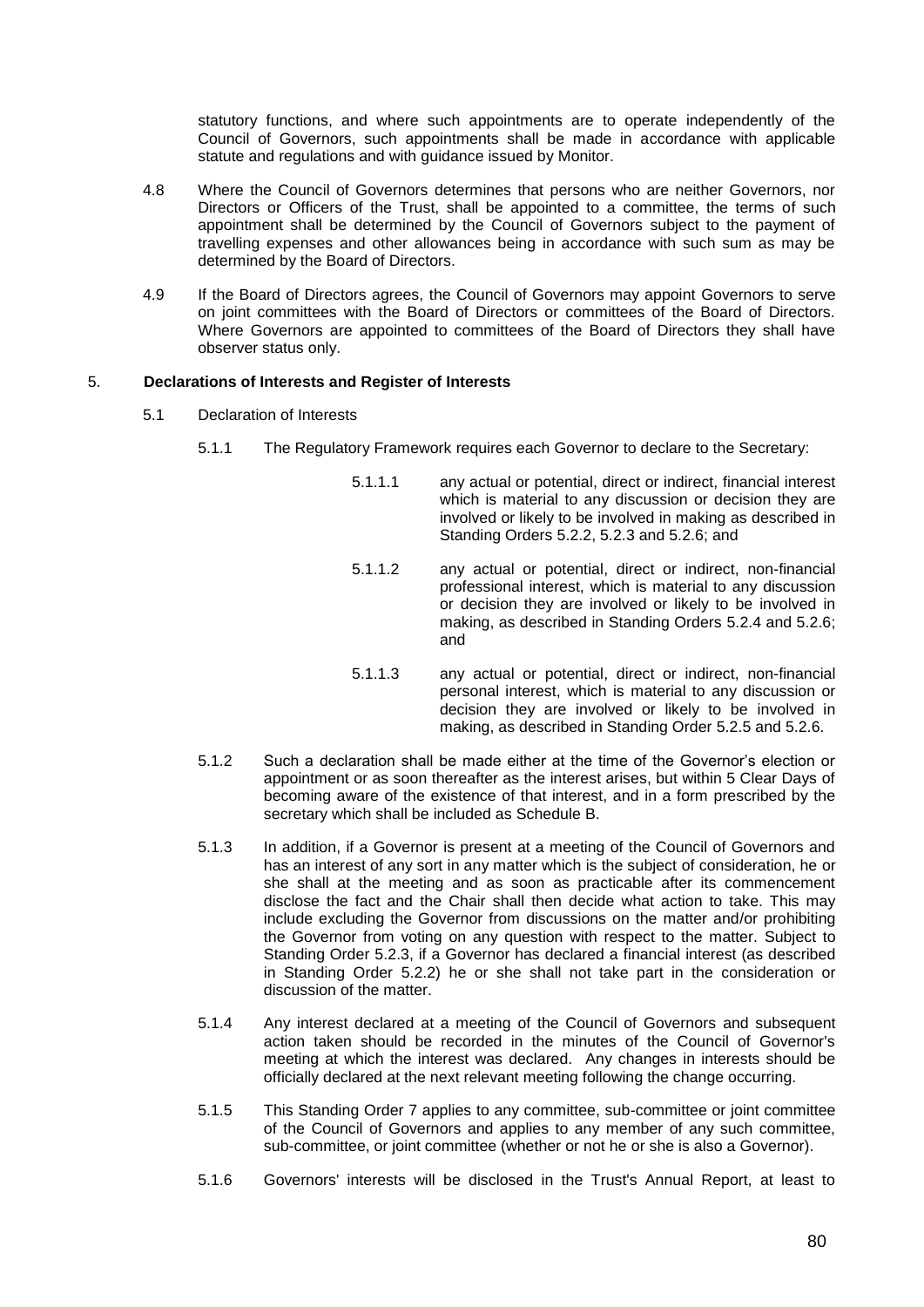comply with the Financial Reporting Manual as published by Monitor, but the Annual Report may also refer to the published declaration of interests of Governors.

- 5.2 Nature of Interests
	- 5.2.1 Interests which should be regarded as "material" are ones which a reasonable person would take into account when making a decision regarding the use of taxpayers' money because the interest has relevance to that decision. Material interests are to be interpreted in accordance with guidance issued by Monitor.
	- 5.2.2 A financial interest is where a Governor may receive direct financial benefits (by either making a gain or avoiding a loss) from the consequences of a decision of the Council of Governors. This could include:

| 5.2.2.1 | directorships, including non-executive directorships held  |
|---------|------------------------------------------------------------|
|         | in another organisation which is doing, or is likely to do |
|         | business with an organisation in receipt of NHS funding;   |
|         | or                                                         |
|         |                                                            |

- 5.2.2.2 employment in an organisation which is doing, or is likely to do business with an organisation in receipt of NHS funding; or
- 5.2.2.3 a shareholding, partnerships, ownership or part ownership of an organisation which is doing, or is likely to do business with an organisation in receipt of NHS funding.
- 5.2.3 A Governor shall not be treated as having a financial interest in a matter by reason only:
	- 5.2.3.1 of shares or securities held in collective investment or pensions funds or units of authorised unit trusts; or
	- 5.2.3.2 of an interest in any company, body or person with which he or she is connected which is so remote or insignificant that it cannot reasonably be regarded as likely to influence a Governor in the consideration or discussion of or in voting on, any question with respect to that matter; or
	- 5.2.3.3 of any travelling or other expenses or allowances payable to a Governor in accordance with the Constitution.
- 5.2.4 A non-financial professional interest is where a Governor may obtain a nonfinancial professional benefit from the consequence of a decision that the Council of Governors makes, such as increasing their professional reputation or status or promoting their professional career. This could include situations where a Governor is:
	- 5.2.4.1 an advocate for a particular group of patients; or
	- 5.2.4.2 a clinician with a special interest; or
	- 5.2.4.3 an active member of a particular specialist body; or
	- 5.2.4.4 an advisor for the Care Quality Commission or National Institute of Health and Care Excellence.
- 5.2.5 A non-financial personal interest is where a Governor may benefit personally from a decision that the Council of Governors makes in ways which are not directly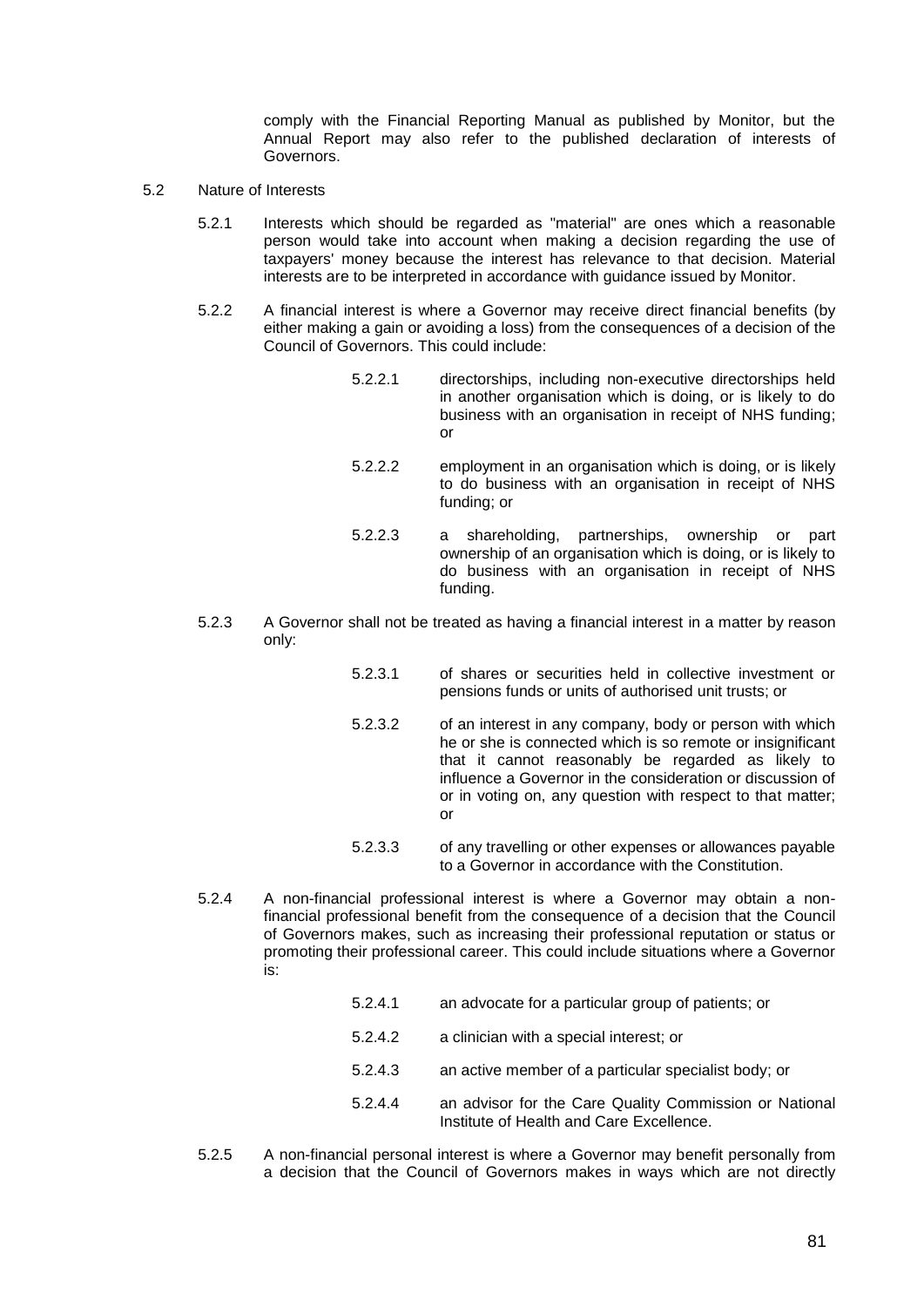linked to their professional career and do not give rise to a direct financial benefit. This could include where the Governor is:

| 5.2.5.1 | a member of a voluntary sector board or has a position of<br>authority within a voluntary sector organisation with an<br>interest in health and/or social care; or |
|---------|--------------------------------------------------------------------------------------------------------------------------------------------------------------------|
|         |                                                                                                                                                                    |

- 5.2.5.2 a member of a lobbying or pressure group with an interest in health and/or social care.
- 5.2.6 A Governor will be treated as having an indirect financial interest, non-financial professional interest or non-financial personal interest where he or she has a close association with another individual who has a financial interest, a non-financial professional interest or a non-financial personal interest who would stand to benefit from a decision in which the Governor is involved in making. This includes material interests of:
	- 5.2.6.1 close family members and relatives, including a spouse, partner, parent, child or sibling;
	- 5.2.6.2 close friends and associates; and
	- 5.2.6.3 business partners.
- 5.2.7 If Governors have any doubt about the relevance or materiality of an interest, this should be discussed with the Chair. Influence rather than the immediacy of the relationship is more important in assessing the relevance of an interest. The interests of partners in professional partnerships including General Practitioners should also be considered.
- 5.3 Register of Governors
	- 5.3.1 The Register of Governors shall list the names of Governors, their category of membership of the Council of Governors, the dates defining their terms of office, and an address through which they may be contacted which may be the Secretary.
- 5.4 Register of Governors' Interests
	- 5.4.1 The Secretary shall keep a Register of Interests of Governors which shall contain the names of each Governor, whether he or she has declared any interest, and if so, the interest declared.

# 6. **Standards of Business Conduct**

6.1 Members of the Council of Governors shall comply with the Trust's Code of Conduct and any guidance issued by Monitor.

# 7. **Appointments and Recommendations**

- 7.1 A Governor shall not solicit for any person any appointment under the Trust or recommend any person for such appointment but this paragraph of this Standing Order shall not preclude a Governor from giving written testimonial of a candidate's ability, experience or character for submission to the Trust in relation to any appointment.
- 7.2 Informal discussions outside the Appointment Committee or Nominations Committee, whether solicited or unsolicited, should be declared to the panel or committee.
- 7.3 Candidates for any staff appointment under the Trust shall, when making such an application, disclose in writing to the Trust whether they are related to any Governor or the holder of any office within the Trust. Failure to disclose such a relationship shall disqualify a candidate and, if appointed, render him or her liable to instant dismissal.
- 7.4 The Chair and every Governor shall disclose to the Chief Executive or his or her delegated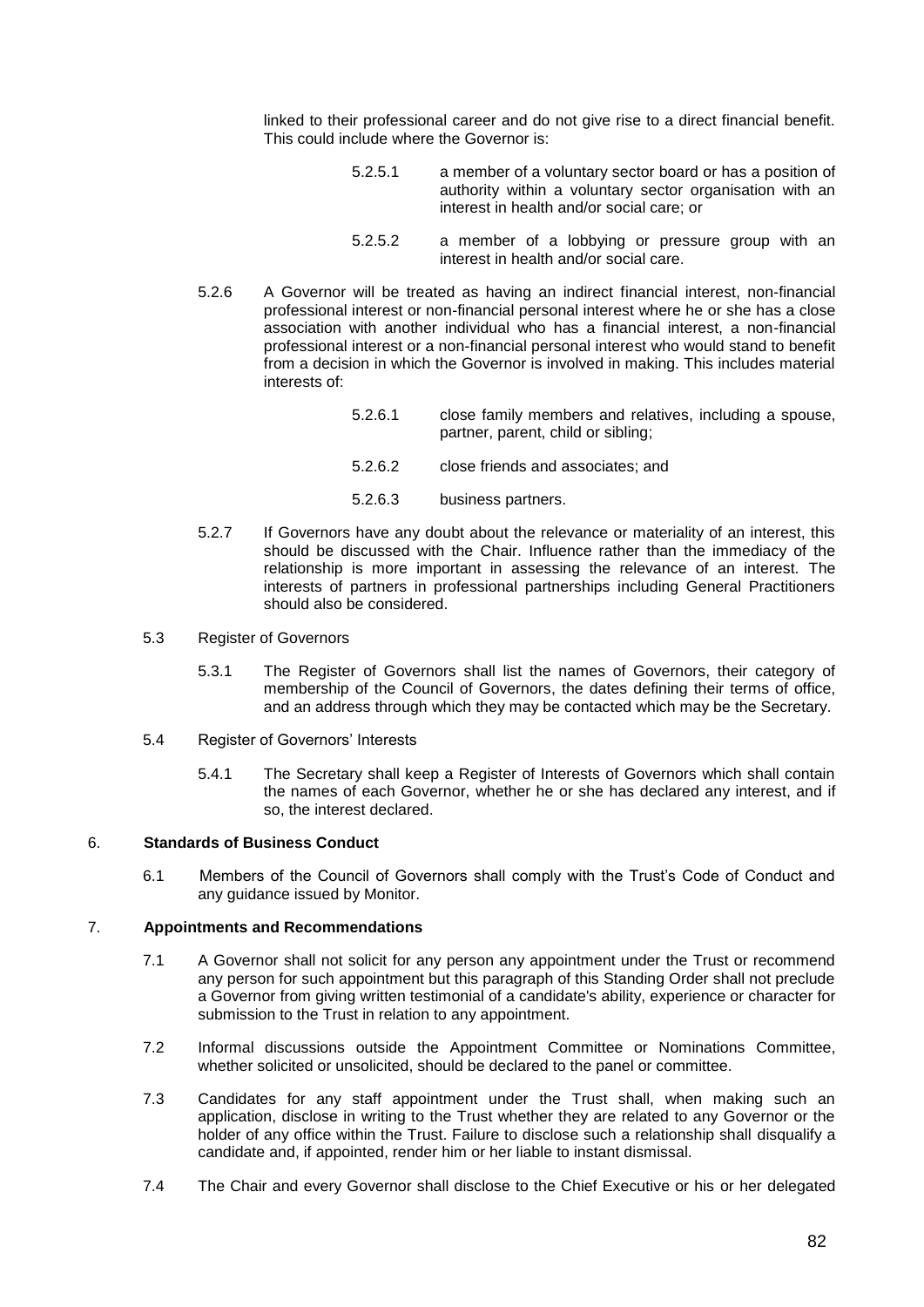officer any relationship between himself or herself and a candidate of whose candidature that Governor or Officer is aware. It shall be the duty of the Chief Executive or his delegated officer to report to the Council of Governors any such disclosure made.

- 7.5 On appointment, Members of the Council of Governors should disclose to the Council of Governors whether they are related to any other Member of the Council of Governors or holder of any office in the Trust.
- 7.6 Where the relationship to a Member of the Council of Governors of the Trust is disclosed, Standing Order [5](#page-84-0) shall apply.

# 8. **Miscellaneous**

- 8.1 The Secretary shall provide a copy of these Standing Orders to each Governor and endeavour to ensure that each Governor understands his or her responsibilities within these Standing Orders.
- 8.2 These Standing Orders including all documents having effect as if incorporated in them shall be reviewed no less frequently than every two years and any resulting changes approved by the Board of Directors and the Council of Governors.
- 8.3 If for any reason these Standing Orders are not complied with, full details of the noncompliance and any justification for non-compliance and the circumstances around the noncompliance, shall be reported to the next formal meeting of the Council of Governors for action or ratification. All Governors have a duty to disclose any non-compliance with these Standing Orders to the Chair as soon as possible.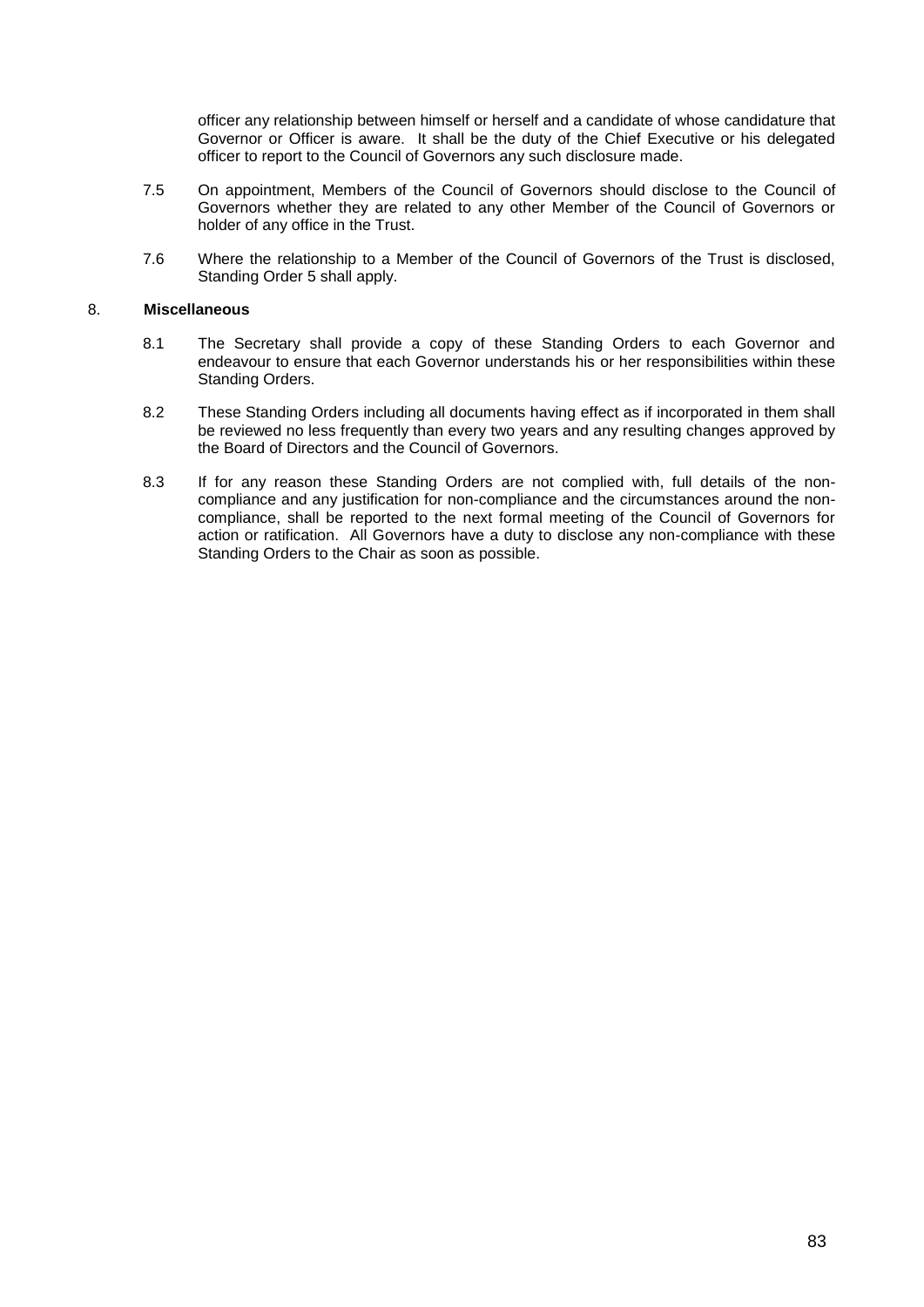# **SCHEDULE A**

# Declaration to the Secretary of Berkshire Healthcare NHS Foundation Trust

A person may not stand for election to the Council of Governors as a public governor unless he or she has made a declaration in the form specified below of his or her qualification to vote as a member of the public constituency and is not prevented from being a member of the Council of Governors by paragraph 12 (disqualification and removal).

## **THE DECLARATION**

I hereby declare that I am entitled to stand for election to the Council of Governors as a governor elected by the public constituency because I am a member of the public constituency and I am not prevented from being a member of the Council of Governors of the Trust by paragraph 8 of Schedule 7 to the National Health Service Act 2006, which states;

A person may not become or continue as a member of the Council of Governors if he or she:

- has been adjudged bankrupt or whose estate has been sequestrated and (in either case) has not been discharged:
- has made a composition or arrangement with, or granted a trust deed for, his or her creditors and has not been discharged in respect of it;
- has within the preceding five years been convicted in the British Islands of any offence if a sentence of imprisonment (whether suspended or not) for a period of not less than three months (without the option of a fine) was imposed on him or her.
- has within the preceding five years been dismissed, otherwise than by reason of redundancy or ill health, from any paid employment with a Health Service Body;
- he or she is a person whose tenure of office as the chair or as a member or director of a Health Service Body has been terminated on the grounds that his or her appointment is not in the interests of the health service, for non-attendance at meetings, or for non-disclosure of a pecuniary interest;
- he or she is a Director of the Trust, or a director, chair, or chief executive officer of another NHS Foundation Trust;
- he or she is a Governor of another NHS Foundation Trust which is considered by the Secretary, at his or her absolute discretion, to be in competition with the Trust;
- he or she has had his or her name removed from a list maintained under regulations pursuant to sections 91, 106, 123, or 146 of the 2006 Act, or the equivalent lists maintained by Local Health Boards in Wales under the National Health Service (Wales) Act 2006, and he or she has not subsequently had his or her name included in such a list; or
- he or she lacks capacity within the meaning of the Mental Capacity Act 2005 to carry out all the duties and responsibilities of a governor.

I further hereby declare that I am entitled to stand for election to the Council of Governors as a governor elected by the public constituency under the Constitution of the Trust.

Signed…………………………………………………………………Name……………………… Dated ………………………………………………………………………………………………….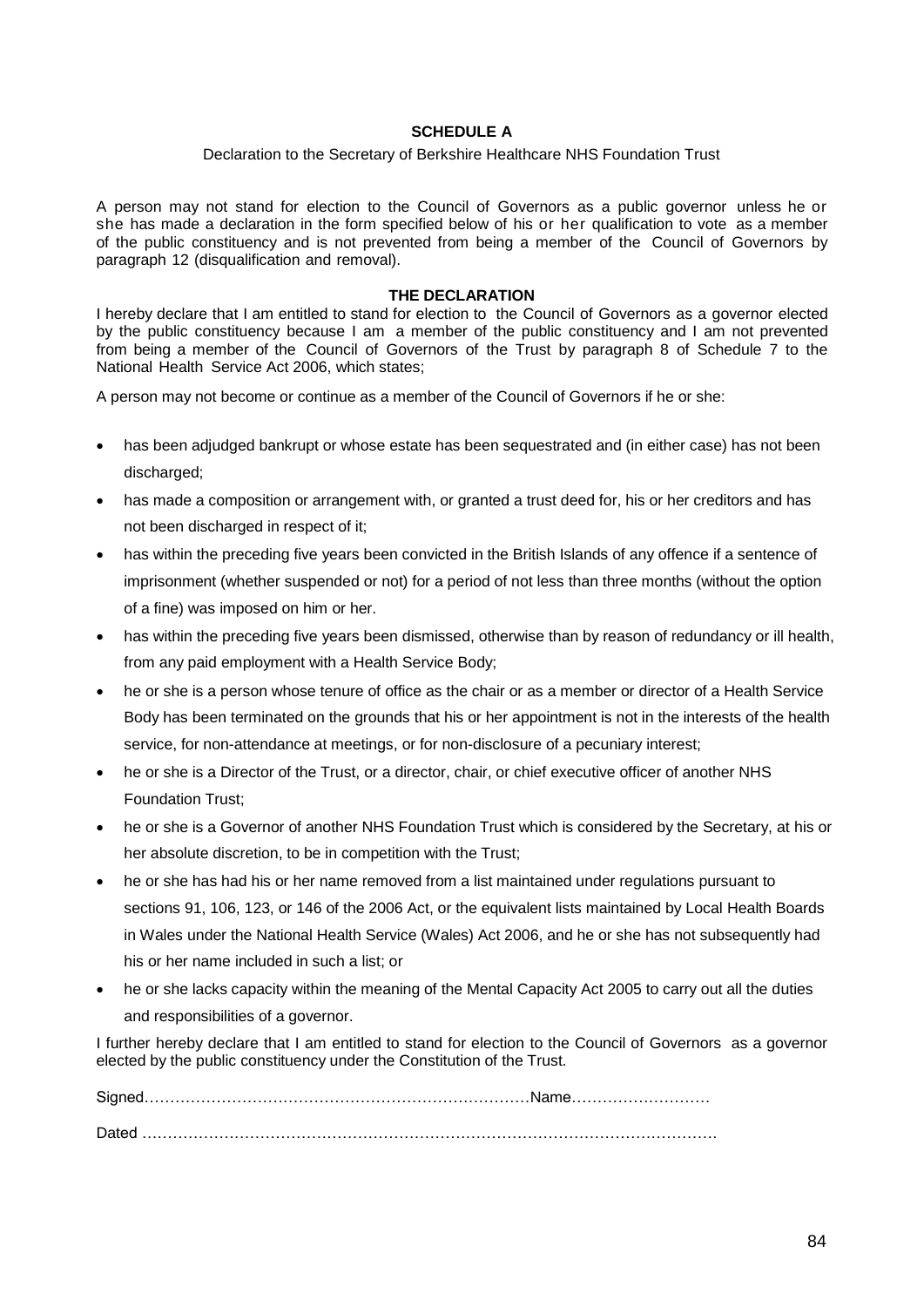# **SCHEDULE B**

# Prescribed Form of Declaration of Interests

Declaration to the Secretary of Berkshire Healthcare NHS Trust Foundation Trust

I hereby declare that I am at the date of this declaration a member of the [Public/Staff] constituency, and I am not prevented from being a member of the Council of Governors by reason of any provision of the Constitution.

I declare that I have read and fully understood the Standing Orders for Governors.

I fully understand the requirements to declare interests as outlined within the Standing Orders for Governors.

(Please delete either one or two below)

- 1 I confirm that I have no current interest to declare
- 2 I have the following interests to declare.

I agree to abide by the conditions outlined in the Standing Orders for Governors and to maintain updated information within the register of Governors interests as defined within the Standing Orders for Governors

Name ……………………………………………. Date………………………

Signature…………………………………………….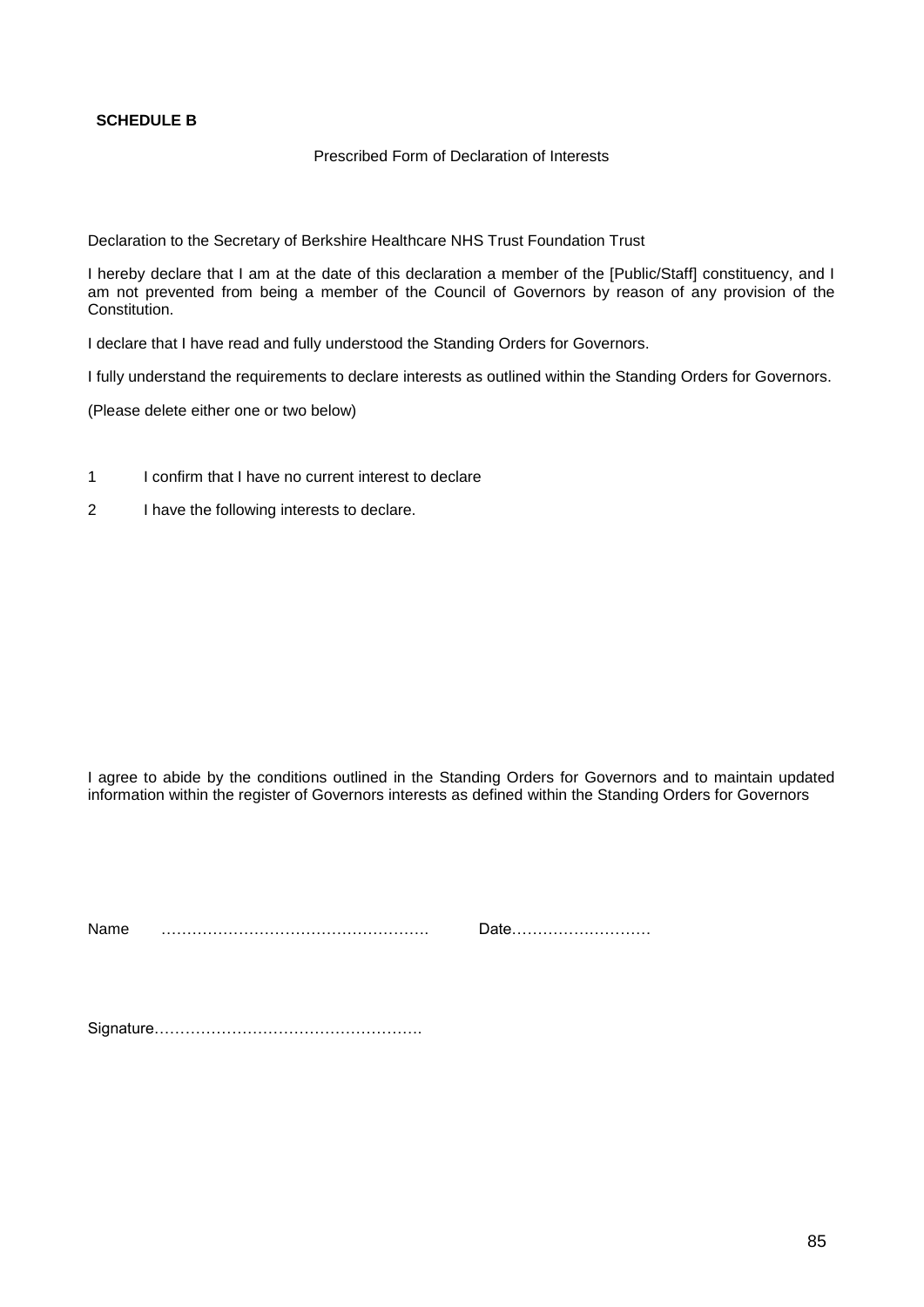# **ANNEX 7**

Standing Orders for the Practice and Procedure of the Board of Directors

(Paragraph [28\)](#page-17-0)

## 1. **Interpretation and Definitions**

- 1.1 Save as otherwise permitted by law, the Chair of the Trust shall be the final authority on the interpretation of Standing Orders (on which he or she should be advised by the Chief Executive and Secretary).
- 1.2 Terms used in these Standing Orders have the meaning given to them in the Constitution.
- 1.3 Words importing the masculine gender include the feminine gender and vice versa.

# 2. **The Trust Board**

- 2.1 All business shall be conducted in the name of the Trust.
- 2.2 All funds received in trust shall be in the name of the Trust as corporate trustee.
- 2.3 In relation to Funds held on trust, powers exercised by the Trust as corporate trustee shall be exercised separately and distinctly from those powers exercised as a Trust.
- 2.4 The Trust has the functions conferred on it by the Regulatory Framework. Accountability for charitable Funds held on trust is to be made to the Charity Commission. Accountability for non-charitable Funds held on trust is only to Monitor.
- 2.5 The Trust has resolved that certain powers and decisions may only be exercised or made by the Board of Directors in formal session. These powers and decisions are set out in the Scheme of Delegation and have effect as if incorporated into the SOs.

## 2.6 **Removal of the Chair and other non-Executive Directors**

2.6.1 Removal of the Chair or another non-Executive Director shall require approval of three-quarters of the members of the Council of Governors.

# 2.7 **Appointment and Powers of Deputy-Chair**

- 2.7.1 For the purpose of enabling the proceedings of the Trust to be conducted in the absence of the Chair, the Council of Governors may appoint a non-Executive Director to be Deputy-Chair for such period, not exceeding the remainder of his term as non-Executive Director of the Trust, as the Council of Governors may specify on appointing him or her.
- 2.7.2 Any non-Executive Director so appointed may at any time resign from the office of Deputy-Chair by giving notice in writing to the Council of Governors. The Council of Governors may thereupon appoint another Non-Executive Director as Deputy - Chair in accordance with the provisions of SO 2.12.3.
- 2.7.3 Where the Chair of the Trust has died or has ceased to hold office, or where he or she has been unable to perform his or her duties as Chair owing to illness, conflict of interest or any other cause, the Deputy-Chair shall act as Chair until a new Chair is appointed or the existing Chair resumes his or her duties, as the case may be; and references to the Chair in these SOs shall, so long as there is no Chair able to perform his or her duties, be taken to include references to the Deputy - Chair. Where both the Chair and Deputy-Chair are unable to perform their duties owing to illness, conflict of interest or any other cause, another non-Executive Director as may be appointed by the Council of Governors shall act as Chair.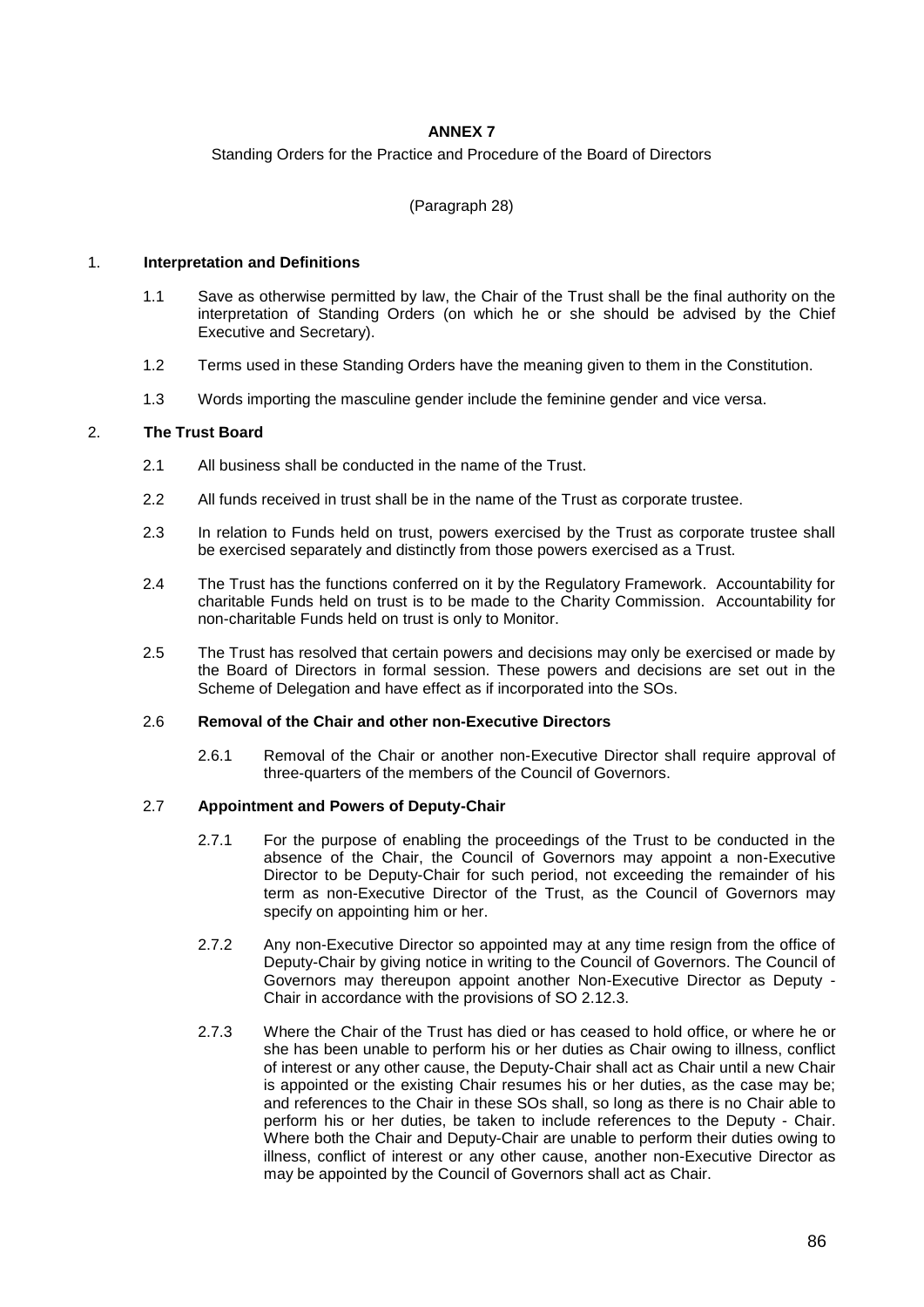# 3. **Meetings of the Trust**

- 3.1 Admission of the Public and the Press
	- 3.1.1 Meetings of the Board of Directors shall be open to the public, unless and to the extent that the Board of Directors has resolved that members of the public should be excluded from a meeting on the grounds that
		- 3.1.1.1 any publicity would be prejudicial to the public interest by reason of the confidential nature of the business to be transacted; or
		- 3.1.1.2 for other reasons stated in the resolution and arising from the nature of the business or the proceedings that the Board of Directors considers are special reasons for excluding the public from the meeting in accordance with the Constitution.
	- 3.1.2 The public and representatives of the press shall be afforded reasonable facilities to attend all public events or meetings of the Board of Directors, including the Annual General Meeting.
	- 3.1.3 The Chair shall give such directions as he or she thinks fit in regard to the arrangements for meetings and accommodation of the public and representatives of the press such as to ensure that the Board of Directors business shall be conducted without interruption and disruption and, without prejudice to the power to exclude on grounds of the confidential nature of the business to be transacted.
	- 3.1.4 Nothing in these SOs shall require the Board of Directors to allow members of the public or representative of the press to record proceedings in any manner whatsoever, other than writing, or to make any oral report of proceedings as they take place without the prior agreement of the Board of Directors.

# 3.2 Calling Meetings

- 3.2.1 Ordinary meetings of the Board of Directors shall be held at such times and places as the Board of Directors may determine.
- 3.2.2 The Chair may call a meeting of the Board of Directors at any time. If the Chair refuses to call a meeting after a requisition for that purpose, signed by at least onethird of the whole number of members of the Board of the Directors, and this has been presented to him or her, or if, without so refusing, the Chair does not call a meeting within 7 days after such requisition has been presented to him or her, at the Trust's Headquarters, such one third or more members of the Board of Directors may forthwith call a meeting.
- 3.3 Notice of Meetings
	- 3.3.1 Before each meeting of the Board of Directors a notice of the meeting, specifying the business proposed to be transacted at it, and signed by the Chair, or by an Officer of the Trust authorised by the Chair to sign on his behalf, shall be delivered to every Director, or sent by post to the usual place of residence of every Director, so as to be available to him or her at least three Clear Days before the meeting.
	- 3.3.2 In the case of a meeting called by Directors in default of the Chair, the notice shall be signed by those Directors and no business shall be transacted at the meeting other than that specified in the notice.
	- 3.3.3 Want of service of the notice on any one member of the Board of Directors shall not affect the validity of a meeting.
	- 3.3.4 In the event of an emergency giving rise to the need for an immediate meeting,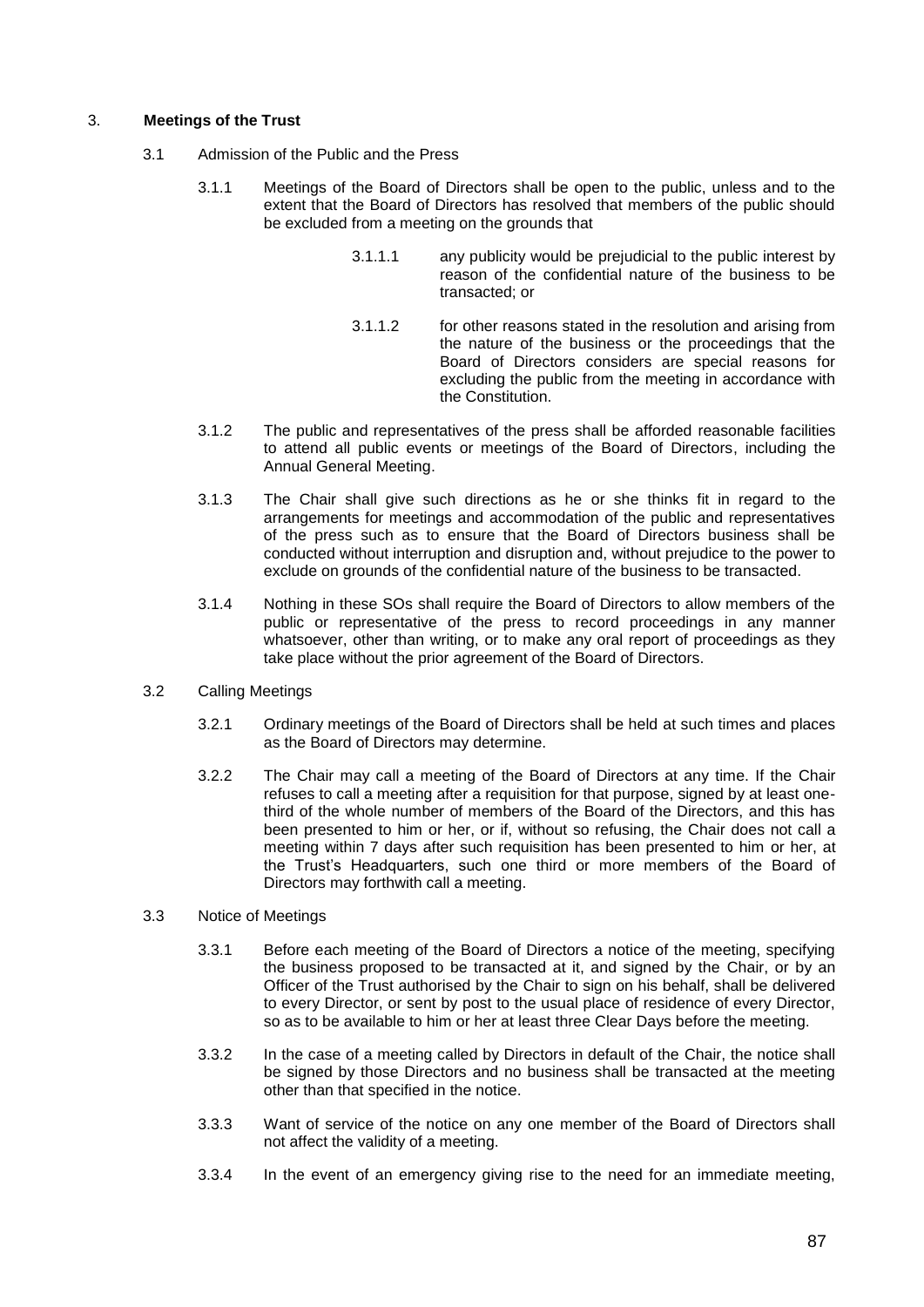SOs 3.3.1 to 3.3.4 shall not prevent the calling of such a meeting without the requisite 3 Clear Days' notice provided that every effort is made to make personal contact with every Director who is not absent from the United Kingdom and the Agenda for the meeting is restricted to matters arising in that emergency.

## 3.4 Agendas

- 3.4.1 Agendas and supporting papers will be sent to members of the Board of Directors at least 3 Clear Days before the meeting, save in emergency. Failure to serve such a notice on more than three members of the Board of Directors will invalidate the meeting. A notice shall be presumed to have been served one day after posting.
- 3.4.2 Before each public meeting of the Board of Directors a public notice of the time and place of the meeting, and the public part of the Agenda, shall be displayed at the Trust's Headquarters and on the Trust's website at least 3 Clear Days before the meeting.
- 3.4.3 Before holding a meeting, the Board of Directors will send a copy of the agenda (but not supporting papers) to the Council of Governors. The agenda sent to the Governors will include the business to be transacted in any private meeting of the Board of Directors.

# 3.5 Setting the Agenda

- 3.5.1 The Board of Directors may determine that certain matters shall appear on every Agenda for a meeting of the Trust and shall be addressed prior to any other business being conducted. (Such matters may be identified within these SOs).
- 3.5.2 A Director desiring a matter to be included on an Agenda shall make his request in writing to the Chair at least 14 Clear Days before the meeting, subject to SO3.3. The Chair shall include on the Agenda any matter contained in a request received at least 14 Clear Days before the meeting. Requests made less than 14 Clear Days before a meeting may be included on the Agenda at the discretion of the Chair. The request should state whether the item of business is proposed to be transacted in the presence of the public and should include appropriate supporting information.

## 3.6 Petitions

- 3.6.1 Where a petition has been received by the Trust the Chair shall include the petition as an item for the Agenda of the next Board of Directors meeting.
- 3.7 Chair of Meeting
	- 3.7.1 At any meeting of the Board of Directors, the Chair, if present, shall preside. If the Chair is absent from the meeting the Deputy-Chair, if there is one and he or she is present, shall preside. If the Chair and Deputy-Chair are absent such non-Executive Director (who is not also an Officer of the Trust) as the Directors present shall choose shall preside.
	- 3.7.2 If the Chair is absent temporarily on the grounds of a declared conflict of interest the Deputy-Chair, if present, shall preside. If the Chair and Deputy-Chair are absent, or are disqualified from participating, such non-Executive Director (who is not also an Officer of the Trust) as the Directors present shall choose shall preside.
- <span id="page-92-0"></span>3.8 Chair's Ruling
	- 3.8.1 Statements of Directors made at meetings of the Board of Directors shall be relevant to the matter under discussion at the material time and the decision of the Chair of the meeting on questions of order, relevancy, regularity and any other matters shall be final.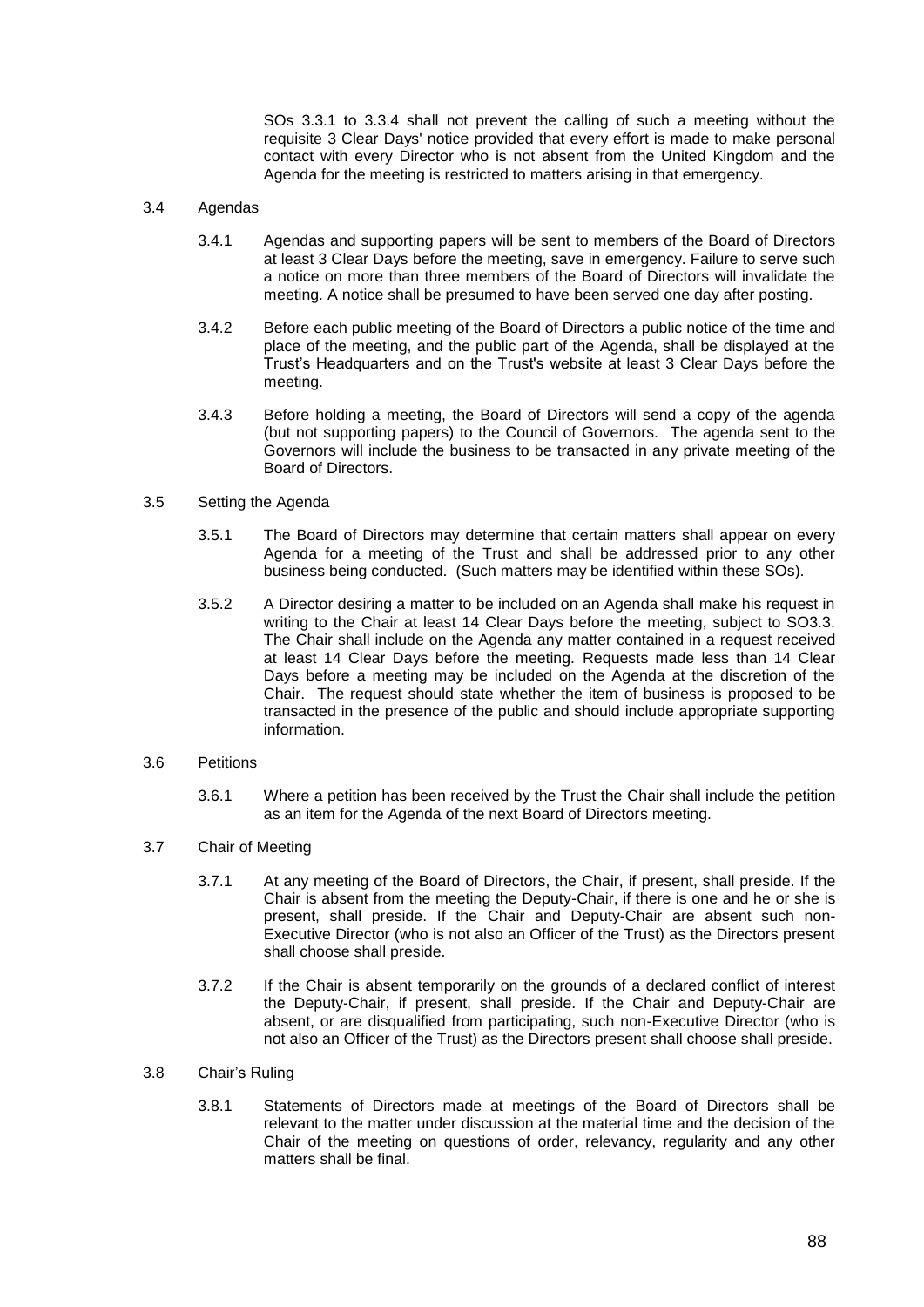#### 3.9 Notices of Motion

- 3.9.1 Subject to the provisions of SO 3.11 'Motions: Procedure at and during a meeting' and SO 3.12 'Motion to Rescind a Resolution', a Member of the Board wishing to move or amend a motion shall send a written notice to the Chair.
- 3.9.2 The notice shall be delivered at least 14 Clear Days before the meeting. The Chair shall include in the agenda for the meeting all notices so received that are in order and permissible under these Standing Orders and the appropriate Regulations. Subject to SO 3.3.3, this Standing Order shall not prevent any motion being moved without notice on any business mentioned on the agenda for the meeting.

## 3.10 Emergency Motions

3.10.1 Subject to the agreement of the Chair, and subject also to the provision of SO 3.11 'Motions: Procedure at and during a meeting', a Director of the Board may give written notice of an emergency motion after the issue of the notice of meeting and agenda, up to one hour before the time fixed for the meeting. The notice shall state the grounds of urgency. If in order, it shall be declared to the Board at the commencement of the business of the meeting as an additional item included in the agenda. The Chair's decision to include the item shall be final.

## 3.11 Motions: Procedure at and during a meeting

- 3.11.1 Who may propose
	- 3.11.1.1 A motion may be proposed by the Chair of the meeting or any Director of the Board present. It must also be seconded by another Director of the Board.

#### 3.11.2 Contents of motions

- 3.11.2.1 The Chair may exclude from the debate at his discretion any such motion of which notice was not given on the notice summoning the meeting other than a motion relating to:
- 3.11.2.1.1 the reception of a report;
- 3.11.2.1.2 consideration of any item of business before the Board;
- 3.11.2.1.3 the accuracy of minutes;
- 3.11.2.1.4 that the Board proceed to next business;
- 3.11.2.1.5 that the Board adjourn;
- 3.11.2.1.6 that the question be now put.

## 3.11.3 Amendments to motions

- 3.11.3.1 A motion for amendment shall not be discussed unless it has been proposed and seconded.
- 3.11.3.2 Amendments to motions shall be moved relevant to the motion, and shall not have the effect of negating the motion before the Board.
- 3.11.3.3 If there are a number of amendments, they shall be considered one at a time. When a motion has been amended, the amended motion shall become the substantive motion before the meeting, upon which any further amendment may be moved.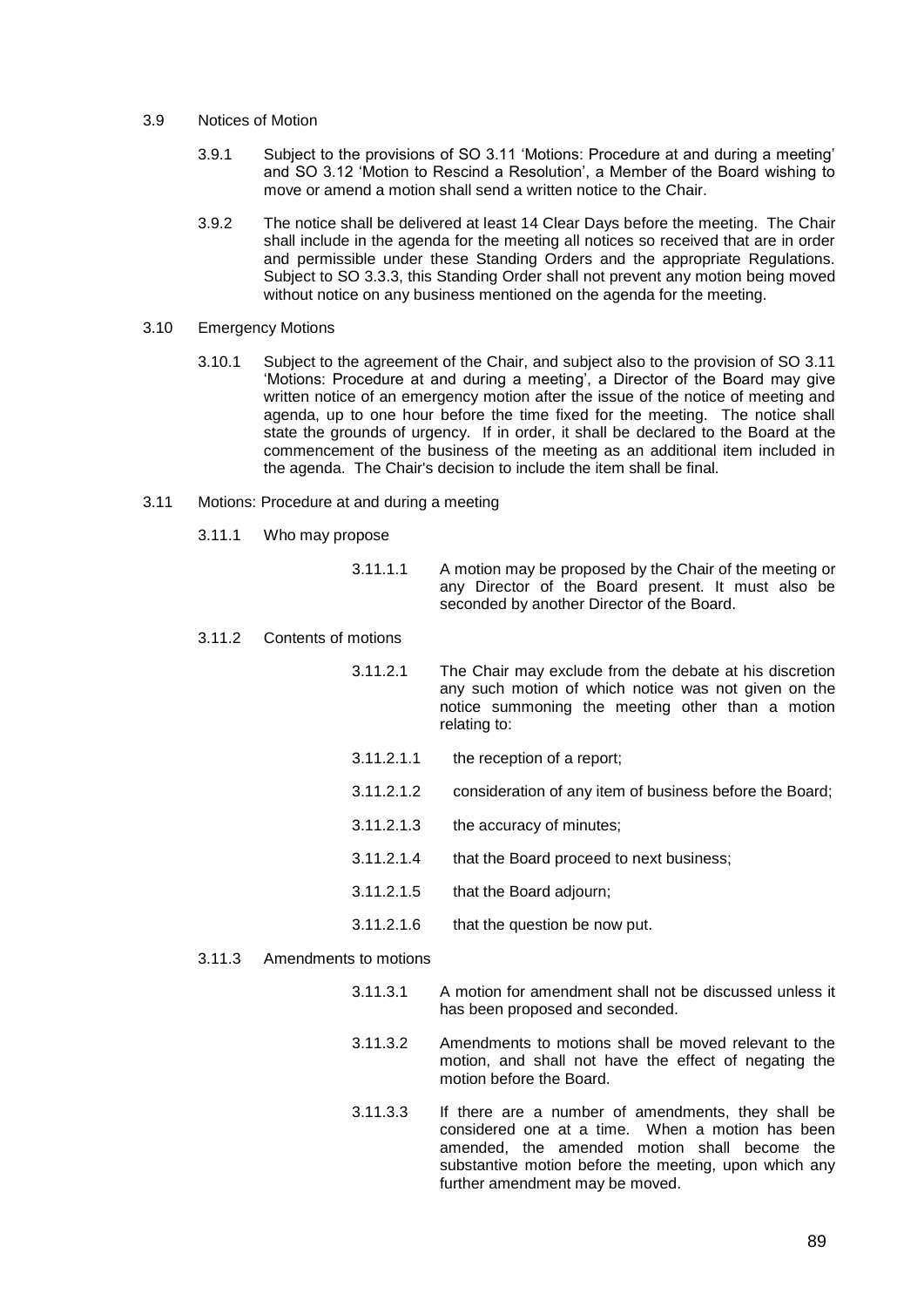3.11.4 Rights of reply to motions

|            | 3.11.4.1 Amendments                                                                                                                                                                                                                                   |
|------------|-------------------------------------------------------------------------------------------------------------------------------------------------------------------------------------------------------------------------------------------------------|
| 3.11.4.1.1 | The mover of an amendment may reply to the debate<br>on their amendment immediately prior to the mover of<br>the original motion, who shall have the right of reply at<br>the close of debate on the amendment, but may not<br>otherwise speak on it. |
| 3.11.4.2   | Substantive/original motion                                                                                                                                                                                                                           |

- 3.11.4.2.1 The Member of the Board who proposed the substantive motion shall have a right of reply at the close of any debate on the motion.
- 3.11.5 Withdrawing a motion
	- 3.11.5.1 A motion, or an amendment to a motion, once moved and seconded may be withdrawn by the proposer with the concurrence of the seconder and the consent of the Chair.

## 3.11.6 Motions once under debate

- 3.11.6.1 When a motion is under debate, no motion may be moved other than:
- 3.11.6.1.1 an amendment to the motion;
- 3.11.6.1.2 the adjournment of the discussion, or the meeting;
- 3.11.6.1.3 that the meeting proceed to the next business;
- 3.11.6.1.4 that the question should be now put;
- 3.11.6.1.5 the appointment of an 'ad hoc' committee to deal with a specific item of business;
- 3.11.6.1.6 that a member be not further heard.
- 3.11.6.2 In those cases where the motion is either that the meeting proceeds to the 'next business' or 'that the question be now put' in the interests of objectivity these should only be put forward by a Director who has not taken part in the debate and who is eligible to vote.
- 3.11.6.3 If a motion to proceed to the next business or that the question be now put, is carried, the Chair should give the mover of the substantive motion under debate a right of reply, if not already exercised. The matter should then be put to the vote. Subject to paragraph [3.8,](#page-92-0) the mover of a motion shall have a maximum of 5 minutes to move and 5 minutes to reply. Once a motion has been moved, no Director shall speak more than once or for more than 5 minutes.
- 3.12 Motion to Rescind a Resolution
	- 3.12.1 Notice of motion to rescind any resolution (or the general substance of any resolution) which has been passed within the preceding six calendar months shall bear the signature of the Director who gives it and also the signature of four other Directors, and before considering any such motion of which notice shall have been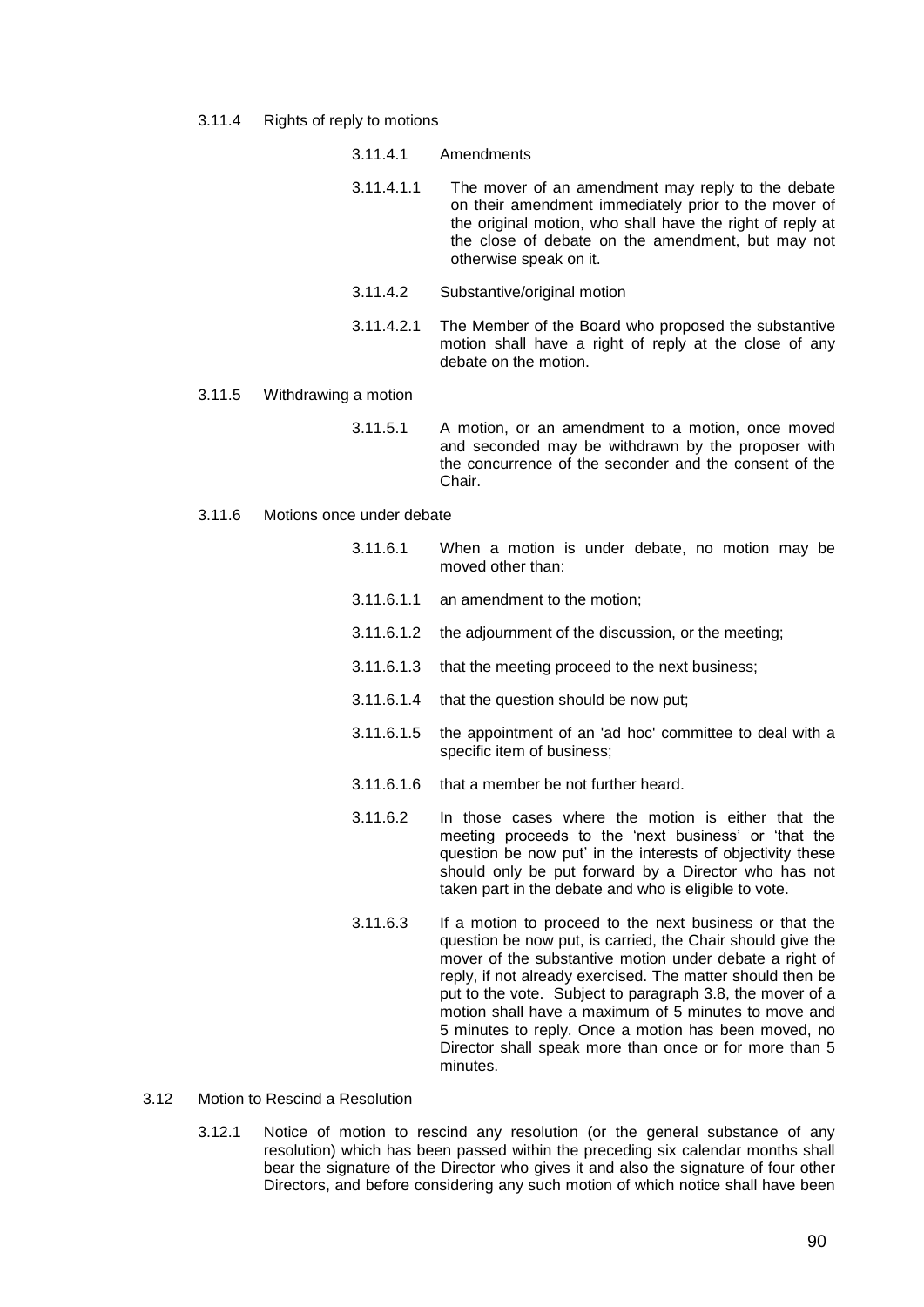given, the Board may refer the matter to any appropriate Committee or the Chief Executive for recommendation.

<span id="page-95-0"></span>3.12.2 When any such motion has been dealt with by the Board of Directors, it shall not be competent for any Director other than the Chair to propose a motion to the same effect within six months; however the Chair may do so if he or she considers it appropriate. This Standing Order [3.12.2](#page-95-0) shall not apply to motions moved in pursuance of a report or recommendations of a committee or the Chief Executive.

## 3.13 Voting

- 3.13.1 Except as stated otherwise in the constitution or these Standing Orders, every question at a meeting shall be determined by a majority of the votes of the Directors present and voting on the question and, in the case of the number of votes for and against a motion being equal, the Chair of the meeting shall have a second or casting vote.
- 3.13.2 If the number of non-executive Directors (including the Chair) in a meeting of the Board of Directors is equal to the number of executive Directors, the Chair (and in his absence, the Deputy Chair), shall have a casting vote at meetings of the Board of Directors in accordance with these Standing Orders.
- 3.13.3 All questions put to the vote shall, at the discretion of the Chair of the meeting, be determined by oral expression or by a show of hands. A paper ballot may also be used if a majority of the Directors present so request.
- 3.13.4 If at least one-third of the Directors present so request, the voting (other than by paper ballot), on any question may be recorded to show how each Director present voted or abstained.
- 3.13.5 If a Director so requests, his or her vote shall be recorded by name upon any vote (other than by paper ballot).
- 3.13.6 In no circumstances may an absent Director vote by proxy. Absence is defined as being absent at the time of the vote.
- 3.13.7 An Officer who has been appointed formally by the Board of Directors to act up for an Executive Director during a period of incapacity or temporarily to fill an Executive Director vacancy, shall be entitled to exercise the voting rights of the Executive Director. An Officer attending the Board of Directors to represent an Executive Director during a period of incapacity or temporary absence without formal acting up status may not exercise the voting rights of the Executive Director. An Officer's status when attending a meeting shall be recorded in the minutes.

## 3.14 Minutes

- 3.14.1 The minutes of the proceedings of a meeting shall be drawn up by the Secretary and submitted for agreement at the next ensuing meeting, where they will be signed by the person presiding at it.
- 3.14.2 No discussion shall take place upon the minutes except upon their accuracy or where the Chair considers discussion appropriate. Any amendment to the minutes shall be agreed and recorded at the meeting. Minutes shall be retained in the Chief Executive's office
- 3.14.3 Board minutes shall be circulated in accordance with Directors' wishes. Where providing a record of a public meeting the minutes shall be made available to the public.
- 3.14.4 As soon as practicable after holding a meeting, the Board of Directors shall send a copy of the minutes of the meeting to the Council of Governors.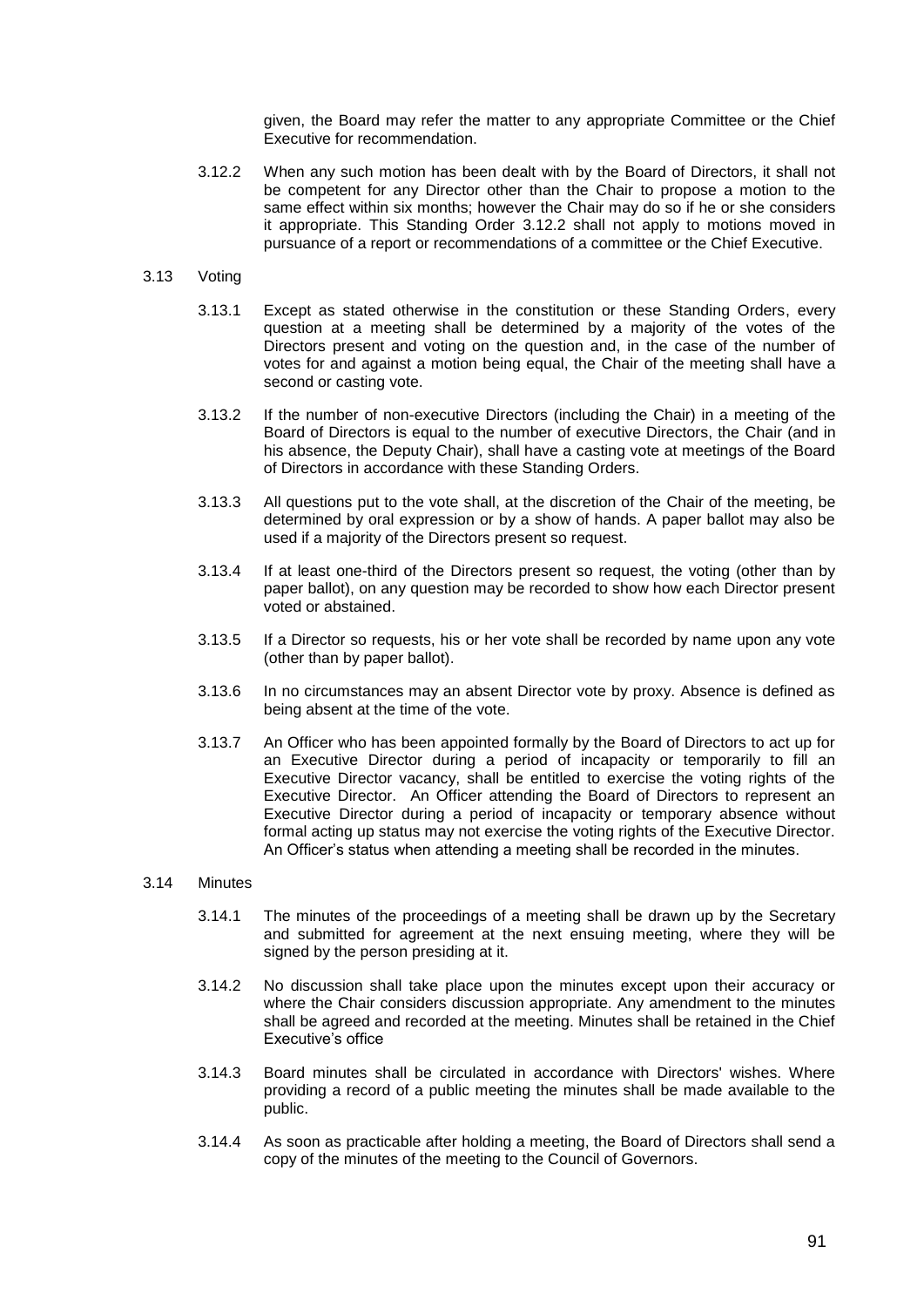- 3.15 Suspension of Standing Orders
	- 3.15.1 Any one or more of the Standing Orders may be suspended at any meeting, provided that at least two-thirds of the Directors are present, including one Executive Director and one non-Executive Director, and that a majority of those present vote in favour of suspension.
	- 3.15.2 A decision to suspend SOs shall be recorded in the minutes of the meeting.
	- 3.15.3 A separate record of matters discussed during the suspension of SOs shall be made and shall be available to the Directors.
	- 3.15.4 No formal business may be transacted while SOs are suspended.
	- 3.15.5 The Audit Committee shall review every decision to suspend SOs.

#### 3.16 Variation and Amendment of Standing Orders

- 3.16.1 These Standing Orders shall be amended only if:
	- 3.16.1.1 relevant notice of a meeting has been served in accordance with SO3.3; 3.16.1.2 a notice of motion under SO 3.9 has been given; 3.16.1.3 a majority of Non-Executive Directors vote in favour of amendment; 3.16.1.4 at least two-thirds of the Directors are present; and 3.16.1.5 the variation proposed does not contravene the Regulatory Framework, or any other statutory provisions.
- 3.17 Record of Attendance
	- 3.17.1 The names of the Directors present at the meeting shall be recorded in the minutes.
- 3.18 Quorum
	- 3.18.1 No business shall be transacted at a meeting of the Board of Directors unless at least one-third of the whole number of the Directors are present including at least one Executive Director and one non-Executive Director and the Chair.
	- 3.18.2 An Officer in attendance for an Executive Director but without formal acting up status may not count towards the quorum.
	- 3.18.3 If a Director has been disqualified from participating in the discussion on any matter and/or from voting on any resolution by reason of the declaration of a conflict of interest (see SO7) he or she shall no longer count towards the quorum. If a quorum is then not available for the discussion and/or the passing of a resolution on any matter, that matter may not be discussed further or voted upon at that meeting. Such a position shall be recorded in the minutes of the meeting. The meeting must then proceed to the next business. The above requirement for at least one Executive Director to form part of the quorum shall not apply where the Executive Directors are excluded from a meeting (for example when the Board considers the recommendations of the Remuneration and Terms of Service Committee).
- 3.19 Meetings: Electronic Communication
	- 3.19.1 In this Standing Order "communication" and "electronic communication" shall have the meanings set out in the Electronic Communications Act 2000 or any statutory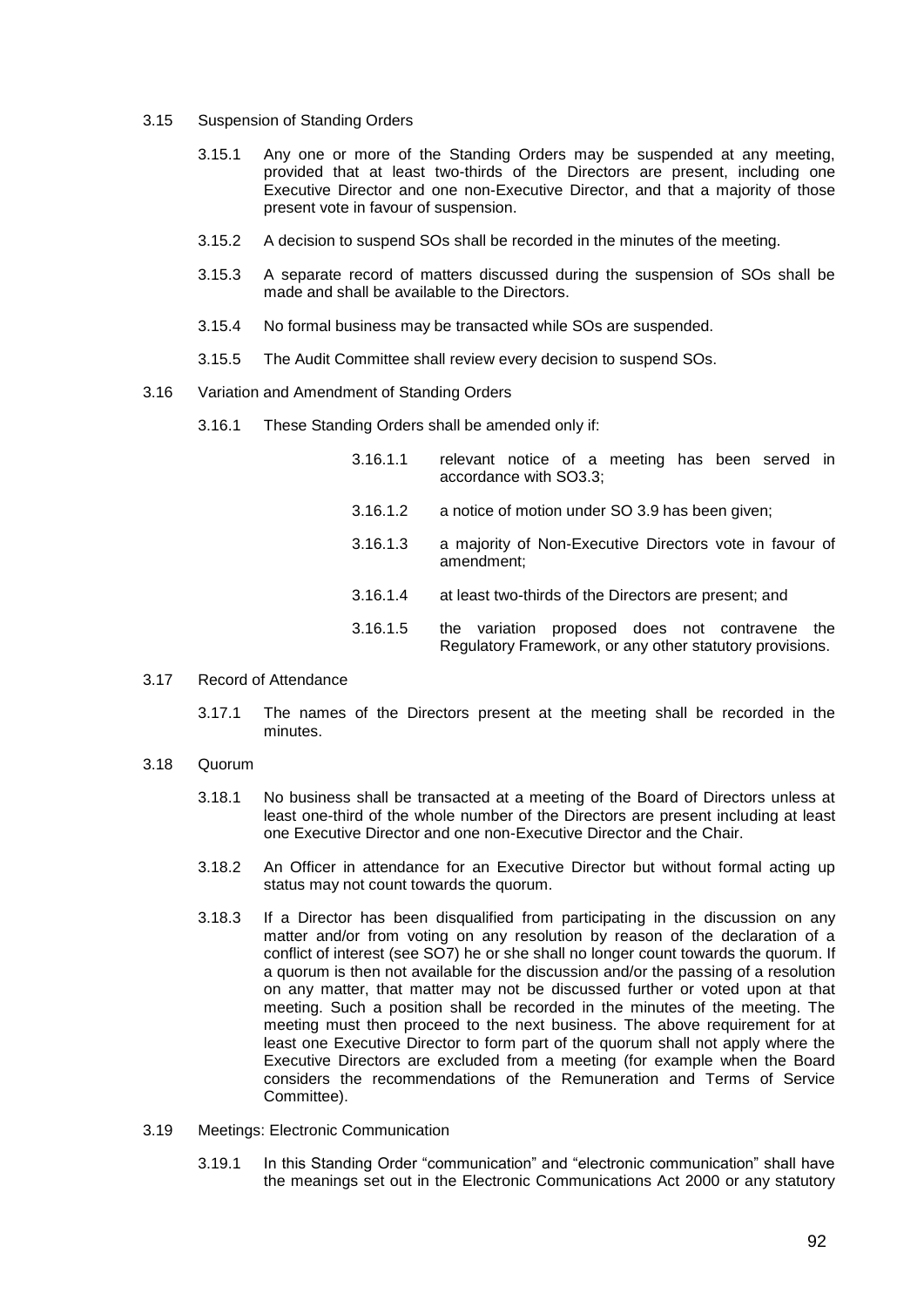modification or re-enactment thereof.

- 3.19.2 A Director in electronic communication with the Chair and all other parties to a meeting of the Board of Directors or of a committee or sub-committee of the Directors shall be regarded for all purposes as personally attending such a meeting provided that, but only for so long as, at such a meeting he or she has the ability to communicate interactively and simultaneously with all other parties attending the meeting including all persons attending by way of electronic communication.
- 3.19.3 A meeting at which one or more of the Directors attends by way of electronic communication is deemed to be held at such a place as the Directors shall at the said meeting resolve. In the absence of such a resolution, the meeting shall be deemed to be held at the place (if any) where a majority of the Directors attending the meeting are physically present, or in default of such a majority, the place at which the Chair of the meeting is physically present.
- 3.19.4 The Minutes of a meeting held in this way MUST state that it was held by electronic communication and that the Directors were all able to hear each other and were present throughout the meeting.

# 4. **Arrangements for the Exercise of Functions by Delegation**

- 4.1 Subject to SO2.6 and such guidance as may be given by Monitor, the Board of Directors may make arrangements for the exercise of any of its functions by a committee or subcommittee appointed by virtue of SO 5.1 below or by a Director or an Officer of the Trust in each case subject to such restrictions and conditions as the Board of Directors considers appropriate. Delegated Powers are defined in a separate document (the Scheme of Delegation). That document has effect as if incorporated into these Standing Orders.
- 4.2 Emergency Powers
	- 4.2.1 The powers which the Board of Directors has retained to itself within these SOs may in emergency be exercised by the Chief Executive and the Chair after having consulted at least two non-Executive Directors. The exercise of such powers by the Chief Executive and the Chair shall be reported to the next formal meeting of the Board of Directors for ratification.
- 4.3 Delegation to committees
	- 4.3.1 The Board of Directors shall agree from time to time to the delegation of Executive powers to be exercised by committees or subcommittees, or joint committees, which it has formally constituted. The constitution and terms of reference of these committees, or sub-committees, and their specific Executive powers shall be approved by the Board of Directors.
- 4.4 Delegation to Officers
	- 4.4.1 Those functions of the Trust which have not been retained as reserved by the Board of Directors or delegated to a committee or subcommittee or joint-committee shall be exercised on behalf of the Board of Directors by the Chief Executive. The Chief Executive shall determine which functions he or she will perform personally and shall nominate Officers to undertake the remaining functions for which he or she will still retain accountability to the Board of Directors.
	- 4.4.2 The Chief Executive shall prepare a Scheme of Delegation identifying his proposals, which shall be considered and approved by the Board of Directors, subject to any amendment agreed during the discussion. The Chief Executive may propose amendment to the Scheme of Delegation, which shall be considered and approved by the Board of Directors as indicated above.
	- 4.4.3 Nothing in the Scheme of Delegation shall impair the discharge of the direct accountability to the Board of the Finance Director or other Executive Director to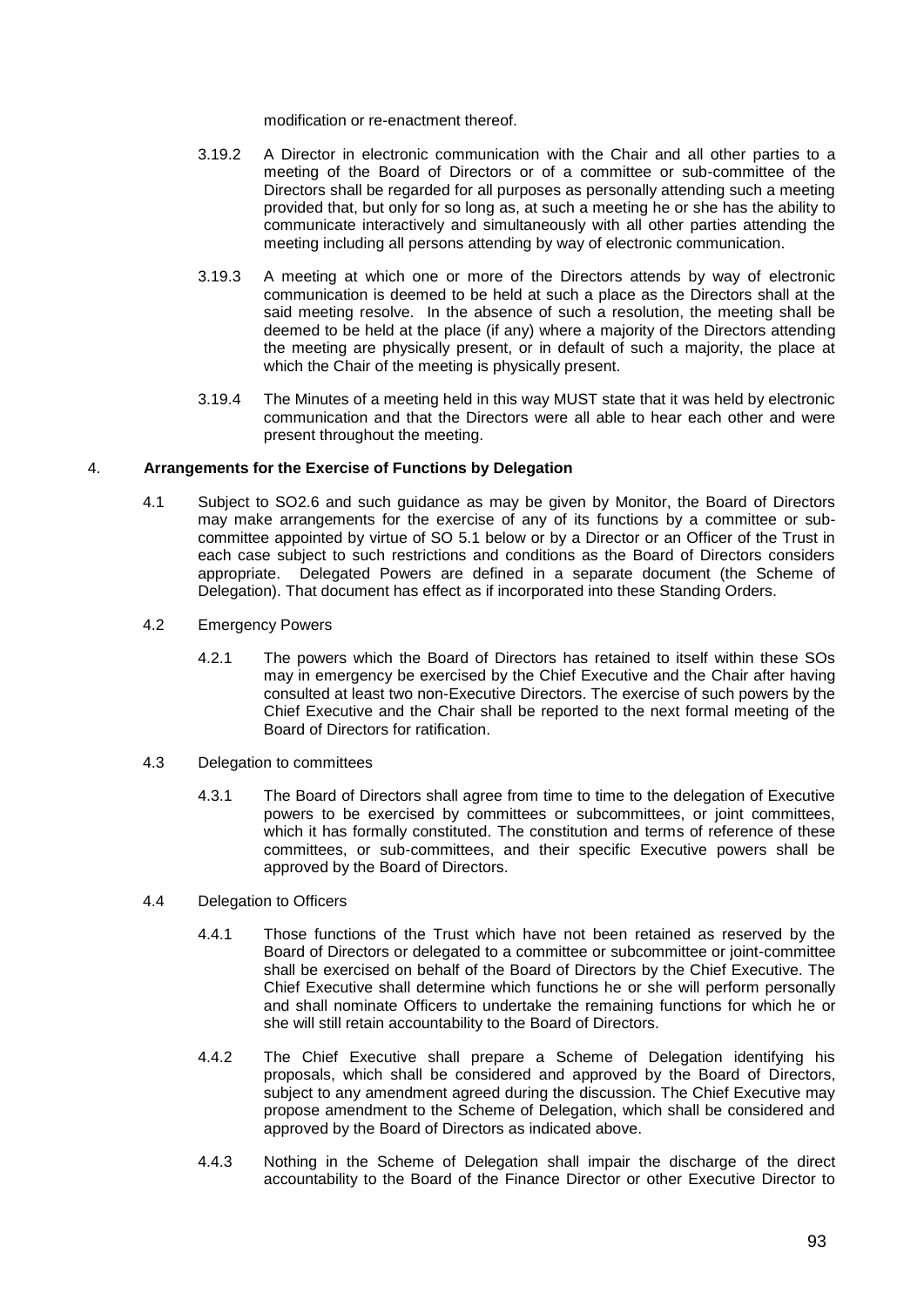provide information and advise the Board in accordance with any statutory requirements. Outside these statutory requirements the Finance Director shall be accountable to the Chief Executive for operational matters.

- 4.4.4 The arrangements made by the Board of Directors as set out in the Scheme of Delegation shall have effect as if incorporated in these SOs.
- 4.5 Duty to Report Non-Compliance with Standing Orders
	- 4.5.1 If for any reason these SOs are not complied with, full details of the noncompliance and any justification for non-compliance and the circumstances around the non-compliance, shall be reported to the next formal meeting of the Board of Directors for action or ratification. All members of the Board of Directors and staff have a duty to disclose any non-compliance with these SOs to the Secretary as soon as possible.

# 5. **Committees**

- 5.1 Appointment of Committees
	- 5.1.1 Subject to SO2.6 the Board of Directors may appoint committees of the Trust consisting wholly of Directors.
	- 5.1.2 A committee appointed under SO5.1.1 may, subject to such guidance as may be given by the Board of Directors or other health service bodies in question, appoint sub-committees consisting wholly of Directors.
	- 5.1.3 The SOs of the Board of Directors, as far as they are applicable, shall apply with appropriate alteration to meetings of any committees established by the Board of Directors, in which case the term "Chair" is to be read as a reference to the Chair of the committee as the context permits, and the term "member" is to be read as a reference to a member of the committee also as the context permits. (There is no requirement to hold meetings of committees, established by the Trust in public.)
	- 5.1.4 Each such committee or sub-committee shall have such terms of reference and powers and be subject to such conditions (as to reporting back to the Board of Directors), as the Board of Directors shall decide in accordance with any legislation. Such terms of reference shall have effect as if incorporated into the SOs.
	- 5.1.5 Where committees are authorised to establish sub-committees they may not delegate Executive powers to the sub-committee unless expressly authorised by the Board of Directors.
	- 5.1.6 The Board of Directors shall approve the appointments to each of the committees, which it has formally constituted. The Board of Directors shall define the powers of such appointees and shall agree allowances, including reimbursement for loss of earnings, and/or expenses in accordance where appropriate with national guidance.
	- 5.1.7 The Board may also operate as a committee in accordance with SO 4.3.2. Any decisions taken by the Board in Committee (i.e. Seminar meeting of the Board) must be brought to the next meeting of the Board.

## 5.2 Confidentiality

- 5.2.1 A member of a committee shall not disclose a matter dealt with, by, or brought before, the committee without its permission until the committee shall have reported to the Board of Directors or shall otherwise have concluded on that matter.
- 5.2.2 A Director or a member of a committee shall not disclose any matter reported to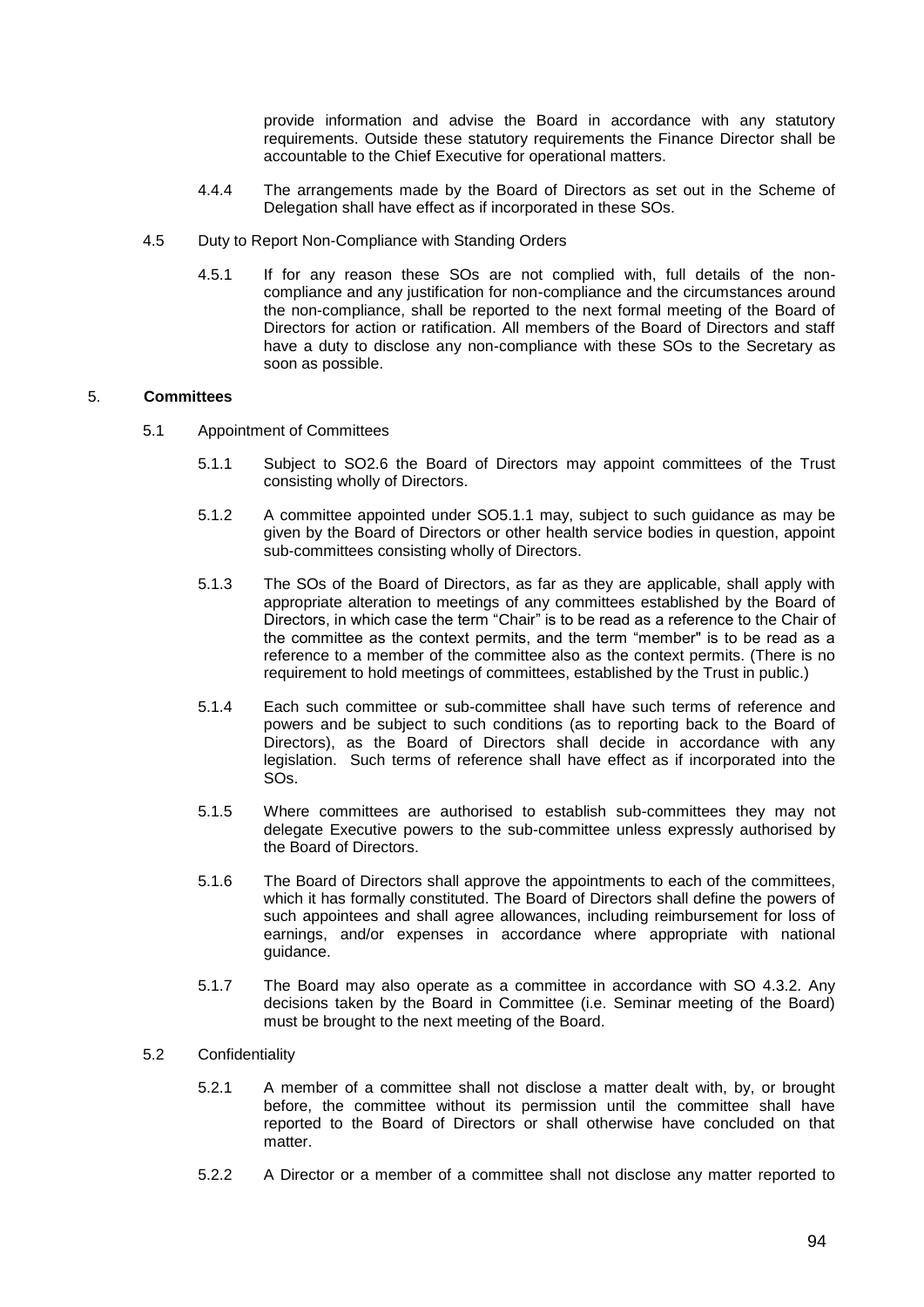the Board of Directors or otherwise dealt with by the committee, notwithstanding that the matter has been reported or action has been concluded, if the Board of Directors or committee shall resolve that it is confidential.

#### 6. **Interface between the Board of Directors and the Council of Governors**

- 6.1 The Board of Directors will cooperate with the Council of Governors as far as possible in order to comply with the Regulatory Framework in all respects and in particular in relation to the following matters which are set out specifically within the Constitution.
- 6.2 The Directors, having regard to the views of the Council of Governors, are to prepare the information as to the Trust's forward planning in respect of each financial year to be given to Monitor.
- 6.3 The Directors are to present to the Council of Governors at a general meeting the annual accounts, any report of the Auditor on them, and the annual report.
- 6.4 The annual reports shall give information on:
	- 6.4.1 the impact that income received by the Trust otherwise than from the provision of goods and services for the purposes of the health service in England has had on the principal purpose;
	- 6.4.2 any steps taken by the Trust to secure that (taken as a whole) the actual Membership of its Public Constituency is representative of those eligible for such Membership; and
	- 6.4.3 any exercise by the Council of Governors of its power to require a Director to attend a meeting;
	- 6.4.4 the Trust's policy on pay, on the work of the committee of non-executive Directors established to decide the remuneration and allowances and the other terms and conditions of office of the executive Directors, and on such other procedures as the Trust has on pay;
	- 6.4.5 the remuneration of the Directors and on the expenses of the Governors and the Directors; and
	- 6.4.6 any other information Monitor requires.
- 6.5 The Trust shall comply with any decision Monitor makes as to:
	- 6.5.1 the form of the reports;
	- 6.5.2 when the reports are to be sent to it; and
	- 6.5.3 the periods to which the reports are to relate.
- 6.6 In order to comply with the Regulatory Framework in all respects and in particular in relation to the matters which are set out above, the Council of Governors may request that a matter which relates to paragraphs 39 and/or 40 of the Constitution is included on the Agenda for a meeting of the Board of Directors.
- 6.7 If the Council of Governors so desires such a matter as described within SO 6.5 to be included on an Agenda item, they shall make their request in writing to the Chair at least 14 Clear Days before the meeting of the Board of Directors, subject to SO 3.3. The Chair shall decide whether the matter is appropriate to be included on the Agenda. Requests made less than 14 Clear Days before a meeting may be included on the Agenda at the discretion of the Chair.

# 7. **Declarations of Interests and Register of Interests**

7.1 The Regulatory Framework requires members of the Board of Directors to declare to the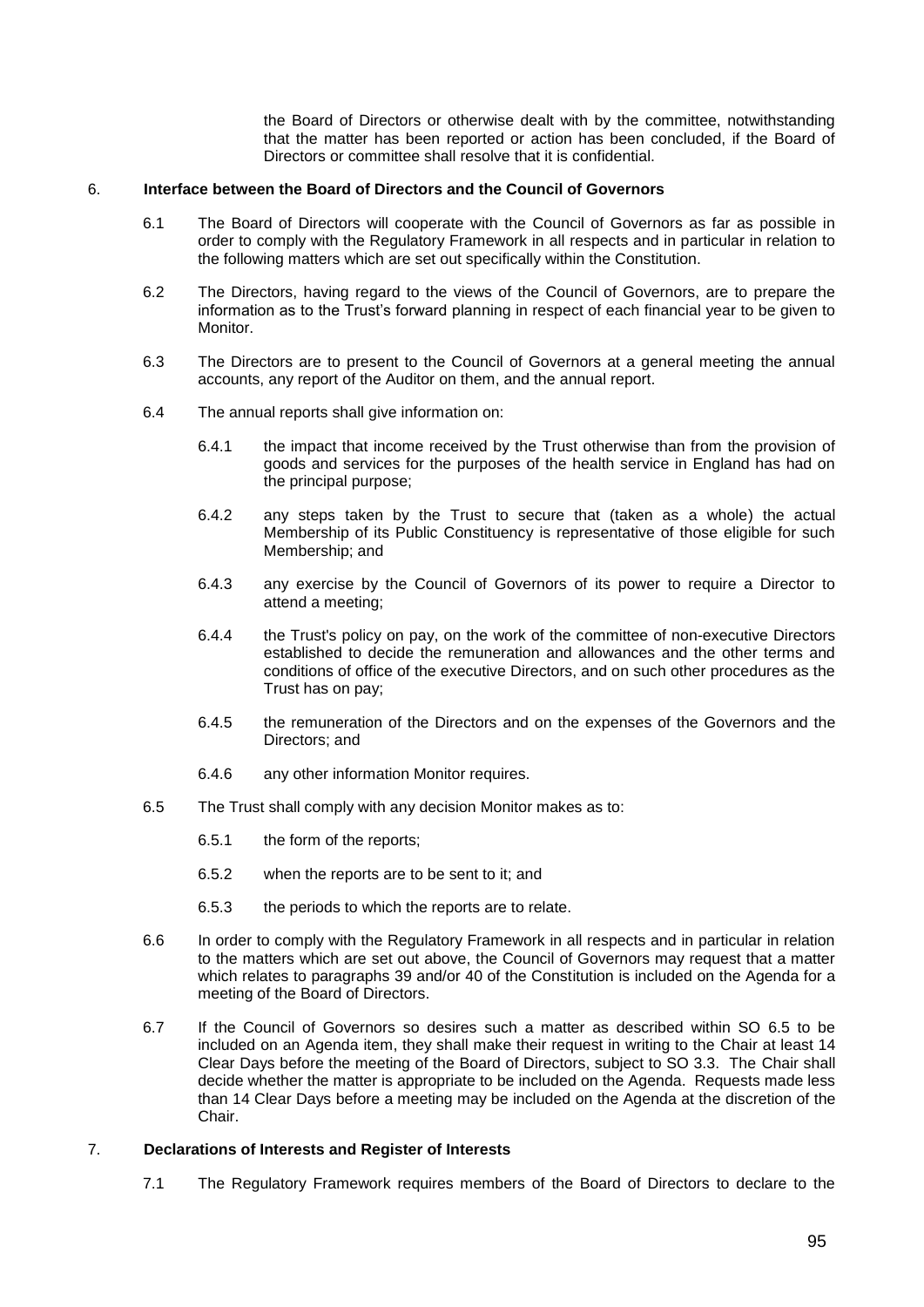# Secretary:

- 7.1.1 any actual or potential, direct or indirect, financial interest which is material to any discussion or decision they are involved or likely to be involved in making as described in Standing Orders 7.7.2 and 7.7.7; and
- 7.1.2 any actual or potential, direct or indirect, non-financial professional interest which is material to any discussion or decision they are involved or likely to be involved in making, as described in Standing Orders 7.7.4 and 7.7.7; and
- 7.1.3 any actual or potential, direct or indirect, non-financial personal interest, which is material to any discussion or decision they are involved or likely to be involved in making, as described in Standing Order 7.7.5 and 7.7.7.
- 7.2 All existing members of the Board of Directors should declare such interests as soon as the Director in question becomes aware of it. Any members of the Board of Directors appointed subsequently should do so on appointment.
- 7.3 Such a declaration shall be made by completing and signing a form, as prescribed by the Secretary from time to time, setting out any interests required to be declared outside a meeting in accordance with the Constitution or the SOs and delivering it to the Secretary on appointment or as soon thereafter as the interest arises, but within 7 Clear Days of becoming aware of the existence of a material interest.
- 7.4 In addition, if a Director is present at a meeting of the Board of Directors and has an interest of any sort in any matter which is the subject of consideration, he or she shall at the meeting and as soon as practicable after its commencement disclose the fact and the Chair shall then decide what action to take. This may include excluding the Director from discussions on the matter and/or prohibiting the Director from voting on any question with respect to the matter. Subject to Standing Orders 7.7.3 and 7.7.4, if a Director has declared a financial interest (as described in Standing Order 7.7.2) he or she shall not take part in the consideration or discussion of the matter.
- 7.5 Any interest declared at a meeting of the Board of Directors and any subsequent action taken, should be recorded in the minutes of the Board of Director's meeting at which the interest was declared. Any changes in interests should be officially declared at the next relevant meeting following the change occurring.
- 7.6 Directors' interests will be disclosed in the Trust's Annual Report, at least to comply with the Financial Reporting Manual as published by Monitor, but the Annual Report may also refer to the published declaration of interests of Directors.
- 7.7 Nature of Interests
	- 7.7.1 Interests which should be regarded as "material" are ones which a reasonable person would take into account when making a decision regarding the use of taxpayers' money because the interest has relevance to that decision. Material interests are to be interpreted in accordance with guidance issued by Monitor.
	- 7.7.2 A financial interest is where a Direct may receive direct financial benefits (by either making a gain or avoiding a loss) from the consequences of a decision of the Trust. This could include:
		- 7.7.2.1 directorships, including non-executive directorships held in another organisation which is doing, or is likely to do business with an organisation in receipt of NHS funding; or
		- 7.7.2.2 employment in an organisation which is doing, or is likely to do business with an organisation in receipt of NHS funding; or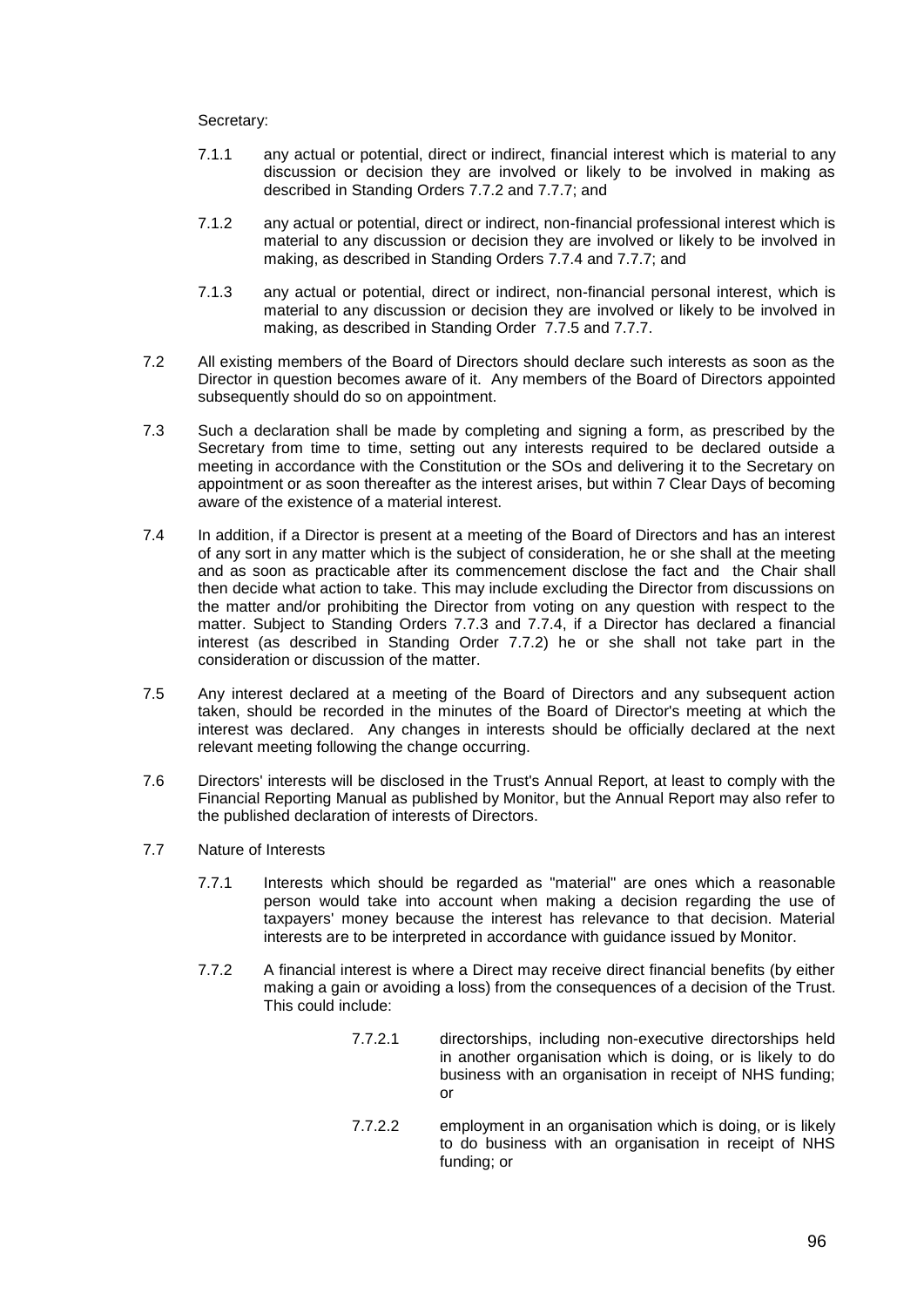- 7.7.2.3 a shareholding, partnerships, ownership or part ownership of an organisation which is doing, or is likely to do business with an organisation in receipt of NHS funding.
- 7.7.3 A Director shall not be treated as having a financial interest in any matter by reason only:
	- 7.7.3.1 of shares or securities held in collective investment or pensions funds or units of authorised unit trusts; or
	- 7.7.3.2 of an interest in any company, body or person with which he or she is connected which is so remote or insignificant that it cannot reasonably be regarded as likely to influence a Director in the consideration or discussion of or in voting on, any question with respect to that matter.
- 7.7.4 Any remuneration, compensation or allowances payable to a Director by virtue of paragraph 18 of Schedule 7 of the 2006 Act shall not be treated as a financial interest for the purpose of this SO.
- 7.7.5 A non-financial professional interest is where a Director may obtain a non-financial professional benefit from the consequence of a decision that the Trust makes, such as increasing their professional reputation or status or promoting their professional career. This could include situations where a Director is:
	- 7.7.5.1 an advocate for a particular group of patients; or
	- 7.7.5.2 a clinician with a special interest; or
	- 7.7.5.3 an active member of a particular specialist body; or
	- 7.7.5.4 an advisor for the Care Quality Commission or National Institute of Health and Care Excellence.
- 7.7.6 A non-financial personal interest is where a Director may benefit personally form a decision that the Trust makes in ways which are not directly linked to their professional career and do not give rise to a direct financial benefit. This could include where the Director is:
	- 7.7.6.1 a member of a voluntary sector board or has a position of authority within a voluntary sector organisation with an interest in health and/or social care; or
	- 7.7.6.2 a member of a lobbying or pressure group with an interest in health and/or social care.
- 7.7.7 A Director will be treated as having an indirect financial interest, non-financial professional interest or non-financial personal interest where he or she has a close association with another individual who has a financial interest, a non-financial professional interest, or a non-financial personal interest who would stand to benefit from a decision of the Trust. This includes material interests of:
	- 7.7.7.1 close family members and relatives, including a spouse, partner, parent, child or sibling;
	- 7.7.7.2 close friends and associates; and
	- 7.7.7.3 business partners.
- 7.8 If Directors have any doubt about the relevance or materiality of an interest, this should be discussed with the Chief Executive. Influence rather than the immediacy of the relationship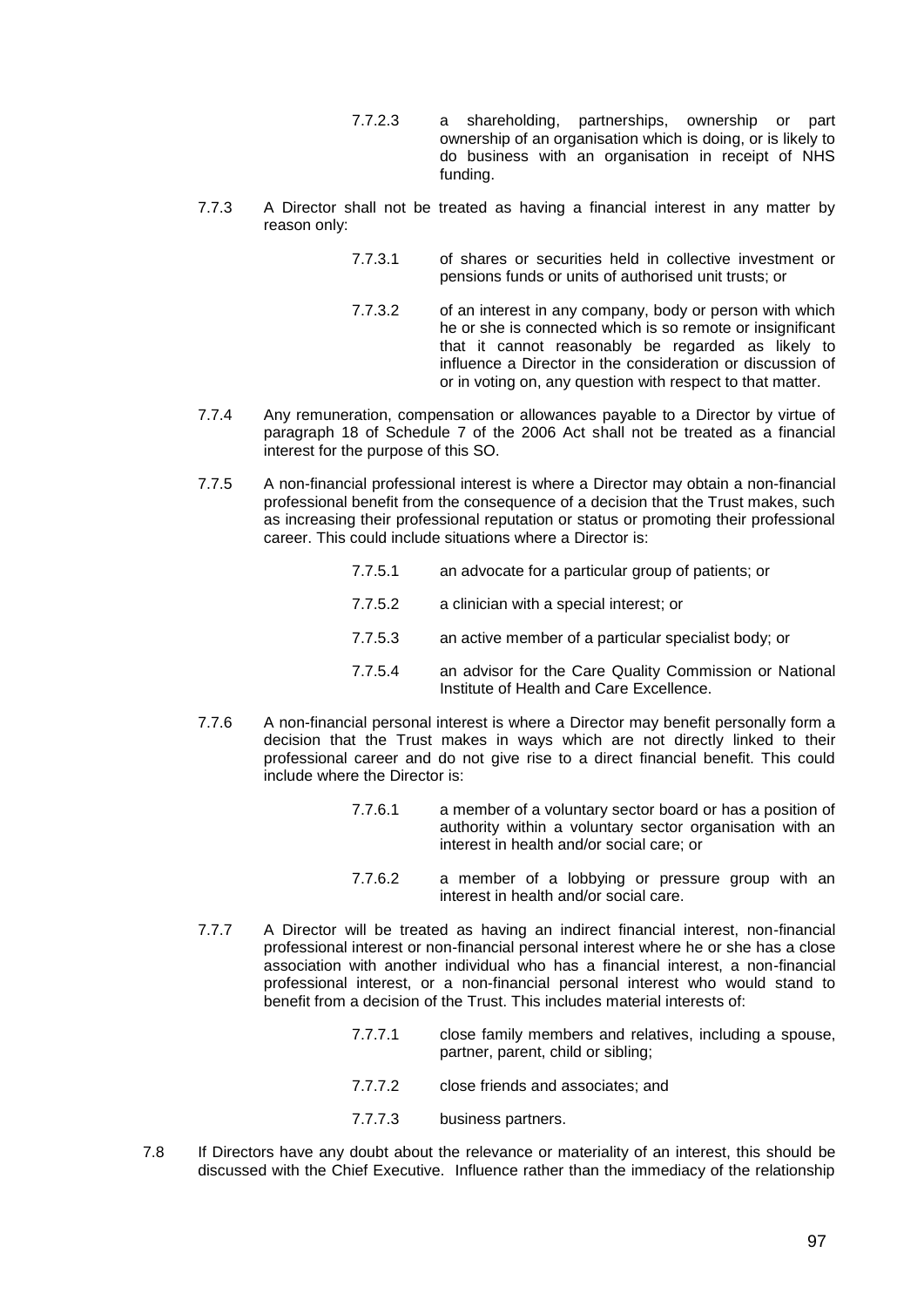is more important in assessing the relevance of an interest. The interests of partners in professional partnerships including General Practitioners should also be considered.

7.9 SO 7 applies to any committee, sub-committee of the Board of Directors and applies to any member of any such committee or sub-committee (whether or not he or she is also a Director).

# 7.10 **Register of Interests**

- 7.10.1 The Register of Interests shall contain the names of each Director, whether he or she has declared any interests and, if so, the interests declared in accordance with the Constitution or these SOs.
- 7.10.2 The Secretary must amend the appropriate Register of Interests within 3 Clear Days of receipt of a declaration of a material interest made under SO 7.3.
- 7.10.3 The Register of Interests will be available to the public and the Chair will take reasonable steps to bring the existence of the Register of Interests to the attention of the local population and to publicise arrangements for viewing it. Copies or extracts of the Register of Interests must be provided to Members of the Trust free of charge and within a reasonable time period of the request. A reasonable charge may be imposed on non-members for copies or extracts of the Register of Interests.
- 7.10.4 In establishing, maintaining, updating and publicising the Register of Interests, the Trust shall comply with all guidance issued from time to time by Monitor. The details of Directors' interests recorded in the Register of Interests will be kept up to date by means of a regular review as necessary of the Register of Interests by the Chief Executive or Secretary during which any changes of interests recently declared will be incorporated.

## 8. **Standards of Business Conduct**

- 8.1 Policy
	- 8.1.1 Directors and Officers should comply with the NHS Foundation Trust Code of Governance 2006, the Trust Code of Conduct and Department of Health Guidance contained in HSG 1993/5 "Standards of Business Conduct for NHS Staff" and the "Code of Conduct for NHS Managers 2002 ". This section of SOs should be read in conjunction with these documents.
- 8.2 Canvassing of, and Recommendations by, Directors in Relation to Appointments
	- 8.2.1 Canvassing of Directors or members if any committee of the Board of Directors directly or indirectly for any appointment under the Trust shall disqualify the candidate for such appointment. The contents of this paragraph of these SOs shall be included in application forms or otherwise brought to the attention of candidates.
	- 8.2.2 A Director of the Board of Directors shall not solicit for any person any appointment under the Trust or recommend any person for such appointment: but this paragraph of this SO shall not preclude a Director from giving written testimonial of a candidate's ability, experience or character for submission to the Trust in relation to any appointment.
	- 8.2.3 Informal discussions outside appointments panels or committees, whether solicited or unsolicited, should be declared to the panel or committee.
- 8.3 Relatives of Directors or Officers
	- 8.3.1 Candidates for any staff appointment shall when making an application disclose in writing whether they are related to any Director or the holder of any office under the Trust. Failure to disclose such a relationship shall disqualify a candidate and, if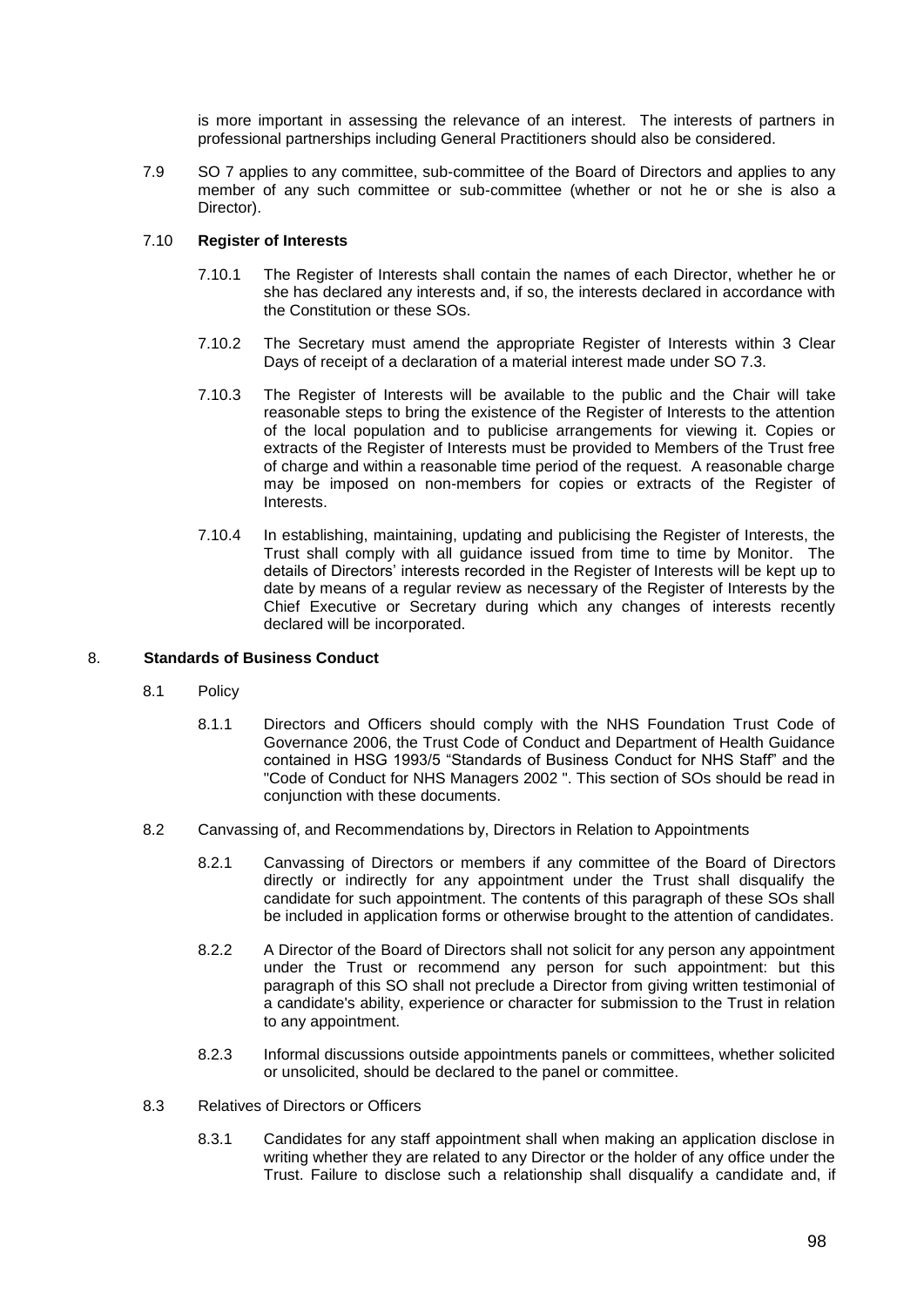appointed, render him or her liable to instant dismissal.

- 8.3.2 The Directors and every member and Officer of the Trust shall disclose to the Chief Executive any relationship between himself or herself and a candidate of whose candidature that member or Officer is aware. It shall be the duty of the Chief Executive to report to the Trust any such disclosure made.
- 8.3.3 On appointment, Directors (and prior to acceptance of an appointment in the case of Executive Directors) should disclose to the Board whether they are related to any other member of the Board of Directors or holder of any office in the Trust.
- 8.3.4 Where the relationship to an Officer or another Director to a Director of the Trust is disclosed, SO 7 shall apply.

## 8.4 External Consultants

8.4.1 SO8 will apply equally to all external consultants or other agents acting on behalf of the Trust. The Trust's Scheme of Delegation should be adhered to at all times.

## 9. **Tendering and Contract Procedure**

- 9.1 Duty to comply with Standing Orders
	- 9.1.1 The procedure for making all contracts by or on behalf of the Trust shall comply with these SOs (except where SO 3.15 is applied).
- 9.2 EU Directives Governing Public Procurement
	- 9.2.1 European Union Directives on public sector purchasing and the Public Procurement Regulations implementing them into UK law, shall take precedence over these SOs with regard to procedures for awarding all forms of contracts, and shall have effect as if incorporated in these SOs.
	- 9.2.2 The Trust shall comply as far as is practicable with the requirements of the Department of Health "Capital Investment Manual" and "Estatecode" and associated relevant guidance issued by Monitor in respect of capital investment and estate and property transactions. In the case of management consultancy contracts the Trust shall comply as far as is practicable with Department of Health guidance "The Procurement and Management of Consultants within the NHS". The Trust will also comply with the Guidance from Monitor entitled "Best Practice in Making Investments" and the Regulatory Framework.
	- 9.2.3 The Tendering and Contract Procedure is governed by 3 ranges of expenditure (refer to the Scheme of Delegation):
		- 9.2.3.1 Formal Competitive Tendering details are contained in SO9.3.
		- 9.2.3.2 Competitive Quotations details are contained in SO9.4.1- 9.4.; and
		- 9.2.3.3 Expenditure where Tendering or Competitive Quotations are not required (details are contained in SO10).
- 9.3 Formal Competitive Tendering
	- 9.3.1 The Trust shall ensure that competitive tenders are invited for the supply of goods, materials and manufactured articles and for the rendering of services including all forms of management consultancy services (other than specialised services sought from or provided by the DoH); for the design, construction and maintenance of building and engineering works (including construction and maintenance of grounds and gardens); and for disposals.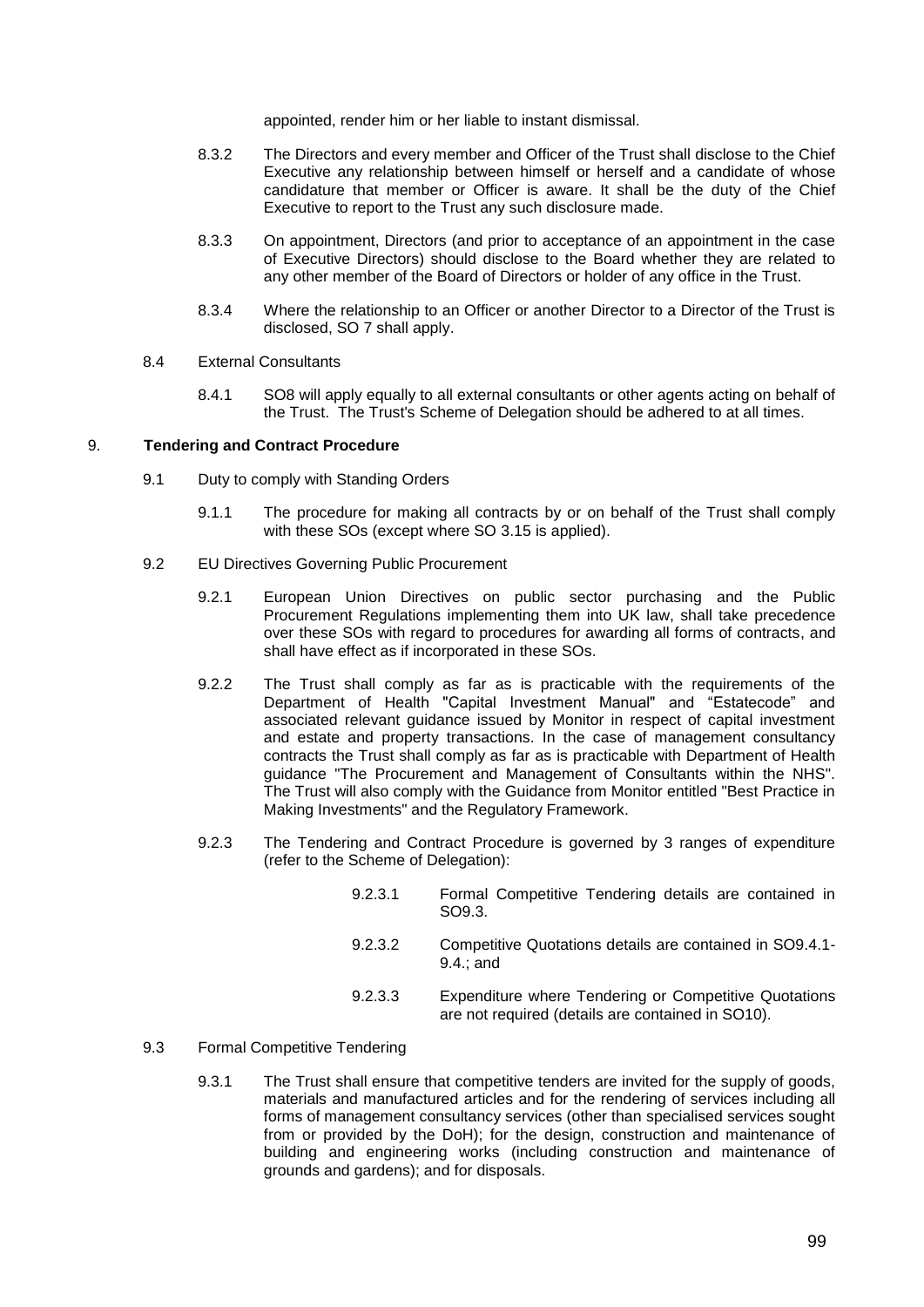- <span id="page-104-0"></span>9.3.2 Formal tendering procedures may be waived by Officers to whom powers have been delegated by the Chief Executive without reference to the Chief Executive (except in [\(9.3.2.5\)](#page-104-0) to [\(9.3.2.8\)](#page-104-1) below) where:
	- 9.3.2.1 the estimated expenditure does not, or is not reasonably expected to, exceed £25,000 (this figure to be reviewed annually); or
	- 9.3.2.2 the estimated expenditure is expected to exceed £25,000 (this figure to be reviewed annually) but does not, or is not reasonably expected to exceed the applicable threshold for the purchase under the Public Procurement Regulations; or
	- 9.3.2.3 by virtue of Part 1 of the Public Contracts Regulations 2015 or Part 2, Chapter 2 of the Concessions Contracts Regulations, the contract does not require a tendering process; or
	- 9.3.2.4 the supply is proposed under special arrangements negotiated by the DoH in which event the said special arrangements must be complied with;
	- 9.3.2.5 the timescale genuinely precludes competitive tendering (and this complies with any applicable Public Procurement Regulations). Failure to plan the work properly is not a justification for single tender; or
	- 9.3.2.6 after considering the specification, specialist expertise is required and is available from only one source (and this complies with any applicable Public Procurement Regulations); or
	- 9.3.2.7 the task is essential to complete the project, **AND** arises as a consequence of a recently completed assignment and engaging different consultants for the new task would be inappropriate (and this complies with any applicable Public Procurement Regulations); or
	- 9.3.2.8 there is a clear benefit to be gained from maintaining continuity with an earlier project (and this complies with any applicable Public Procurement Regulations). However in such cases the benefits of such continuity must outweigh any potential financial advantage to be gained by competitive tendering; or
	- 9.3.2.9 where provided for in the Capital Investment Manual.
- <span id="page-104-1"></span>9.3.3 The limited application of the single tender rules should not be used to avoid competition or for administrative convenience or to award further work to a consultant originally appointed through a competitive procedure.
- 9.3.4 Where it is decided that competitive tendering is not applicable and should be waived by virtue of [9.3.2.5t](#page-104-0)o [9.3.2.8](#page-104-1) above the fact of the waiver and the reasons should be documented and reported by the Chief Executive to the Board of Directors in a formal meeting and the provisions of the applicable Public Procurement Regulations complied with.
- 9.3.5 Except where SO 9.3, or a requirement under SO 9.2, applies, the Board of Directors shall ensure that invitations to tender are sent to a sufficient number of firms/individuals to provide fair and adequate competition as appropriate, and in no case less than three firms/individuals, having regard to their capacity to supply the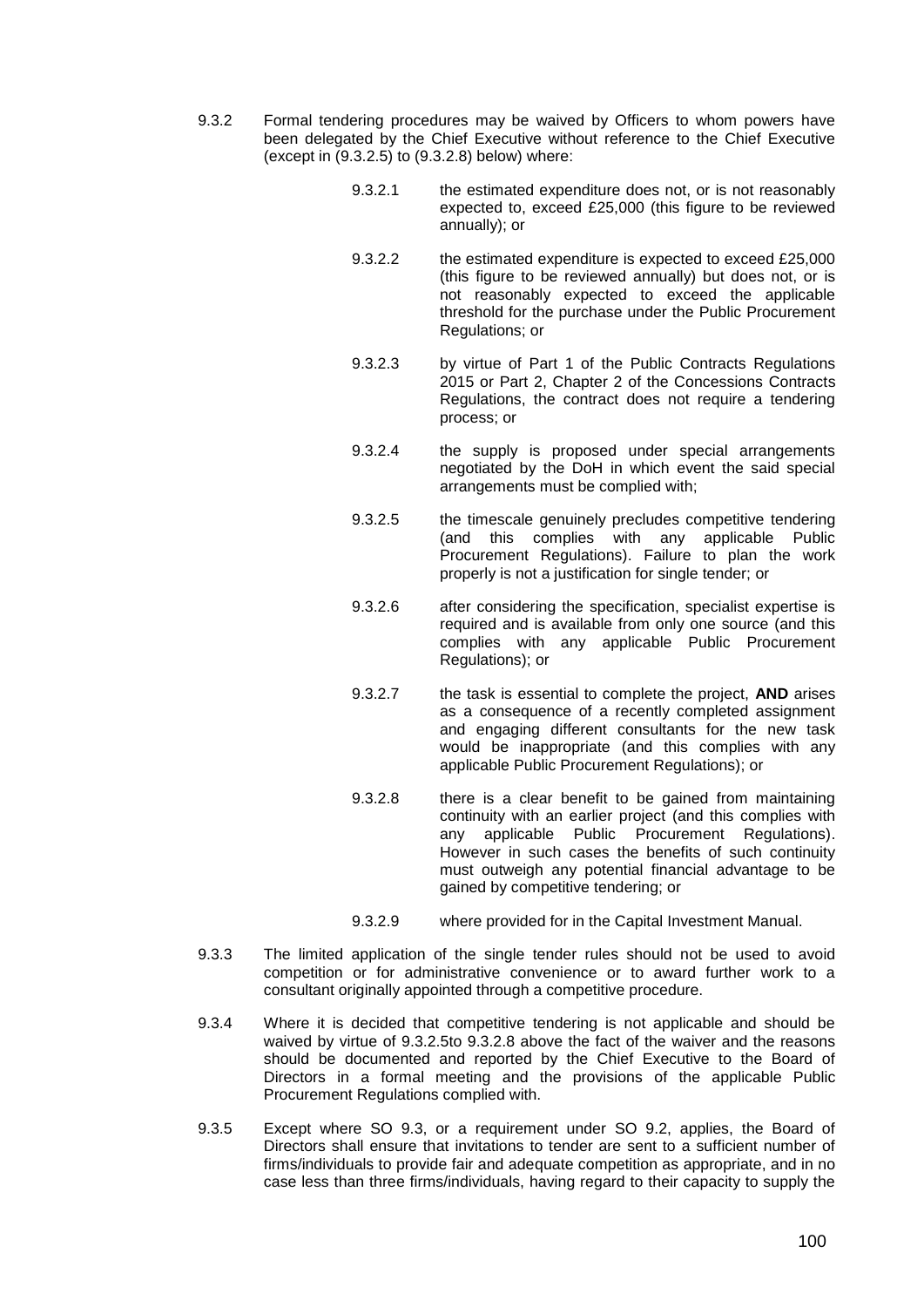goods or materials or to undertake the services or works required.

- 9.3.6 The Board of Directors shall ensure that normally the firms/individuals invited to tender (and where appropriate, quote) are among those on approved lists [see Appendix of the Standing Financial Instructions]. Where in the opinion of the Finance Director it is desirable to seek tenders from firms not on the approved lists, the reason shall be recorded in writing to the Chief Executive.
- 9.3.7 The Tendering Procedure is set out in Appendix 1 to the Standing Financial **Instructions**
- 9.3.8 The Board of Directors shall review the Tendering Procedure not less than every two years.
- 9.4 Quotations
	- 9.4.1 Quotations are required where formal tendering procedures are waived under SO9.3.2.1 or SO9.3.2.2 and where the intended expenditure or income exceeds, or is reasonably expected to exceed the limits defined in the Scheme of Delegation.
	- 9.4.2 Where quotations are required under SO 9.3 they should be obtained from at least three firms/individuals based on specifications or terms of reference prepared by, or on behalf of, the Board of Directors.
	- 9.4.3 Quotations should be in writing unless the Chief Executive or his Nominated Officer determines that it is impractical to do so in which case quotations may be obtained by telephone. Confirmation of telephone quotation should be obtained as soon as possible and the reasons why the telephone quotation was obtained should be set out in a permanent record.
	- 9.4.4 All quotations must be treated as confidential and should be retained for inspection.
	- 9.4.5 The Chief Executive or his Nominated Officer should evaluate the quotations and select the one which gives value for money. If this is not the lowest then this fact and the reasons why the lowest quotation was not chosen should be in a permanent record and approved by the Chief Executive and the Director of Finance.
	- 9.4.6 Non-competitive quotations in writing may be obtained for the following purposes:
		- 9.4.6.1 the supply of goods/services of a special character for which it is not, in the opinion of the Chief Executive or his Nominated Officer, possible or desirable to obtain competitive quotations;
		- 9.4.6.2 the goods/services are required urgently. The approval of the Director of Resources or his Nominated Officer will be required for this course of action.
	- 9.4.7 Where tenders or quotations are not required, because expenditure is below the limits set in the Scheme of Delegation, the Trust shall procure goods and services in accordance with procurement procedures approved by the Board of Directors.
	- 9.4.8 The Chief Executive shall be responsible for ensuring that best value for money can be demonstrated for all services provided under contract or in-house. The Board of Directors may also determine from time to time that in house services should be market tested by competitive tendering (SO11).
- 9.5 Private Finance
	- 9.5.1 When the Board of Directors proposes, or is required, to use finance provided by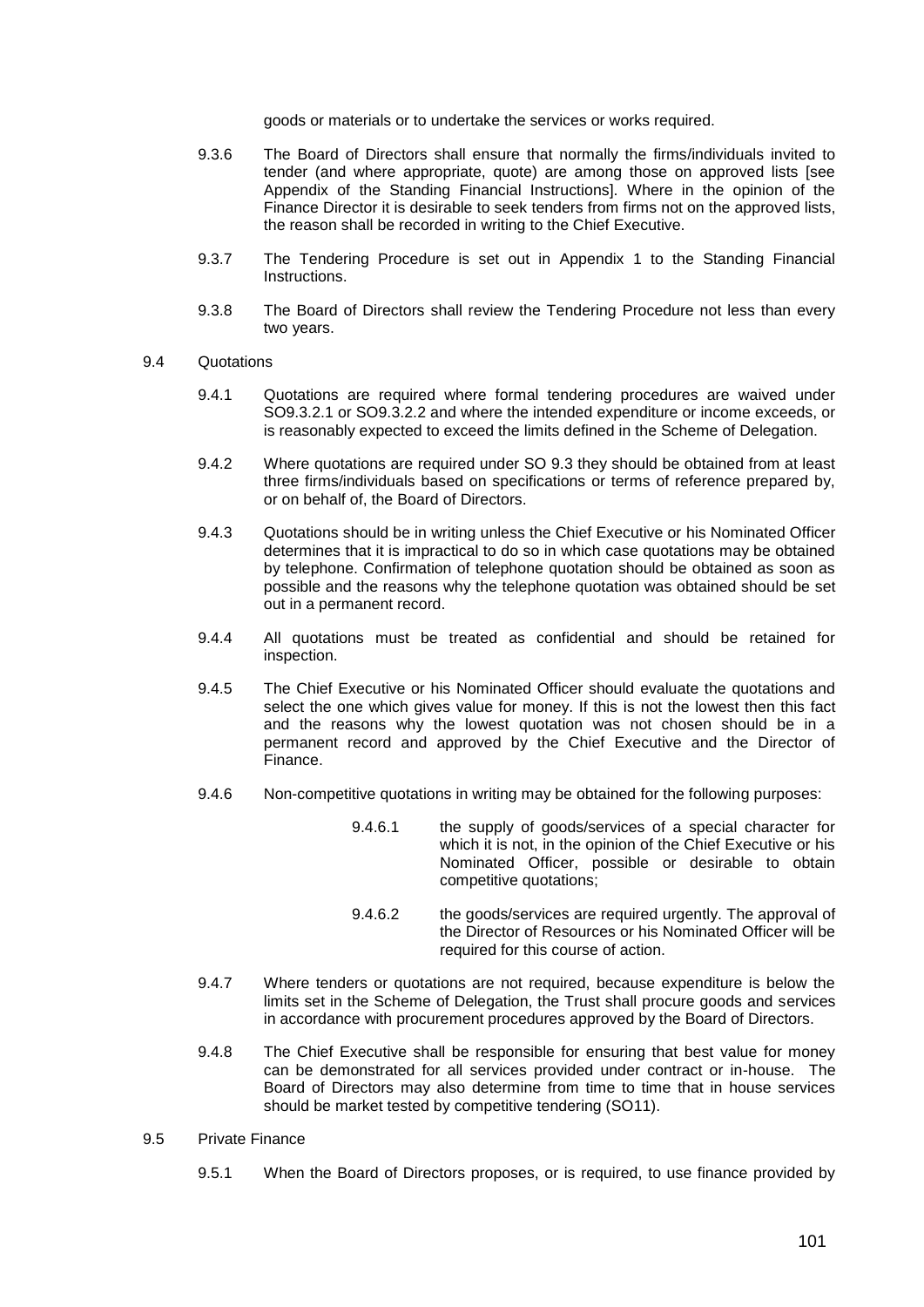the private sector the following should apply:

| 9.5.1.1 |                 |  |  | The Chief Executive and Finance Director shall         |  |
|---------|-----------------|--|--|--------------------------------------------------------|--|
|         |                 |  |  | demonstrate that the use of private finance represents |  |
|         |                 |  |  | value for money and genuinely transfers risk to the    |  |
|         | private sector. |  |  |                                                        |  |

- 9.5.1.2 The proposal must be specifically agreed by the Board of Directors in the light of such professional advice as should reasonably be sought in particular with regard to *vires*.
- 9.5.1.3 The selection of a contractor/finance company must be on the basis of competitive tendering or quotations.
- 9.6 Contracts (including lease contracts)
	- 9.6.1 The Trust may only enter into contracts within its statutory powers and shall comply with:
		- 9.6.1.1 these SOs; 9.6.1.2 the Trust's SFIs; 9.6.1.3 EU Directives and other statutory provisions; 9.6.1.4 any relevant directions including the Capital Investment Manual and guidance on the Procurement and Management of Consultants; and
			- 9.6.1.5 such of the NHS Standard Contract Conditions as are applicable.

Where required by the Public Procurement Regulations contracts shall be in or embody the same terms and conditions of contract as was the basis on which tenders or quotations were invited.

- 9.6.2 Contracts shall include lease and hire purchase agreements.
- 9.6.3 In all contracts made by the Trust, the Board shall endeavour to obtain value for money. The Chief Executive shall nominate an Officer who shall oversee and manage each contract on behalf of the Trust.
- 9.7 Personnel and Agency or Temporary Staff Contracts
	- 9.7.1 The Chief Executive shall nominate Officers with delegated authority to enter into contracts for the employment of other Officers, to authorise regarding of staff, and enter into contracts for the employment of agency staff or temporary staff service contracts.
- 9.8 Healthcare Services Agreements
	- 9.8.1 Healthcare Services contracts made between two NHS organisations for the supply of healthcare services, will be legally binding contracts based on the models issued by the Department of Health.
	- 9.8.2 The Chief Executive shall nominate Officers with power to negotiate for the provision of healthcare services with purchasers of healthcare.
- 9.9 Cancellation of Contracts
	- 9.9.1 Except where specific provision is made in model forms of contracts or standard schedules of conditions approved for use within the NHS, there shall be inserted in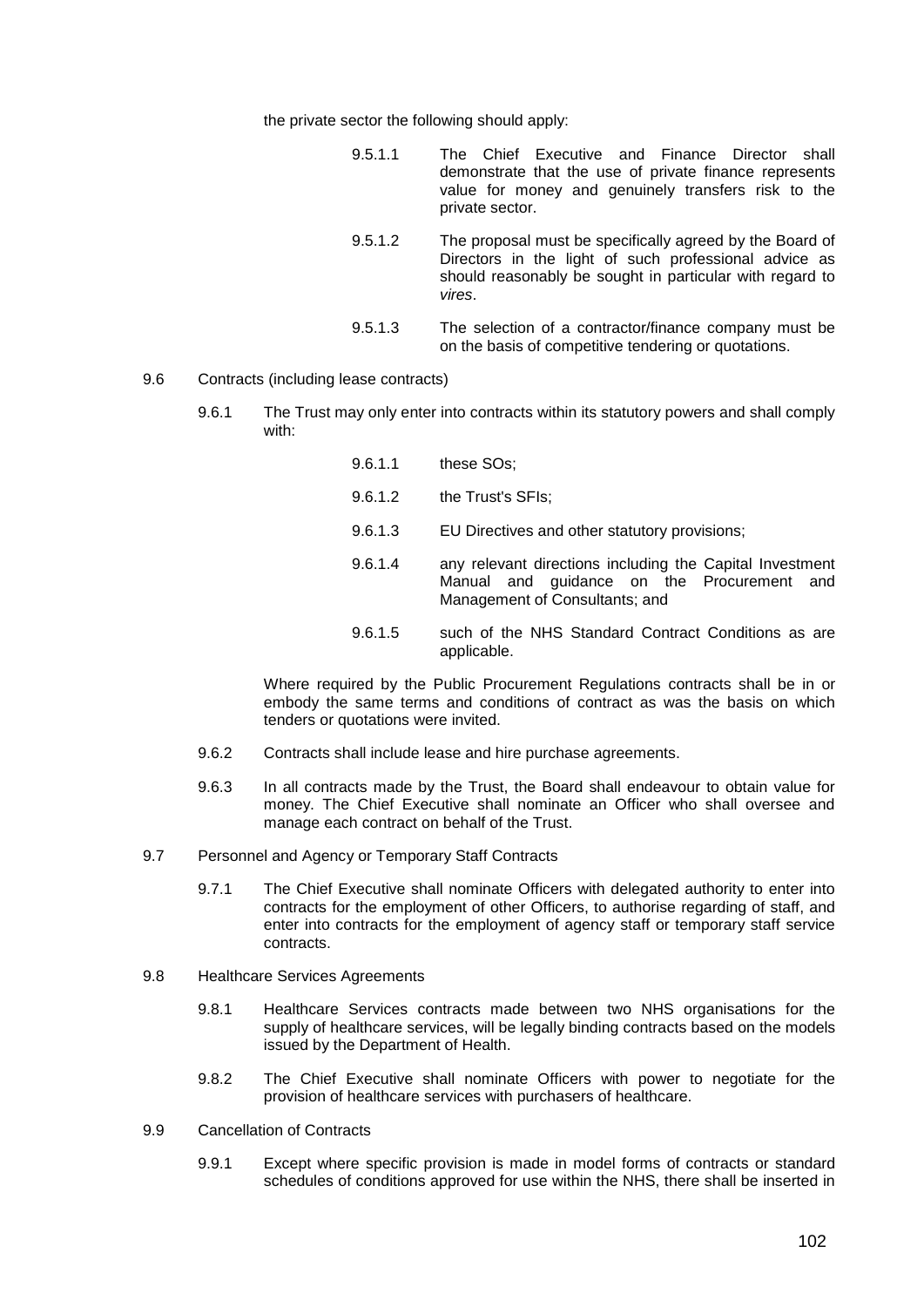every written contract a clause empowering the Trust to cancel the contract and to recover from the contractor the amount of any loss resulting from such cancellation, if:

- 9.9.1.1 the contractor shall have offered, or given or agreed to give, any person any gift or consideration of any kind as an inducement or reward for doing or forbearing to do or for having done or forborne to do any action in relation to the obtaining or execution of the contract or any other contract with the Trust; or
- 9.9.1.2 for showing or forbearing to show favour or disfavour to any person in relation to the contracts or any other contract with the Trust, or if the like acts shall have been done by any person employed by him or her or acting on his behalf (whether with or without the knowledge of the contractor); or
- 9.9.1.3 if in relation to any contract with the Trust the contractor or any person employed by him or her or acting on his behalf shall have committed any offence under the Prevention of Corruption Acts 1989 and 1916, the Bribery Act 2010, and other appropriate legislation.
- 9.9.2 Where a contract is subject to the Public Procurement Regulations in full, that contract shall also include the termination clauses required by the applicable Regulation.
- 9.10 Determination of Contracts for Failure to Deliver Goods or Material
	- 9.10.1 There shall be inserted in every written contract for the supply of goods or materials a clause to secure that, should the contractor fail to deliver the goods or materials or any portion thereof within the time or times specified in the contract, the Trust may without prejudice determine the contract either wholly or to the extent of such default and purchase other goods, or material of similar description to make good (a) such default, or (b) in the event of the contract being wholly determined the goods or materials remaining to be delivered.
	- 9.10.2 The clause referred to at 9.10.1 shall further secure that the amount by which the cost of so purchasing other goods or materials exceeds the amount which would have been payable to the contractor in respect of the goods or materials shall be recoverable from the contractor.
- 9.11 Contracts Involving Funds held on Trust
	- 9.11.1 Contracts involving Funds held on Trust shall do so individually to a specific named fund. Such contracts involving charitable funds shall comply with the requirements of the Charities Acts.

## 10. **Disposals**

- 10.1 Competitive Tendering or Quotation procedures shall not apply to the disposal of:
	- 10.1.1 any matter in respect of which a fair price can be obtained only by negotiation or sale by auction as determined (or pre-determined in a reserve) by the Chief Executive or his Nominated Officer;
	- 10.1.2 obsolete or condemned articles and stores, which may be disposed of in accordance with the supplies policy of the Trust;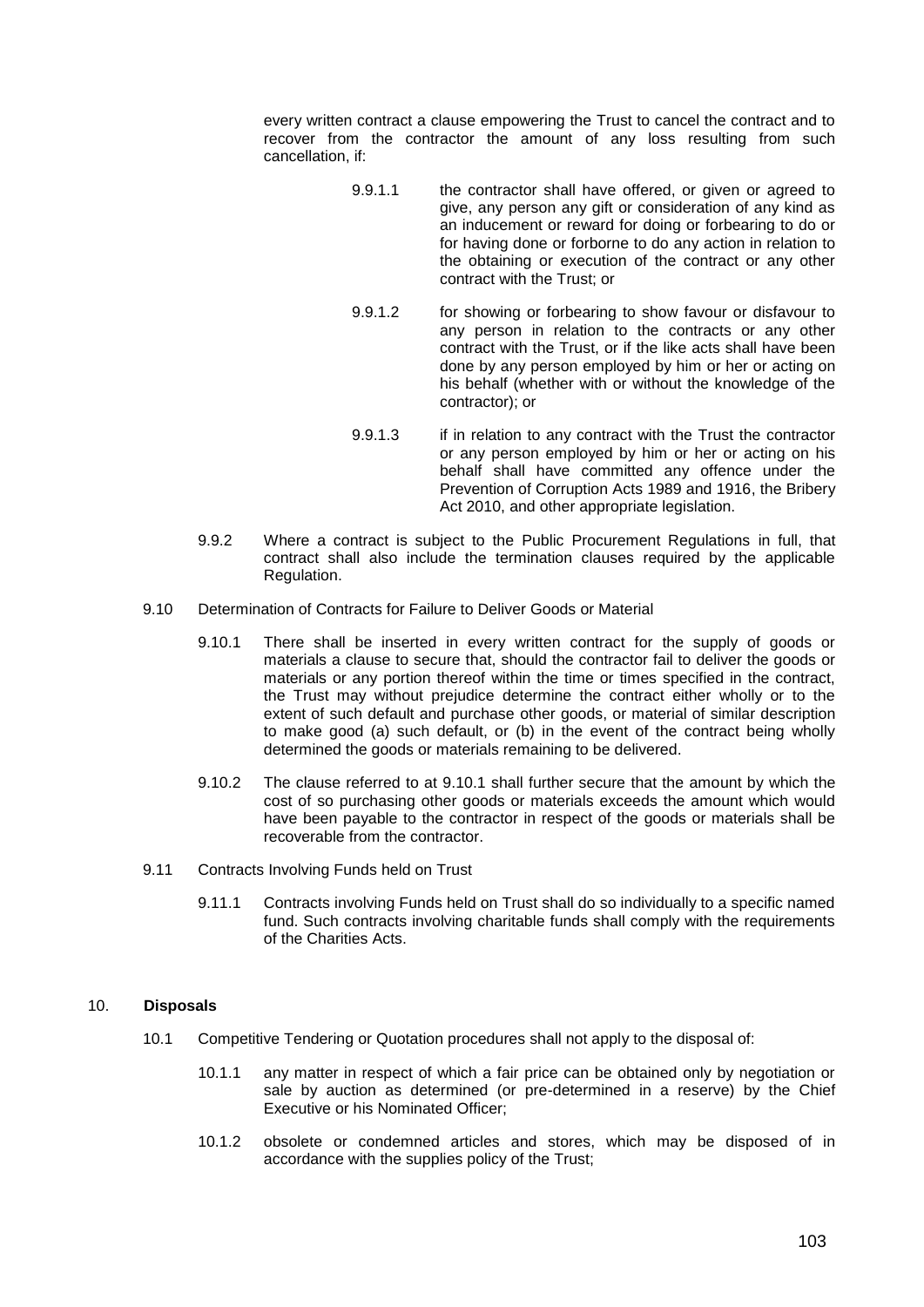- 10.1.3 items to be disposed of with an estimated sale value of less than £1,000, this figure to be reviewed annually.
- 10.1.4 items arising from works of construction, demolition or site clearance, which should be dealt with in accordance with the relevant contract;
- 10.1.5 land or buildings concerning which DoH guidance has been issued but subject to compliance with such guidance; or
- 10.1.6 any matter which Monitor has issued alternate specific guidance in relation to.

### 11. **In-House Services**

- 11.1 In all cases where the Trust determines that in-house services should be subject to competitive tendering the following groups shall be set up:
	- 11.1.1 Specification group, comprising the Chief Executive or Nominated Officer(s) and specialist(s).
	- 11.1.2 In-house tender group, comprising representatives of the in-house team, a nominee of the Chief Executive and technical support.
	- 11.1.3 Evaluation group, comprising normally a specialist Officer, a supplies Officer and a Finance Director representative. For services having a likely annual expenditure exceeding £500,000, a non-Officer member should be a member of the evaluation team.
- 11.2 All groups should work independently of each other but individual Officers may be a member of more than one group. No member of the in-house tender group may, however, participate in the evaluation of tenders.
- 11.3 The evaluation group shall make recommendations to the Board of Directors.
- 11.4 The Chief Executive shall nominate an Officer to oversee and manage the contract.

# 12. **Custody of Seal and Sealing of Documents**

- 12.1 Custody of Seal
	- 12.1.1 The Common Seal of the Trust shall be kept by the Chief Executive or Nominated Officer in a secure place.
- 12.2 Sealing of Documents
	- 12.2.1 The Common Seal of the Trust shall not be fixed to any documents unless the sealing has been authorised by a resolution of the Board of Directors or of a committee, thereof or where the Board of Directors has delegated its powers.
	- 12.2.2 Before any building, engineering, property or capital document is sealed it must be approved and signed by the Finance Director (or an Officer nominated by him/her) and authorised and countersigned by the Chief Executive (or an Officer nominated by him/her who shall not be within the originating Directorate).

# 12.3 Register of Sealing

12.3.1 An entry of every sealing shall be made and numbered consecutively in a book provided for that purpose, and shall be signed by the persons who shall have approved and authorised the document and those who attested the seal. A report of all sealing shall be made to the Board of Directors at least quarterly.

#### 13. **Signature of Documents**

13.1 Where the signature of any document will be a necessary step in legal proceedings involving